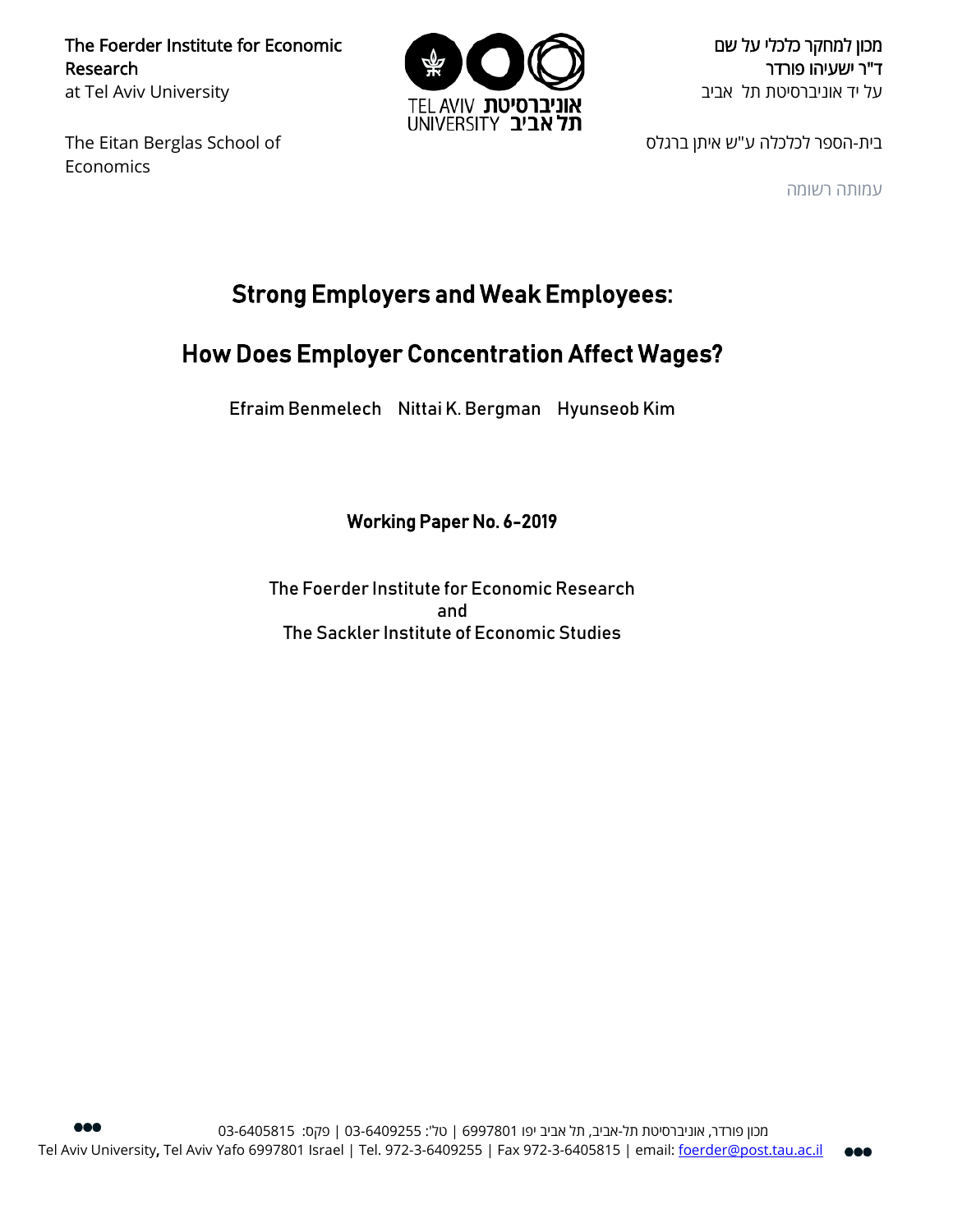## **Strong Employers and Weak Employees:**

## **How Does Employer Concentration Affect Wages?[\\*](#page-1-0)**

 Efraim Benmelech[†](#page-1-1) Nittai K. Bergman[‡](#page-1-2) Hyunseob Kim[§](#page-1-3)

January 2019

## **ABSTRACT**

We analyze the effect of local-level labor market concentration on wages. Using plant-level U.S. Census data over the period 1978–2016, we find that: (1) local-level employer concentration exhibits substantial cross-sectional variation; (2) consistent with labor market monopsony power, there is a negative relation between local-level employer concentration and wages that increases in magnitude over the sample period; (3) using merger activity as an instrument for local-level employer concentration, we find that increased concentration decreases wages; (4) the negative relation between labor market concentration and wages is stronger when unionization rates are low; (5) the link between productivity growth and wage growth is stronger when labor markets are less concentrated; and (6) exposure to greater import competition from China (the "China Shock") is associated with more concentrated labor markets. These six results emphasize the role of local-level labor market monopsonies in influencing firm wage-setting.

<span id="page-1-0"></span> <sup>\*</sup> We thank Michal Amior, David Autor, Gadi Barlevy, Nick Bloom, Ed Glaeser, Francois Gourio, Naomi Hausman, Shaul Lach, Roni Michaely, Larry Mishel, Matt Notowidigdo, Paige Ouimet, Eric Posner, Sergio Rebelo, Martin Schmalz, Yishay Yafeh, and seminar participants at Boston University School of Law Competition Conference, Cornell, Federal Reserve Bank of Chicago, Federal Trade Commission, Hebrew University, IDC Herzliya, LBS Summer Finance Symposium, North America Winter Meeting of the Econometric Society, Princeton's Monopsony Conference 2018, Tel Aviv University, and The University of Chicago Conference on the Political Economy of Finance 2018 for useful comments. We also thank Eric Kim and Honghao Wang for research assistance, Bert Grider at the TRFSRDC, and Evan Buntrock and Nichole Szembrot at the NYFSRDC (Cornell) for helping with data and clearance requests. Any opinions and conclusions expressed herein are those of the authors and do not necessarily represent the views of the U.S. Census Bureau. All results have been reviewed to ensure that no confidential information is disclosed.

<span id="page-1-1"></span><sup>†</sup> Northwestern Kellogg, and NBER

<span id="page-1-2"></span><sup>‡</sup> Berglas School of Economics and Coller School of Management, Tel Aviv University

<span id="page-1-3"></span><sup>§</sup> Cornell, Johnson Graduate School of Management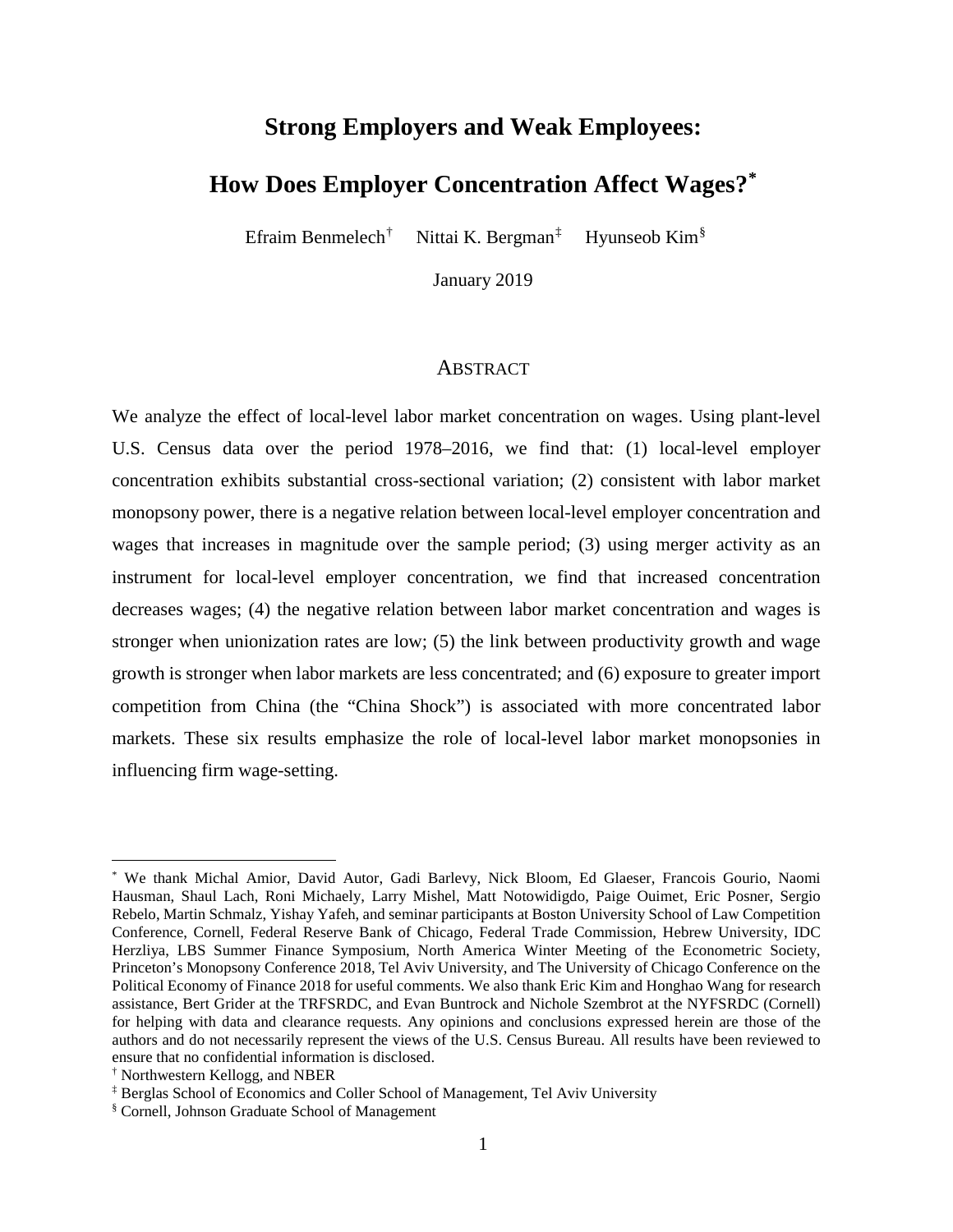#### I. INTRODUCTION

A growing body of work showing rising levels of market concentration in the U.S. (see, e.g., Barkai 2016; Grullon, Larkin, and Michaely 2016; Autor et al. 2017) has made it increasingly difficult to support the assumption of perfectly competitive labor markets as an adequate description of wage setting processes. Rather than acting as price-takers faced with an infinitely elastic labor supply curve, a casual empiricism would suggest that firms enjoy at least some degree of wage-setting ability, often bargaining with workers over the surplus created by employment. $<sup>1</sup>$  $<sup>1</sup>$  $<sup>1</sup>$ </sup>

One potentially important source of wage setting ability stems from firms' market power within labor markets: wages may be set in imperfectly competitive markets, with a relatively small number of employers bargaining with workers, ultimately setting wages below perfectly competitive rates (see, e.g., Manning,  $2003$  $2003$ ).<sup>2</sup> Much of the evidence on such market power within labor markets is either indirect or limited in nature.<sup>[3](#page-2-2)</sup> Important examples include evidence on lawsuits against employer collusion using anti-poaching agreements (U.S. Department of Justice Office of Public Affairs 2014; Whitney 2015); studies focused on particular occupations such as teaching or nursing (e.g. Sullivan, 1989; Staiger, Spetz, and Phibbs, 2010; and Ransom and Sims, 2010); evidence on employee non-compete restrictions and franchisee non-poaching clauses (Ashenfelter and Krueger, 2018 and Starr et al., 2017); as well as the large literature beginning with Card and Krueger (1994) showing that minimum wage increases are not followed by reductions in employment, consistent with non-perfectly competitive labor markets.[4](#page-2-3)

In this paper we use micro-level data from the U.S. Census Bureau to analyze how market power stemming from employer concentration in local labor markets—i.e. monopsony power affects wage behavior. Because the relevant market associated with job search is largely local

<span id="page-2-0"></span><sup>&</sup>lt;sup>1</sup> See Krueger 2018 for a survey of empirical evidence regarding worker bargaining power and applications to monetary policy.

<span id="page-2-1"></span><sup>&</sup>lt;sup>2</sup> Firms can benefit from bargaining power and wage setting ability due to factors other than high concentration in labor markets. These include search costs; switching costs between jobs, firm-specific human capital; and heterogeneous firm characteristics, such as amenities or commuting times, that generate employer-employee match-specific capital (as in Flinn, 2006).

<span id="page-2-2"></span><sup>3</sup> One important exception described below is Azar et al. 2017.

<span id="page-2-3"></span><sup>4</sup> Other studies show that the propensity of workers to leave their jobs after wage declines is smaller than would be expected in competitive markets, suggestive of employers' wage-setting ability (Dube, Lester, and Reich 2010, 2016).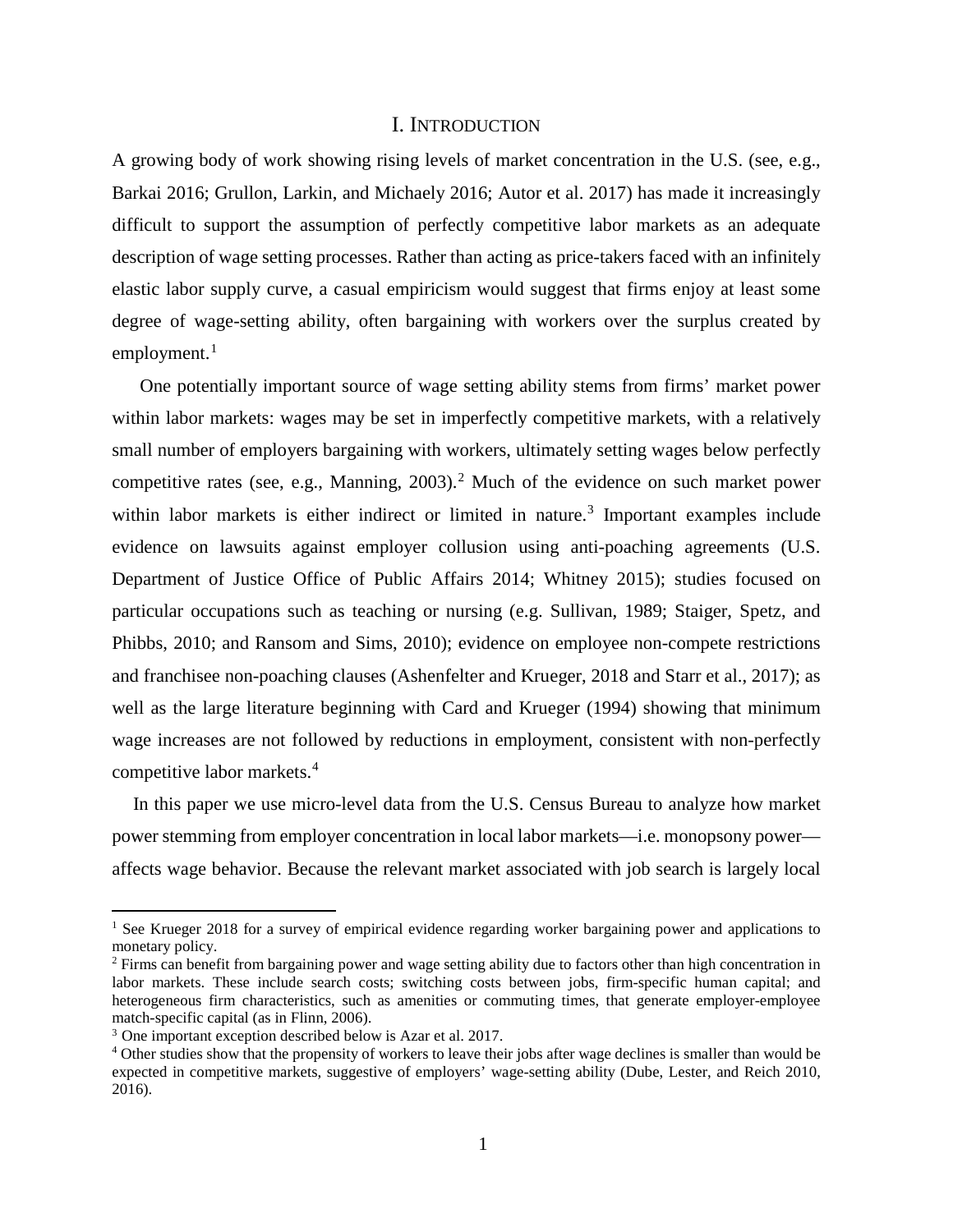(Manning and Petrongolo 2017)—labor mobility in the U.S. has declined significantly and job switches often occur between positions in the same area (Moretti 2011; and Molloy, Smith, and Wozniak 2014)—our analysis emphasizes the importance of measuring labor market concentration within relatively localized geographic areas.<sup>[5](#page-3-0)</sup>

We combine two main sources of data from the U.S. Census Bureau over the sample period 1978–2016. First, to measure local-level labor market concentration, we use the Longitudinal Business Database (LBD) to construct the Herfindahl-Hirschman Index (HHI) of firm employment at both the *county by industry by year* level as well as the *commuting-zone by industry by year level*. The HHI concentration measure is calculated at the local industry level (either county or commuting zone) under the plausible assumption that employees' specific human capital and mobility costs constrain their job searches toward firms within the same industry and geographical area. These HHI measures of employer concentration are then related to measures of average wages and productivity at the establishment level constructed from the Census of Manufacturers (CMF) and the Annual Survey of Manufacturers (ASM). By focusing our analysis on manufacturing we are able to control for standard measures of labor productivity – an important correlate in any analysis of wage determination.<sup>[6](#page-3-1)</sup>

We obtain six main results. First, local-level employer concentration exhibits significant cross-sectional variation. For example, during 1978–2016 the standard deviation of local-level employer HHI (defined over commuting zones and 4-digit SIC codes) was 0.343, equal to approximately 70 percent of the mean local-level HHI of 0.481. Further, average levels of concentration have remained fairly stable during the sample period, with employment-weighted concentration levels increasing by no more than 3.2%. For example, the mean employmentweighted employer concentration HHI measure calculated at the 4-digit SIC code and commuting zone was 0.569 during 1978–1987 and 0.587 during 2008–2016.

Our second result establishes our baseline finding: there is a negative relation between wages and the local-level HHI measures of employer concentration, with an elasticity of wages to HHI of approximately -0.01 over the full sample period. Employers operating in areas with

<span id="page-3-0"></span><sup>&</sup>lt;sup>5</sup> See also Kim (2018) for a similar approach to defining local labor markets.

<span id="page-3-1"></span><sup>&</sup>lt;sup>6</sup> The Census data do not allow us to calculate establishment-level productivity outside of manufacturing because establishment-level information on output, as well as detailed price deflators for various inputs and output, is not available for non-manufacturing sectors.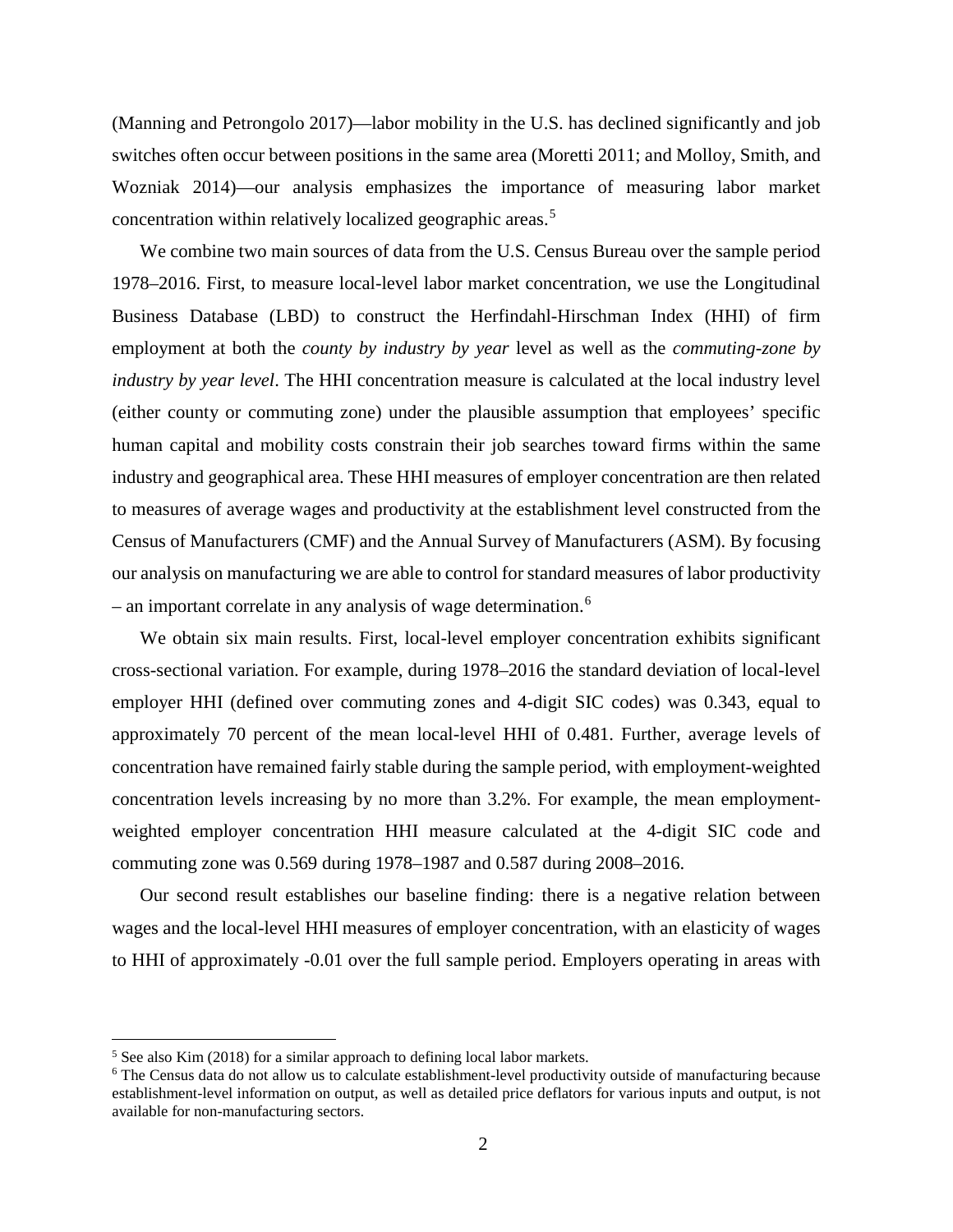more concentrated labor markets thus appear able to exploit monopsony power in order to reduce employee wages.

To mitigate concerns regarding correlations between the local-level HHI measure of concentration and other observable and unobservable differences across plants, industries, and local areas (see, e.g., Boal and Ransom 1997), we show that our results continue to hold after controlling for a host of observables likely to affect wages. These include establishment-level labor productivity, local labor market size, as well as firm-by-year fixed effects. Identification is thus achieved using within firm-year variation, comparing multiple establishments belonging to the same firm but located in areas, or belonging to industries, with varying levels of labor market concentration. The findings are also robust to the use of industry-by-year fixed effects together with firm-by-year fixed effects.[7](#page-4-0) This battery of controls removes any common crossindustry variation within firms, thereby alleviating cross-industry heterogeneity as an alternative channel that drives wage differences. In the preferred specification (with both firm-by-year as well as industry-by-year fixed effects), the results show that moving from one standard deviation below to one standard deviation above the mean level of local HHI is associated with a 2.9% decline in wages. We further show that our baseline results continue to hold in a subsample of firms that operate multiple plants in only one industry segment. Using this subsample in conjunction with firm-by-year fixed effects, we largely sidestep cross-industry heterogeneity as an alternative explanation.

To further alleviate concerns regarding the endogeneity of local-level concentration, we employ an instrumental variable approach that uses merger and acquisition activity to instrument for local-level employer concentration. In particular, we exploit variation in locallevel employer concentration driven by M&A activity that reallocates the ownership of establishments between different firms. Using M&A activity to instrument for local-level employer concentration, our third result is that increased employer concentration leads to lower wages, with the elasticity of wages to local-level HHI rising to between -0.03 and -0.06. Based on the IV estimates (with commuting zones to define employer concentration), the results imply that moving from one standard deviation below to one standard deviation above the mean level of local HHI is associated with a decline in wages between 9.1% and 14.4%.

<span id="page-4-0"></span> <sup>7</sup> We obtain identification of both industry-by-year as well as firm-by-year fixed effects because multiestablishment firms may operate establishments in more than one industry.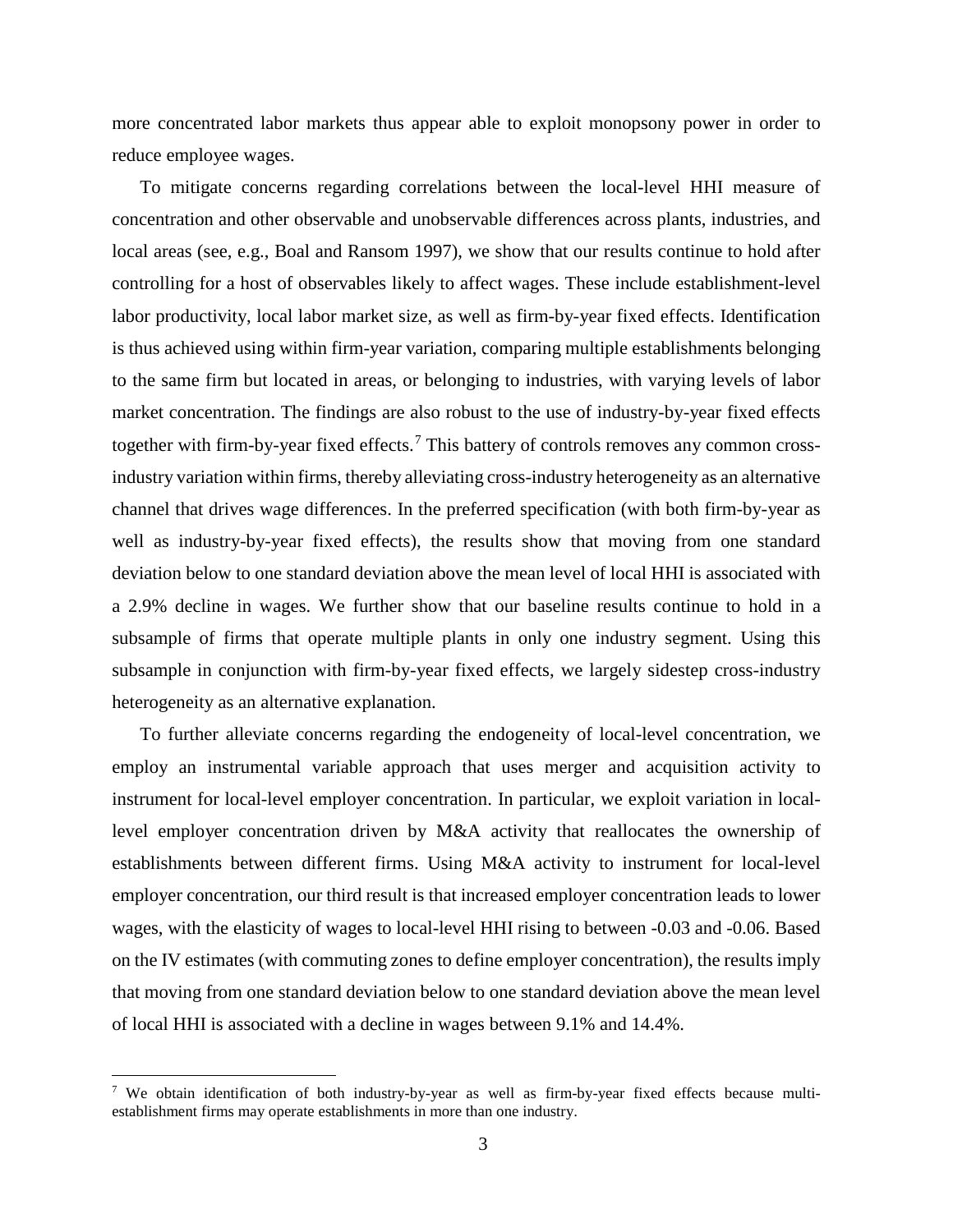We continue by showing that the negative relation between employer concentration and wages monotonically increases in magnitude over the sample period. In the preferred specification, the elasticity in the initial decade of the sample (1978-1987) is a statistically insignificant -0.001, while in the last decade of the sample (2008-2016) the elasticity rises to - 0.018. This increased sensitivity of wages to employer concentration is consistent with a secular decline in worker bargaining power over time, as would be predicted by the reduction in labor mobility in the United States (constraining the choice-set of workers as they search for employment and negotiate over compensation), or by the drop in unionization rates within the United States beginning in the 1970s (Card 1992).

Our fourth finding concerns the impact of unionization on the relation between employer concentration and wages. We hypothesize that by improving employee bargaining power, unionization may diminish the ability of employers to lower wages in concentrated labor markets. The data, indeed, bear this out. The negative relation between the HHI labor market concentration measure and wages is significantly weaker amongst plants in industries with high unionization rates. In industries with unionization rates near zero, the elasticity between wages and HHI is approximately -0.015, while in contrast, at the average unionization rate, the elasticity between wages and local level labor market concentration wages declines by between 29 and 45 percent, depending on the specification.

Fifth, we investigate how local-level labor market concentration affects the transmission of productivity growth into higher wages. We hypothesize that high levels of employer concentration impede the translation of productivity growth to wage increases, as employers use their monopsony power to avoid wage increases. In contrast, when labor markets are more competitive, productivity increases should give rise to wage growth as employers compete for workers. Put differently, productivity growth should translate into a rise in wages when employee bargaining power is sufficiently high.

Measuring labor productivity at the establishment level using Census data, we first confirm a link between wage growth and productivity growth, measured at an annual frequency (see, e.g., Stansbury and Summers 2017). Importantly, consistent with our hypothesis on the role of monopsony power in labor markets, we find that the link between wage growth and productivity growth is larger when local-level employer concentration is low. Using commuting zones to define local-level employer concentration, the results show that decreasing the employer-based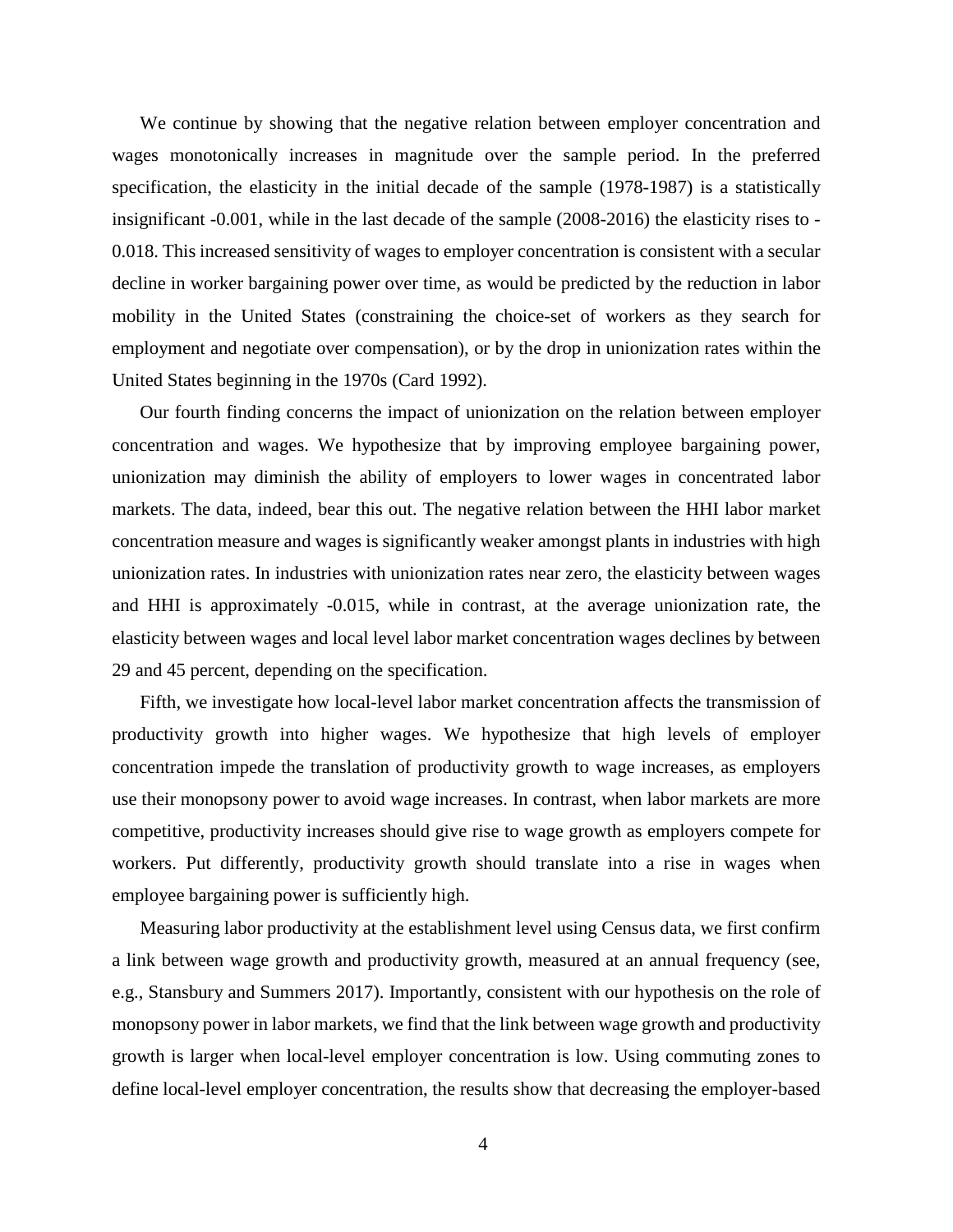HHI measure of concentration by one standard deviation from its mean is associated with an increase of between 11.2% and 1[8](#page-6-0)% in the elasticity of wages to productivity.<sup>8</sup> Our sixth result investigates the impact of increased trade with China—the "China Shock"—on the level of local labor market concentration. In contrast to our prior findings, in this analysis we focus on the determinants, rather than the effects, of labor market concentration. We hypothesize that by causing employers to shut down a fraction of their operations, increased import competition from China may have led to an increase in local labor market concentration. This is indeed confirmed in the data: a one-standard deviation rise in industry-level import exposure from China is associated with an increase of approximately 3.5% in local-level employer concentration. Aside from labor displacement and an associated decline in wages due to reduced labor demand, increased import competition from China may thus have an additional effect of reducing wages of *non-displaced* workers due to an increase in employer concentration.

Our paper relates to a growing literature dealing with monopsony in labor markets. As explained above, most prior empirical work on monopsony power and the ability of firms to reduce wages is either indirect (e.g. the literature analyzing the employment impact of minimum wage increases) or concentrated on certain occupations or industries. In contrast to these studies, we provide a direct measure of the degree of local-level labor market competition and relate it to wage behavior on a host of margins. Our study is thus most closely related to work by Azar, Marinescu, and Steinbaum (2017), which uses online job postings from the website CareerBuilder.com to construct a local-level measure of employer concentration based on commuting zones and occupations.

Azar et al.'s main finding is that increased local-level labor market concentration within a given occupation and commuting zone predicts lower online wage postings. Though related, the two papers are differentiated along a number of important dimensions. We use *actual* wages (at the establishment level) as taken from the Census Bureau, whereas Azar et al. analyze wage *postings* offered by firms. Our study uses a series of data that span more than three decades and cover the entire manufacturing sector, whereas Azar et al. examine online wage posting within CareerBuilder.com (that is, not solely focused on manufacturing) over a relatively short time

<span id="page-6-0"></span> <sup>8</sup> In related work, Benmelech, Bergman, and Kim (2017) show that the relation between wage growth and productivity growth is increasing in unionization rates. Consistent with the results above, when worker bargaining power rises, increased productivity translates into wage growth.

<span id="page-6-1"></span><sup>9</sup> For reviews, see Boal and Ransom (1997) and Council of Economic Advisers Issue Brief (2016).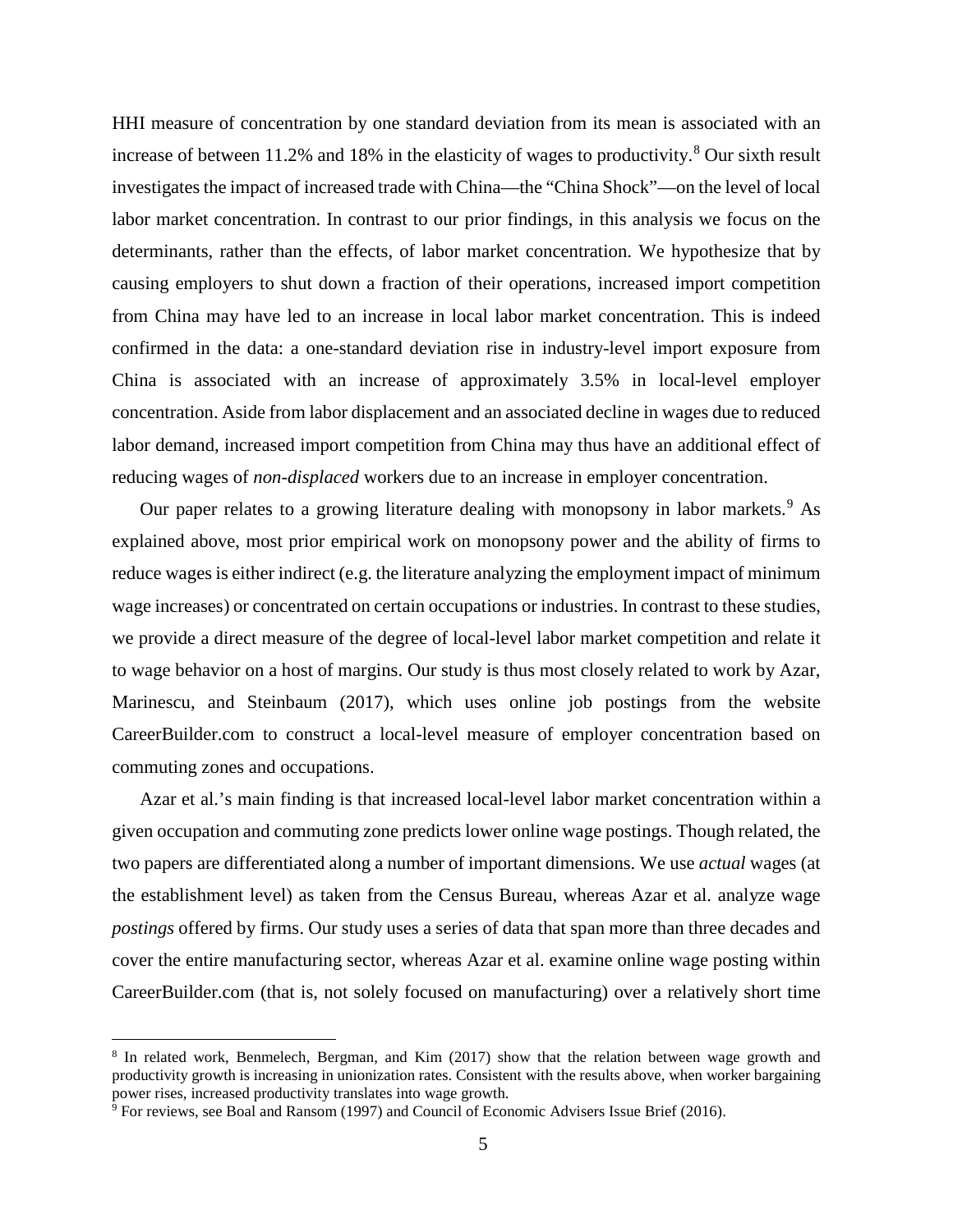(2009-2012). Further, because our study focuses on manufacturing, we can control directly for productivity—an important covariate when analyzing wages—at the establishment-year level. Last, and most importantly, we provide novel evidence on the time-series evolution of employer concentration, the impact of unionization on the relation between local employer concentration and wages, how labor market concentration affects the transmission of productivity changes into wage growth, and the impact of mergers on local-level concentration and wages.

An additional difference of note between the two papers pertains to the elasticity of wages to local-level employer concentration. Whereas over the last decade in the sample (2008-2016), the OLS elasticity found in the present study is approximately -0.02, in Azar et al. the elasticity (estimated over the 2009-2012 time-period) is larger in magnitude and equal to -0.038. Similarly, in their IV specification, Azar et al. (2017) find an elasticity of (posted) wages to local-level employer concentration of -0.127, while our IV results show an elasticity that is between -0.03 and -0.06, depending on the specification. As the papers and the employed datasets differ along a host of dimensions – sample period, industries analyzed, online posted wages versus average wages at the establishment – the difference between estimated elasticities is a topic for future research.

Our paper also relates to the growing literature on increased market concentration within industries in the United States (see e.g. Barkai 2016; Autor et al. 2017; De Locker and Eeckhout 2017; and Gutiérrez and Philippon 2017) and the relation between such concentration, firm markups, and the labor income share. Whereas this literature focuses on the decrease in competition within the *product* market and the negative relation between product market competition and the labor share, we focus on concentration within the market for *labor*: that is, the ability of monopsonist employers in the corporate sector to exploit their local-level market power to reduce wages.

The rest of the article is organized as follows. Section II presents the data and summary statistics. Section III presents the empirical analysis, and Section IV concludes.

## II. DATA AND KEY VARIABLES

#### *II.A. Data Sources and Sample Construction*

*1. Plant-Level Data.* To construct measures of wages and labor productivity we obtain data on manufacturing establishments ("plants") from the Census of Manufacturers (CMF) and the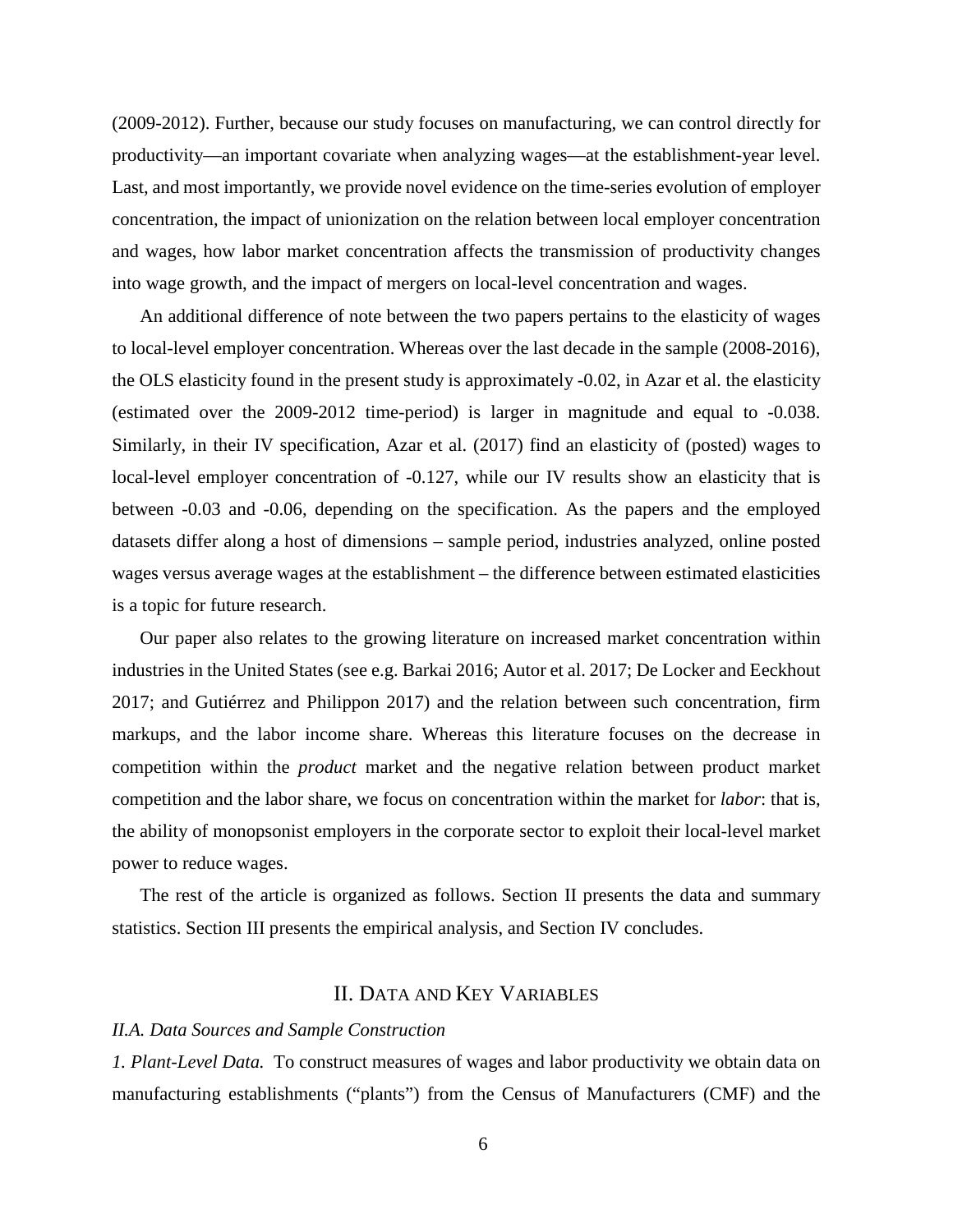Annual Survey of Manufacturers (ASM) maintained by the U.S. Census Bureau. The CMF covers all manufacturing plants in the United States for years ending in the digits 2 and 7 ("Census years"), resulting in roughly 300,000 plants in each Census. The ASM covers approximately 50,000 plants for non-Census years. The ASM includes all plants with more than a threshold number of employees, with this threshold increasing from 250 to 1,000 during our sample period.<sup>[10](#page-8-0)</sup> Plants with fewer employees are sampled randomly, with the probability of inclusion increasing in size. Although the ASM is called a survey, reporting is mandatory if the plant is selected, and misreporting is subject to legal penalties and fines. Both databases provide operating information at the plant level, including the total value of shipments, wages, labor hours, and material and energy costs. A key advantage of the CMF and ASM data over standard firm-level databases of public firms such as Compustat is that they comprise both privately and publicly owned plants, covering a significant fraction of U.S. workers.

We also use the Longitudinal Business Database (LBD) to construct measures of locallevel employer concentration, as described below. The LBD is a comprehensive dataset of manufacturing and nonmanufacturing establishments in the United States, tracking more than 5 million establishments per year. The dataset provides plant-level number of employees, annual payroll, industry classification, and geographic location (e.g., counties and states). We use the LBD rather than the ASM and CMF data to construct measures of labor market concentration since the LBD tracks nearly the entire population of establishments at a yearly frequency. In contrast, the ASM tracks a varying subset of plants over time (due to random sampling) while the CMF is constructed only at a five-year frequency.

In our analysis we also use a set of common control variables standard among research analyzing plant-level data employing the CMF and ASM datasets (see, e.g., Schoar 2002). Specifically, firm size is measured by the log number of plants of a given firm, while firm segment size, defined at the firm-industry level, is measured by the log number of plants belonging to the firm in a given industry. Plant age is defined as the number of years since a plant's inception—identified by the flag for plant inception in the LBD—or its first appearance in the CMF or ASM database, whichever is the earliest. The starting year is censored in 1972 when the coverage of the Census databases begins.

<span id="page-8-0"></span> $10$  The thresholds are 250 employees before 1999, 500 from 1999 to 2003, and 1,000 after 2003.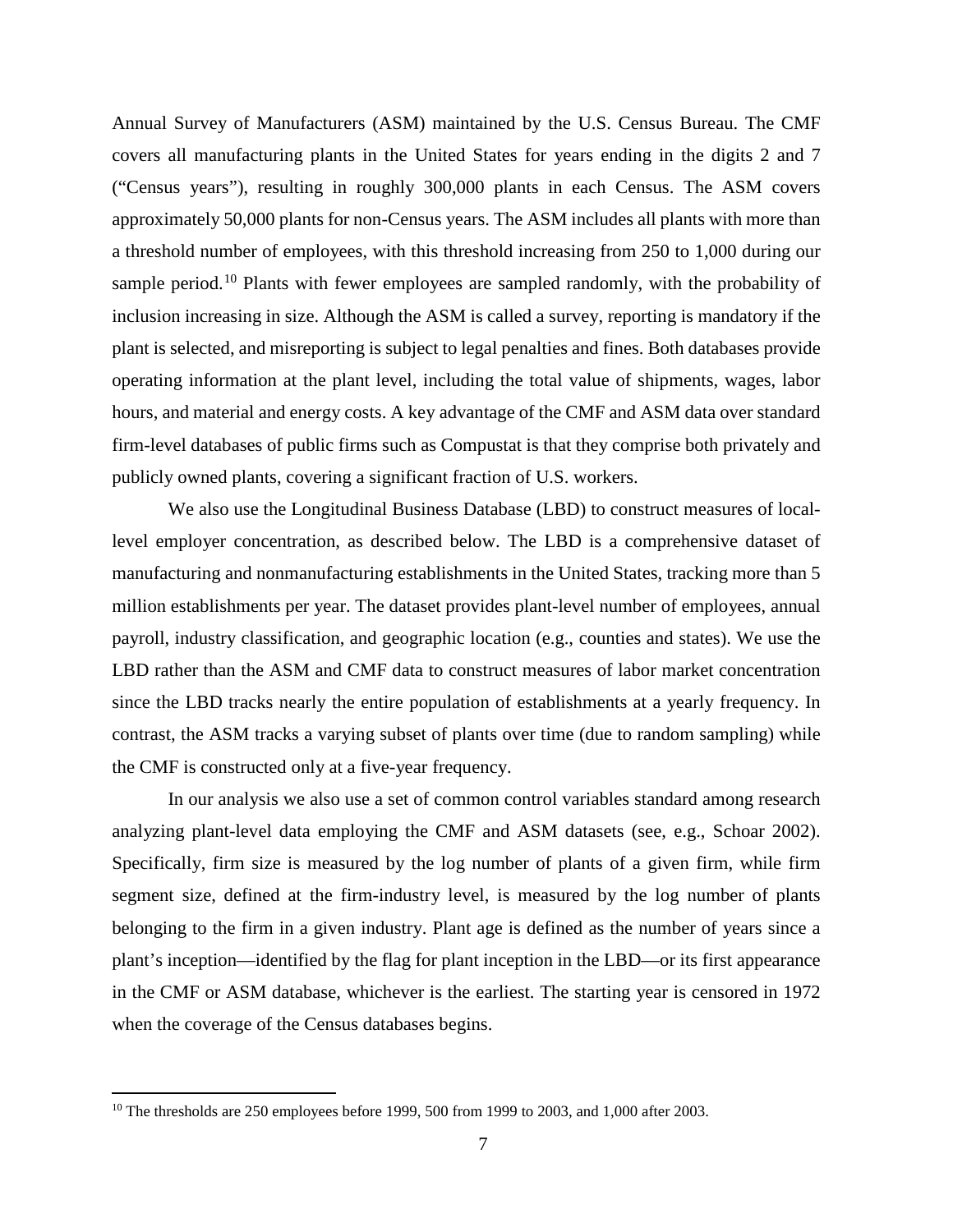We require each plant observation to have variables necessary to estimate average wages, labor productivity, and labor value added. Specifically, we require that plant observations include information on total value of shipments, production-worker equivalent hours, total wages, number of employees (both production and nonproduction), and material and energy costs.<sup>[11](#page-9-0)</sup> Because our identification strategy relies on within-firm variation in wages and employer concentration across plants, we require that firm-years have at least two plants under their ownership. In addition, we require that each plant-year have a one-year lagged observation, which is needed to compute changes in average wages and productivity in part of our analysis. Our selection procedure yields approximately 946,000 plant-years over the sample period 1978–2016. [12](#page-9-1)

2. *Measuring Employer Concentration, Wages, and Labor Productivity.* As our main measure of local employer concentration we use the Herfindahl-Hirschman Index (HHI) of firm employment at either the county-industry-year level or the commuting zone industry-year level. Using the LBD data we first measure the employment share of every firm in a given county or commuting zone and industry year cell as:  $s_{f,j,c,t} = \frac{emp_{f,j,c,t}}{\sum_{f=1}^{N}emp_{f,j,c,t}}$ , where *emp<sub>f,j,c,t</sub>* represents total employment of firm  $f$  in industry  $j$  in county (or commuting zone)  $c$  in year  $t$ . We calculate the local-level HHI as the sum of the squared employment shares at the country or commuting zone industry-year level:  $HH_{j,c,t} = \sum_{f=1}^{N} s_{f,j,c,t}^2$ . We construct two variants of the employerconcentration HHI measures using either three- or four-digit SIC codes to define industries (thus four different measures of concentration in total).

We use the log of average wages per worker at the plant-year level as our main dependent variable. Average wages at the plant-year level are calculated as the total wage bill at the establishment divided by its number of workers. We also use labor productivity (per hour) as a control variable, defined as output divided by total labor hours. As is standard, output is computed as the sum of the total value of shipments and the net increase in inventories of finished goods and works in progress. To account for industry-level changes in output price, we divide output by the four-digit SIC-level output price deflator from the NBER-CES

<span id="page-9-0"></span><sup>&</sup>lt;sup>11</sup> The ASM and CMF databases provide SIC codes until 2002 and NAICS codes thereafter. We impute SIC codes after 2002.

<span id="page-9-1"></span><sup>&</sup>lt;sup>12</sup> The numbers of observations are rounded to the nearest thousand to follow the Census Bureau's disclosure rules.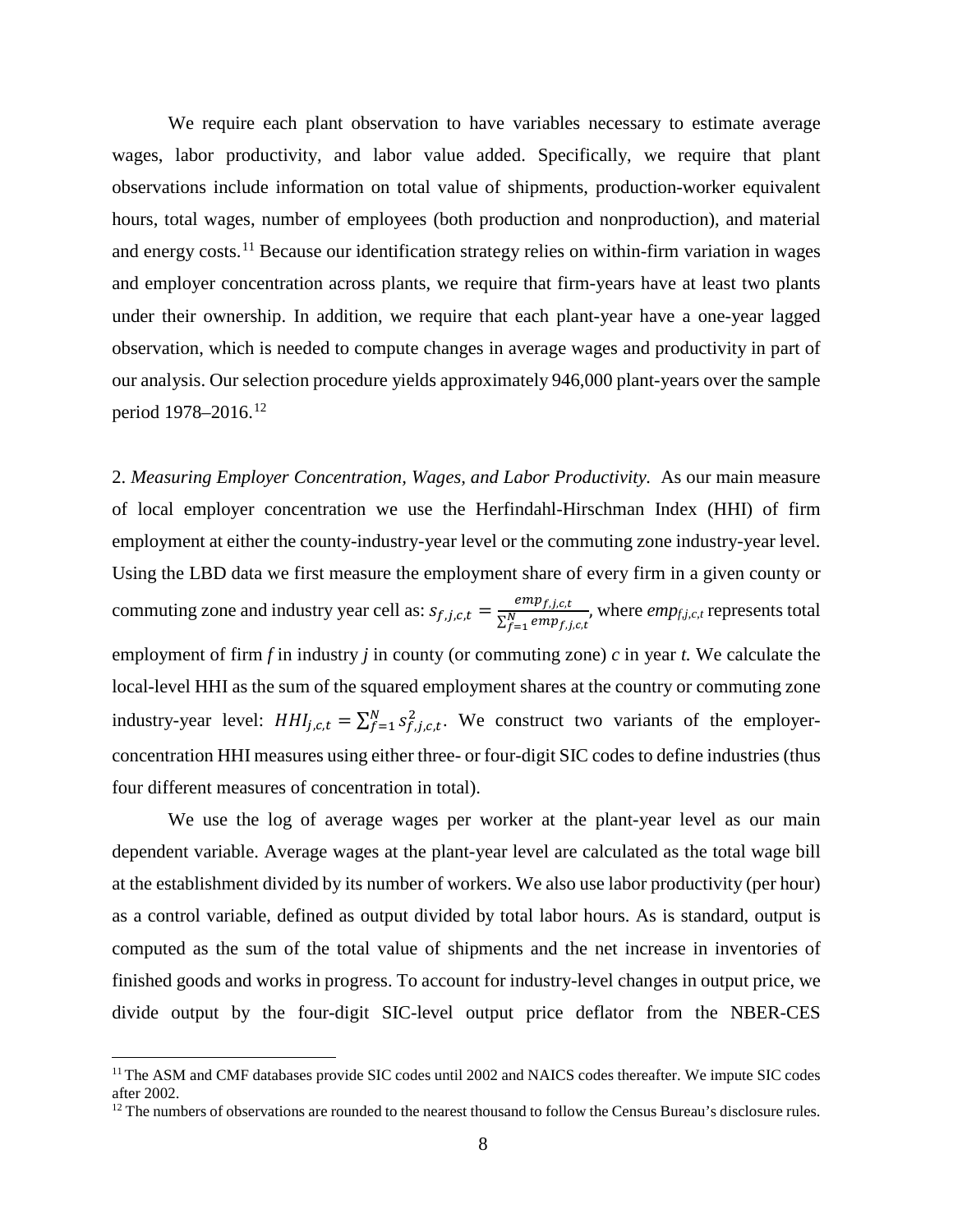manufacturing industry database constructed by Bartelsman, Becker, and Gray (2000). Total labor hours is measured by "production-worker equivalent hours" computed using the ASM and CMF data (as in Lichtenberg 1992; Kovenock and Phillips 1997). Specifically, total labor hours are constructed as the total production-worker hours multiplied by total wages divided by wages for production workers.

*3. Union Coverage Data.* We construct data on collective bargaining coverage by following the approach in Hirsch and Macpherson (2003).<sup>[13](#page-10-0)</sup> Below we provide a detailed account of the data source and construction that are relevant for our empirical analysis.

We compute the fraction of workers covered by labor unions at the industry-level using the Current Population Survey (CPS) Outgoing Rotation Groups (ORG) data.<sup>[14](#page-10-1)</sup> The resulting dataset provides union coverage rate estimates, defined as the number of employees covered by labor unions divided by total employment, by Census Industry Code (CIC) beginning in 1983. Because our plant-level data utilize SIC codes, we match the union coverage data with Census plant-level data at the industry level as follows. [15](#page-10-2) For the years 1983–2002, we use the 1980 and 1990 Census Bureau's concordances between CIC codes and SIC codes. For 2003–2016, during which the CIC is based on NAICS codes, we first match 2000 CIC codes to 1990 CIC codes using the Census Bureau's concordance and then use the Census Bureau's concordance between 1990 CIC and SIC codes to match with the Census plant-level data.<sup>[16](#page-10-3)</sup>

Our analysis focuses on manufacturing plant-year observations in the ASM and CMF databases from 1978 to 2016 (the first and last years of data coverage). Given that our industrylevel database on union coverage begins in 1983 while our sample period starts in 1978, we impute the rate of collective bargaining coverage using 1983 information for years between 1978 and 1982.<sup>[17](#page-10-4)</sup>

<span id="page-10-0"></span><sup>&</sup>lt;sup>13</sup> For the data used in Hirsch and Macpherson (2003) see [www.unionstats.com.](http://www.unionstats.com/)

<span id="page-10-1"></span><sup>&</sup>lt;sup>14</sup> The database is available at  $\frac{http://www.nber.org/data/morg.html}{http://www.nber.org/data/morg.html}$ .

<span id="page-10-2"></span><sup>&</sup>lt;sup>15</sup> The CPS ORG data employs the 1980 CIC classification (based on SIC codes) from 1983 to 1991, the 1990 CIC classification from 1992 to 2002 (based on SIC codes), and the 2000 CIC (based on NAICS codes) from 2000 and on.

<span id="page-10-3"></span><sup>&</sup>lt;sup>16</sup> For the majority of CIC industries used in the CPS, this matching procedure results in direct linkages to threedigit SIC industries. In a minority of cases, the procedure results in a match to a two- or four-digit SIC industry, in which case the finer industry classification is used.

<span id="page-10-4"></span> $17$  The Census plant-level datasets use different vintages of SIC and NAICS codes across years (see e.g., Table 1) in Fort and Klimek, 2018). Thus, we use the appropriate vintage of the industry codes for each year (e.g., SIC1997 for 1997).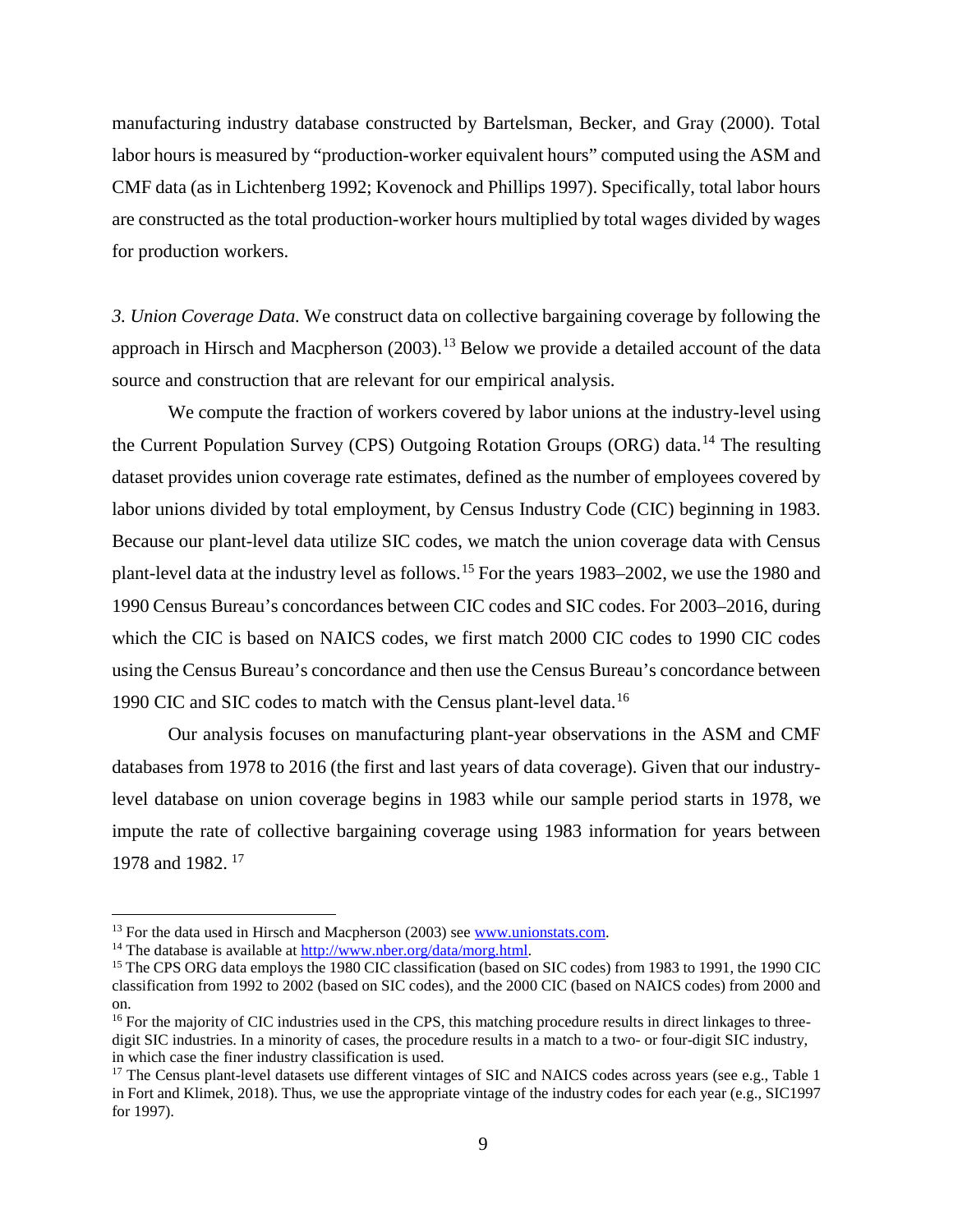#### *II.B. Descriptive Statistics*

Table I reports descriptive statistics for the characteristics of the plant observations over the period 1978–2016. The average plant in the sample has \$97.9 million in total value of shipments ("sales") and approximately 300 employees with an average annual wage of \$41,540.<sup>[18](#page-11-0)</sup> The average plant-level log labor productivity is 4.49, while average plant age is 16.5 years. Firms in our sample own on average 50.9 plants, while the average firm segment (defined at the three-digit SIC level) has 15.2 plants. The average union coverage rate for the manufacturing plants in our sample is 19.8%.

Focusing on our measures of local-level employer concentration, the mean employer concentration HHI measure defined at the three-digit SIC and county level is 0.520, while the mean four-digit SIC and county-based HHI measure is 0.651. The standard deviation of countylevel HHI using the three-digit SIC code classification is 0.347 while using the four-digit SIC code, the standard deviation is 0.338 When we define local-level employer concentration at the commuting zone level, the HHI measures are naturally lower: the mean employer concentration HHIs defined at the three- and four-digit SIC and commuting zone levels are 0.338 and 0.481, respectively, with an associated standard deviation of 0.308 and 0.343. Thus, the data show significant variation in the local-level concentration measure, with a ratio of standard deviation to mean local HHI varying between 0.52 and 0.91 depending on the industry classification used and the geographic classification.

We also define indicator variables that take the value of one in county-industries in which the employer concentration HHI measure equals one, and zero otherwise. These HHIbased indicator variables are designed to capture counties with high monopsony power of one large employer within a given industry. As Table I shows, such a high degree of concentration is not uncommon, with 21.1% (8.0%) of plant-year observations in counties (commuting zones) in which there is only one employer in a given three-digit SIC industry.

Figure I plots trends in local-level employer concentration over time, showing that employer concentration has remained relatively stable over the sample period 1978–2016. In Panel A, while the average local-level HHI concentration measure (defined at the four-digit SIC and county level) increased slightly from 0.712 to 0.735 between 1978–1987 and 1988–1997,

<span id="page-11-0"></span><sup>&</sup>lt;sup>18</sup> Due to the Census Bureau's disclosure rules, we do not report variable percentiles.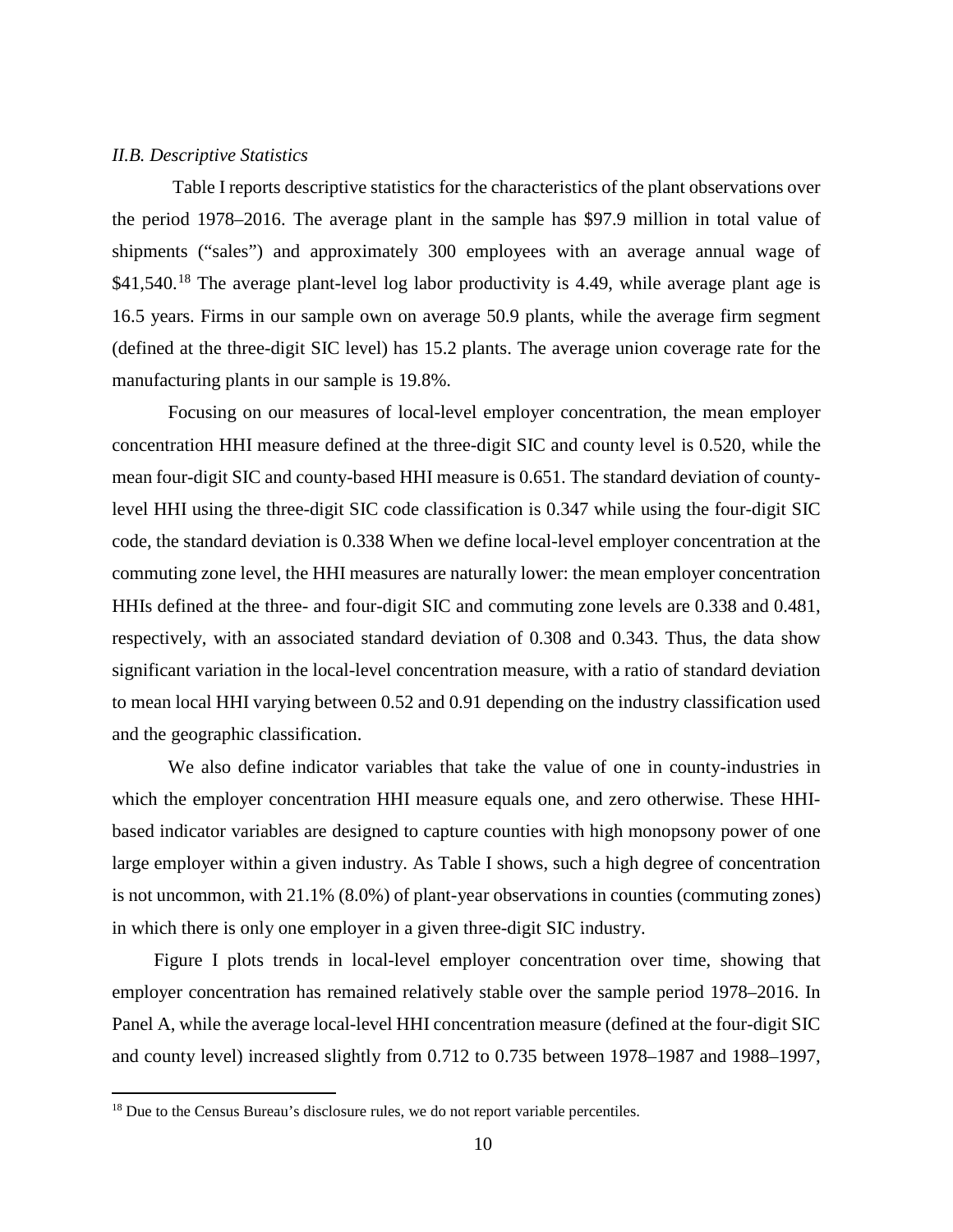it remains around  $0.735$  in the next two decades.<sup>[19](#page-12-0)</sup> Similarly, Panel B shows that the average local-level HHI concentration measure (defined at the four-digit SIC and commuting zone level) increased from 0.569 to 0.587 in the first two decades – an increase of 3.2%– and then remains at a similar level in the next two ten-year periods.

## III. EMPIRICAL ANALYSIS

#### *III.A. Relation between Employer Concentration and Wages*

We begin by investigating a reduced-form baseline relation between employer concentration and wages. To this end, we run the following regression:

(1)  $\Delta \log(\text{avg. wages})_{pfit} = \beta_0 + \beta_1 \log(HHI)_{ict-1} + \beta_2 X_{pfit} + \beta_3 Z_{ict-1} + \delta_{it} + \mu_{ft} + \varepsilon_{pfit}$ 

where *log(avg. wages)pfjt* is log average wages per worker in plant *p*, owned by firm *f*, operating within industry *j,* in year *t*. *log(HHIjct−1)* is the log of one-year lagged employment-based measure of concentration in either county (or commuting zone) *c* and industry *j*, defined at either the three- or four-digit SIC level; *Xpfjt* is a vector of plant-level control variables comprising the log of labor productivity, the log of the number of plants per segment within the firm, the log of the number of plants per firm, and plant age; *Zjct−<sup>1</sup>* is the one-year lagged log of aggregate employment at the county-industry level;  $\delta_{it}$  is a vector of either industry or industry-by-year fixed effects and  $\mu_f$  is a vector of firm or firm-by-year fixed effects. All standard errors are clustered at the county or commuting zone level.

Table II provides the results from estimating regression (1) using either three or fourdigit SIC codes and either county or commuting zone to compute the HHI employment concentration measure. Column 1 of Table II includes as explanatory variables year, industry, and firm fixed effects in addition to log employment at the three-digit industry-county level and plant-level controls (labor productivity and plant age) as well as firm- and firm segment-level controls such as log(plants per segment) and log(plants per firm). The plant-level explanatory variables—in particular, log(labor productivity) and plant age—control for plant-level

<span id="page-12-0"></span><sup>&</sup>lt;sup>19</sup> Average employer concentration measures in Figure I are calculated at the industry-county or CZ level using industry-county-level (or industry-CZ-level) employment as weights. Thus, the average HHI in Figure I represents the degree of employer concentration the average worker faces in the labor market. Summary statistics in Table I do not weigh plant observations by employment.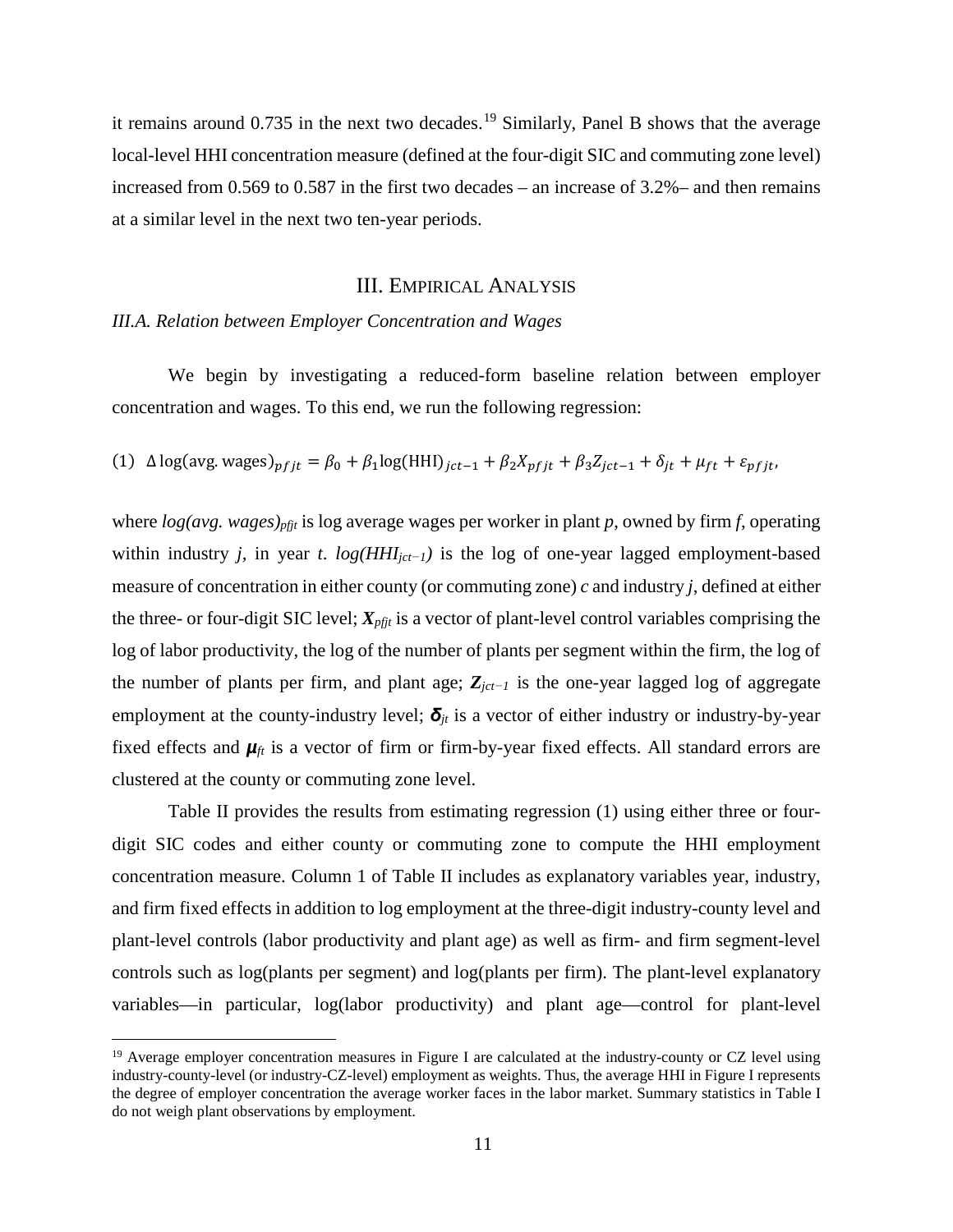productivity, alleviating the concern that our results are driven by productivity differences across plants. Further, by including industry and firm fixed effects, we exploit within-firm and within-industry variation of employer concentration to identify the relation between wages and employer concentration. Thus, the estimates in column (1) are based off of variation in employer concentration across different local labor markets within a given firm and industry.

As column (1) of Table II shows, the coefficient estimate for log(employment) is 0.033 and statistically significant at the 1% level, suggesting that wages are higher in local labor markets with more workers. This finding is consistent with economic forces related to agglomeration (e.g., Ellison, Glaeser, and Kerr 2010; and Greenstone, Hornbeck, and Moretti 2010). As would be expected, the coefficient on log labor productivity is positive (equal to 0.072 and significant at the 1% level), indicating a positive relation between productivity and wages.

Turning to our main variable of interest, log(HHI), and still focusing on column (1), the results indicate a negative relation between wages and local-level employer concentration calculated at the county-level. The elasticity of wages to local-level HHI is -0.01, with the relation between log(wages) and log(HHI) statistically significant at the 1% level. The wageto-HHI elasticity implies that moving from one standard deviation below to one standard deviation above the mean level HHI is associated with a decrease of 1.6% in wages.<sup>[20](#page-13-0)</sup> Thus, consistent with the hypothesis that labor market monopsony power detrimentally affects wages, the data show that wages are negatively related to the degree of employer concentration in the local labor market.

While the fixed effects in column (1) mitigate the concern that lower wages in more concentrated labor markets are due to heterogeneity across firms, an additional concern is that the negative association between local employer concentration and wages is driven by omitted differences across different industries within firms in a given year. For example, a firm may have a more productive industry segment (e.g., machinery) in a less concentrated local labor market, and a less productive segment (e.g., chemicals) in a more concentrated market, which may lead to a spurious correlation between concentration and wages due to differences in productivity levels. To address this concern, in column (2) of Table II we include both firm-byyear fixed effects as well as industry-by-year fixed effects which absorb time-varying industrylevel shocks. In this analysis the identifying variation stems from plants operating in the same

<span id="page-13-0"></span><sup>&</sup>lt;sup>20</sup> Interquartile movements are not reported as Census rules prohibit disclosure of distribution percentiles.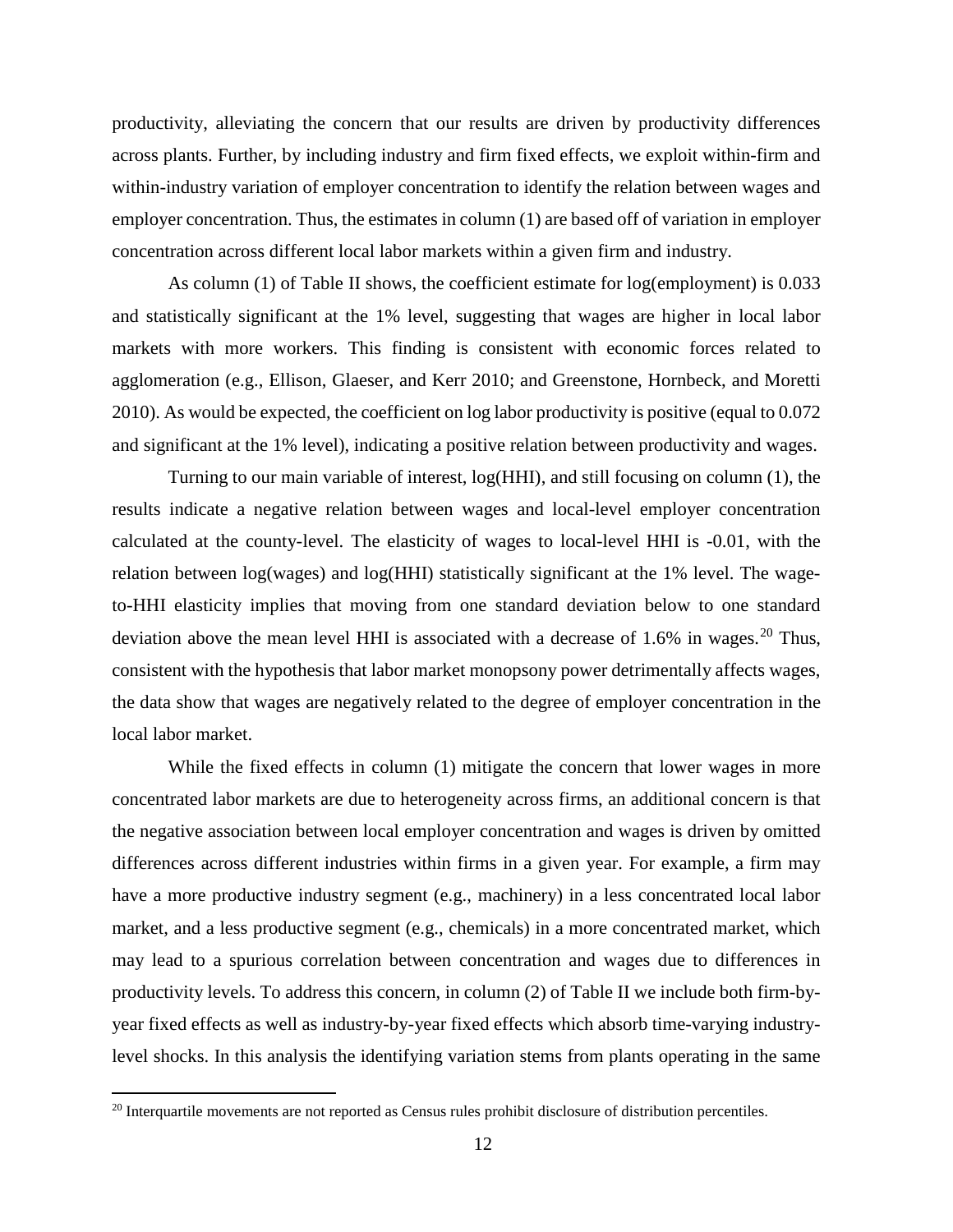industry and belonging to the same firm located in different counties with varying levels of employer concentration.

As can be seen in Column (2), the elasticity of wages to employer concentration remains virtually unchanged at −0.009 and significant at the 1% level. Thus, comparing plants in the same industry and firm in a given year, those located in a more concentrated local labor market pay lower wages: moving from one standard deviation below to one standard deviation above the mean level HHI is associated with a 1.5% decline in wages. Columns (3) and (4) repeat the analysis in columns (1) and (2) using an industry definition that is based on four-digit SIC codes and find similar estimates to those in columns (1) and (2).

Columns (5)-(8) of Table II repeat the analysis in columns (1)-(4) using commuting zones – instead of counties – to compute the HHI measure of employer concentration. The negative relation between concentration and employee wages is evident when we use commuting zones to define local labor markets as well. The estimated elasticities in columns (5)-(8) imply that moving from one standard deviation below to one standard deviation above the mean level HHI is associated wages that are lower by between 2.0% and 2.9%.

To further alleviate the concern that industry-level heterogeneity (in productivity in particular) is driving the relation between employer concentration and wages, we focus our estimation on a subsample of firms that operate multiple plants within a *single* industry segment (with industries defined at either the three- or four-digit SIC level). Combined with firm-byyear fixed effects, using this subsample removes cross-industry variation within firms, thereby sidestepping cross-industry heterogeneity as an alternative channel that drives wage differences.

Table III presents the results from estimating equation (1) using a subsample of firms that operate multiple plants within a single industry segment, defined at the three- or four-digit SIC level. As Table III illustrates, across all columns the coefficient on the employer concentration HHI measure is negative and significant at the 1% level, consistent with the baseline result in Table II. The economic magnitude is larger than that exhibited in Table II, indicating that the effect is larger amongst the subset of firms that are unlikely to be affected by cross-industry heterogeneity in productivity and wages. For example, when we define local labor markets at the commuting zone and three-digit SIC level, the effect of moving from one standard deviation below to one standard deviation above the mean level HHI is associated with a 5.1% decline in wages.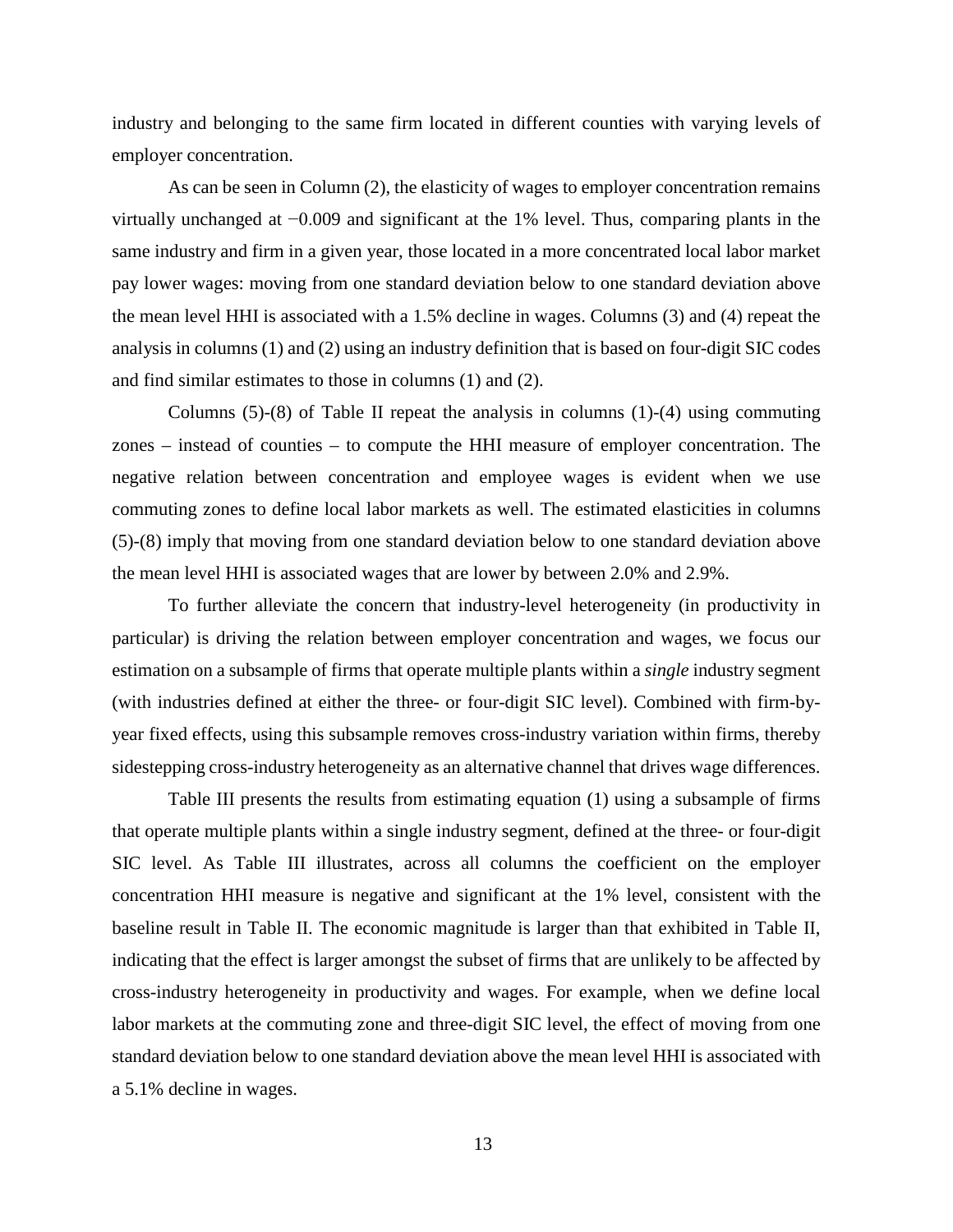In sum, our results are robust to the inclusion of industry-by-year fixed effects and hold in multi-plant, single-industry firms, thus alleviating concerns that industry-level heterogeneity is driving the negative relation between employer concentration and wages.

#### *III.B. Robustness Tests – Labor Productivity and National-Level Concentration*

1. *Controlling for Labor Value Added.* One concern regarding the negative relation between employer concentration and wages presented in our baseline results is that the local-level HHI measure is correlated with labor productivity, implying that the results may be capturing the effect of low productivity, rather than employer concentration, on wages. Although all regressions control for the log of labor productivity (defined as the natural log of output scaled by labor hours), this variable may still be an imperfect control for actual labor productivity. To alleviate this concern, in Table IV we add to the regression specification an additional control variable for labor productivity—namely, value added (VA) by labor. As is standard, value added is defined as the total value of shipments plus the net increase in inventories of finished goods and works in progress minus material and energy costs scaled by total labor hours, with all components deflated using four-digit SIC industry-level deflators (available from the NBER-CES manufacturing database). One key difference of labor value added relative to our labor productivity measure is that the former nets out intermediate inputs (i.e., material and energy), which are presumably not affected by labor inputs.

Table IV shows that in all specifications the coefficient on log(labor VA) is positive and significant at the 1% level, consistent with the notion that employees of plants who add more value per labor hour are paid more. Importantly, the coefficients on the local-level HHI measure of employer concentration remain statistically significant and their magnitudes are almost identical to those found in Table II.

*2. Controlling for National-Level Employer Concentration.* Autor et al. (2017) show that product markets in the United States have become more concentrated in the past few decades, giving rise to "superstar firms" that are highly productive yet have lower labor shares of income. Related to these findings, one concern regarding our results is that if product market concentration – commonly defined at the national level for traded sectors such as manufacturing – and local labor market concentrations are positively correlated, then the negative association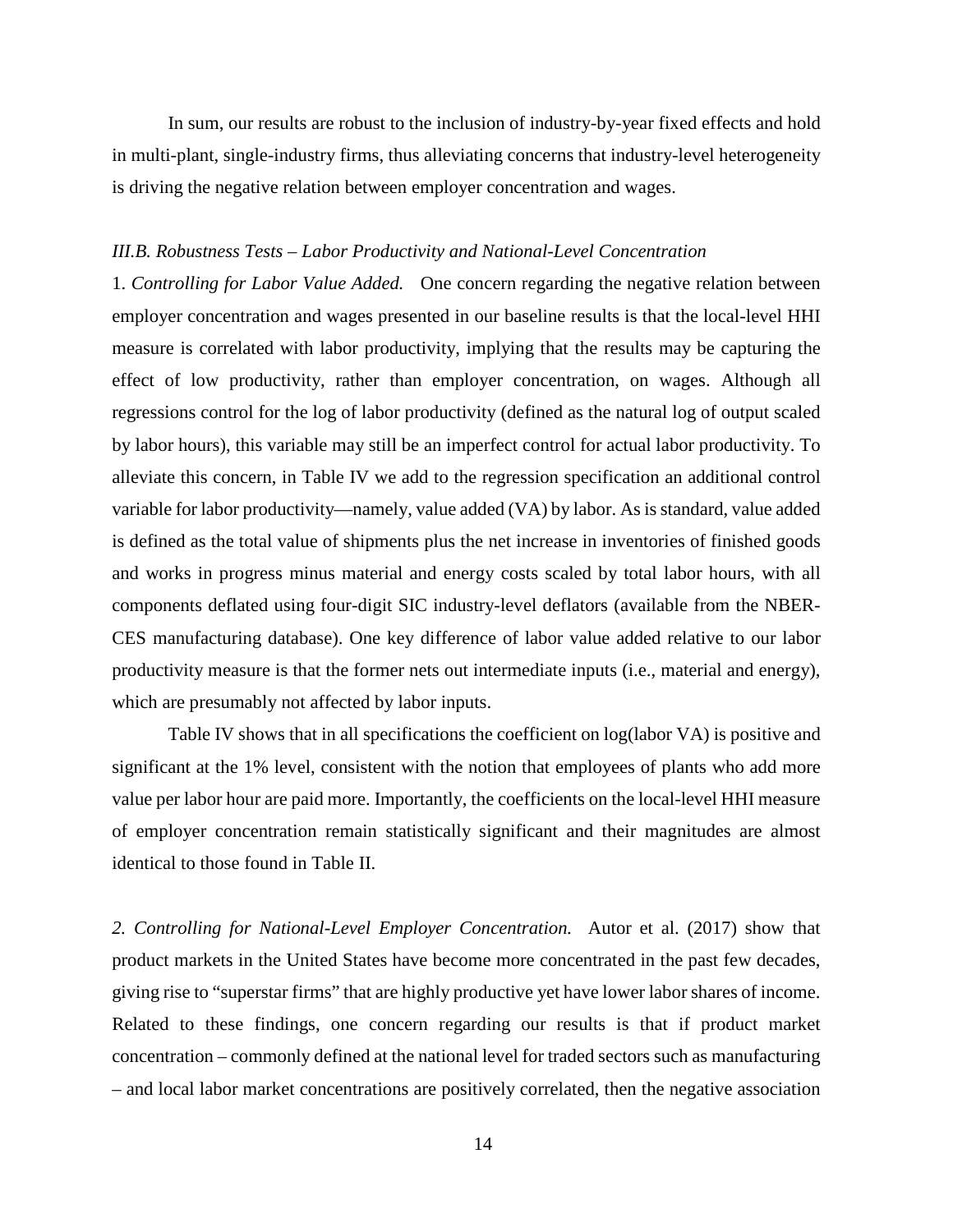between local employment concentration and wages may merely reflect a negative relation between (national) product market concentration and labor shares.

In response to this concern, we note first that as part of our identification strategy we include firm-by-year fixed effects. As such, the identification exploits within firm-year variation across plants belonging to the same firm. This speaks against the hypothesis that our results are driven by heterogeneity across firms, as for example implied by the existence of "superstar firms." To further alleviate this concern, we proxy for national-level product market competition by constructing our employer HHI concentration measures at the national level. We first measure the employment share of every firm in a given industry-year cell as:  $s_{f,j,t}$  = ет $p_{f,j,t}$  $\sum_{f=1}^{m} e^{m p} f_{j,t}$ , where *emp<sub>f,j,t</sub>* represents total employment in firm *f* operating in industry *j* in year *t*. We next calculate the industry-year HHI as the sum of the squared employment shares:  $HHI_{j,t}$  =  $\sum_{f=1}^{N} s_{f,j,t}^2$ . As with the local-level HHI, we define two variants of the national-level HHI using either three- or four-digit SIC codes. We then include the national-level HHI as a proxy for product market concentration in regression (1).

Table V shows that the coefficient on national-level *HHI* (calculated using either 3-digit or 4-digit SIC codes) is positive and statistically significant in columns (2) through (4), inconsistent with the alternative explanation that high levels of national-level employer concentration are associated with lower wages. Importantly, even with the inclusion of the national HHI measure of employer concentration, the coefficient on the local HHI remains negative with slightly higher magnitudes than those found in Table II.

#### *III.C. Using Mergers and Acquisitions to Instrument for Local Employer Concentration*

Our results thus far document a negative relation between local employer concentration and wages. In order to better identify the link between employer concentration and wages, our results rely on within-firm or within firm-by-year variation, controlling for cross-industry heterogeneity and plant-level productivity. In this section, we attempt to further alleviate omitted-variable concerns by employing an instrumental variable (IV) approach. Following previous literature identifying mergers and acquisitions (M&As) as a key driver of increased concentration and market power of firms in a given industry (e.g., Kim and Singal 1993;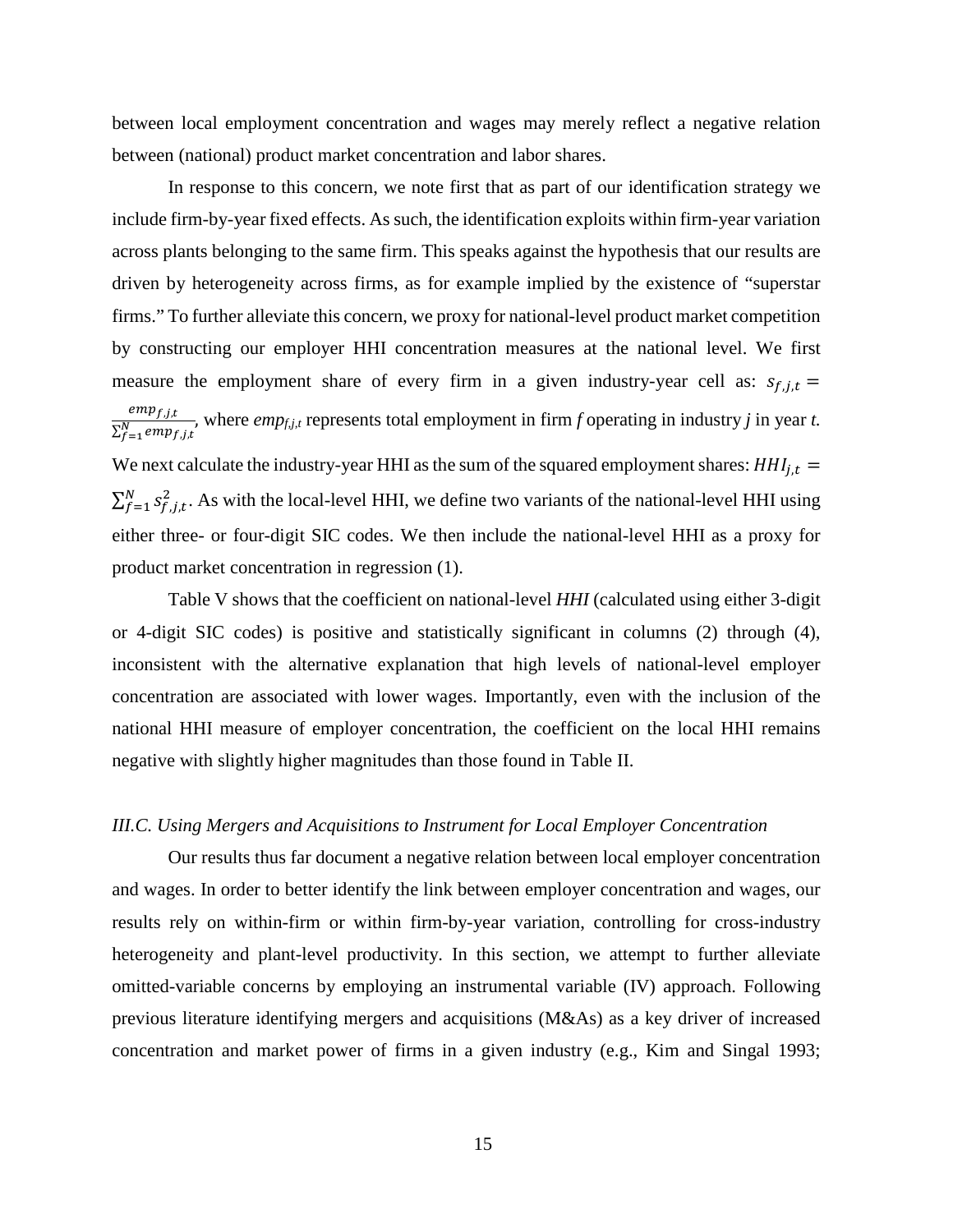Grullon, Larkin, and Michaely 2016; Naidu, Posner, and Weyl 2018), we use M&A activity as an IV for local labor market concentration.

To construct our instrument, we use the annual information on plant ownership within the LBD data. Defining M&A activity using cases in which plant ownership switches from one firm to another, our identification strategy focuses on plant ownership changes between two firms each of which operated at least one plant in the local labor market one year prior to the merger. Since prior to the merger both acquirer and seller firms operated plants in the local labor market, the switch in plant ownership shifts local-level employer concentration. Moreover, by focusing on M&A activity of firms that had *existing* plants in the local labor market before the merger, we are able to exploit variation in plant ownership and concentration, which is not driven by plant openings or closings. To avoid a weak instruments problem, we require that the combined employment share of both the acquiring and selling firms in the local labor market exceeds a threshold of either 5% or 10%, one year prior to the merger.

We instrument the five-year change in local-level log(HHI) using lagged measures of M&A activity in a given local labor market. To this end, we define a set of instruments based on the log number of plants (or alternatively the log number of employees) involved in M&A transactions in a given year, industry, and either county or commuting zone. Plant involvement in M&A activity is defined by plant ownership switches as explained above*.* We then use instrumented changes in local level employer concentration to predict log changes in wages, after controlling for industry-by-year fixed effects and changes in a vector of plant- and locallevel characteristics. Specifically, we run the following regressions:

(2) 
$$
\Delta \text{logHHI}_{jct-5\to t} = \beta_0 + \beta_1^k \sum_{k=1}^5 M \& A_{jct-k} + \beta_2 \Delta X_{pfjt-5\to t} + \beta_3 \Delta Z_{jct-5\to t} + \delta_{jt} + \varepsilon_{pfjt}
$$

(3)  $\Delta \log(\text{avg.wages})_{pfjt-5\to t} = \beta_0 + \beta_1 \Delta \log[\text{HH}]_{ict-5\to t} + \beta_2 \Delta X_{pfjt-5\to t} + \beta_3 \Delta Z_{ict-5\to t} + \delta_{jt} + \delta_{jt}$  $v_{pfjt}$ 

where  $\Delta logHHI_{ict-5} \rightarrow t$  is the change in the log measure of concentration in either county or commuting zone *c* and industry *j* (defined at the three-digit SIC level), from year *t-5* to year *t*; *M&A<sub>jct</sub>*<sup>−</sup>*k* is either the log number of plants or the log number of employees involved in M&As in industry *j* and county or commuting zone *c*, *k* years prior to year  $t$  ( $1 \le k \le 5$ ), with plant involvement in M&A activity defined by plant ownership switches; *Δlog(avg. wages)pfjt-5 → t* is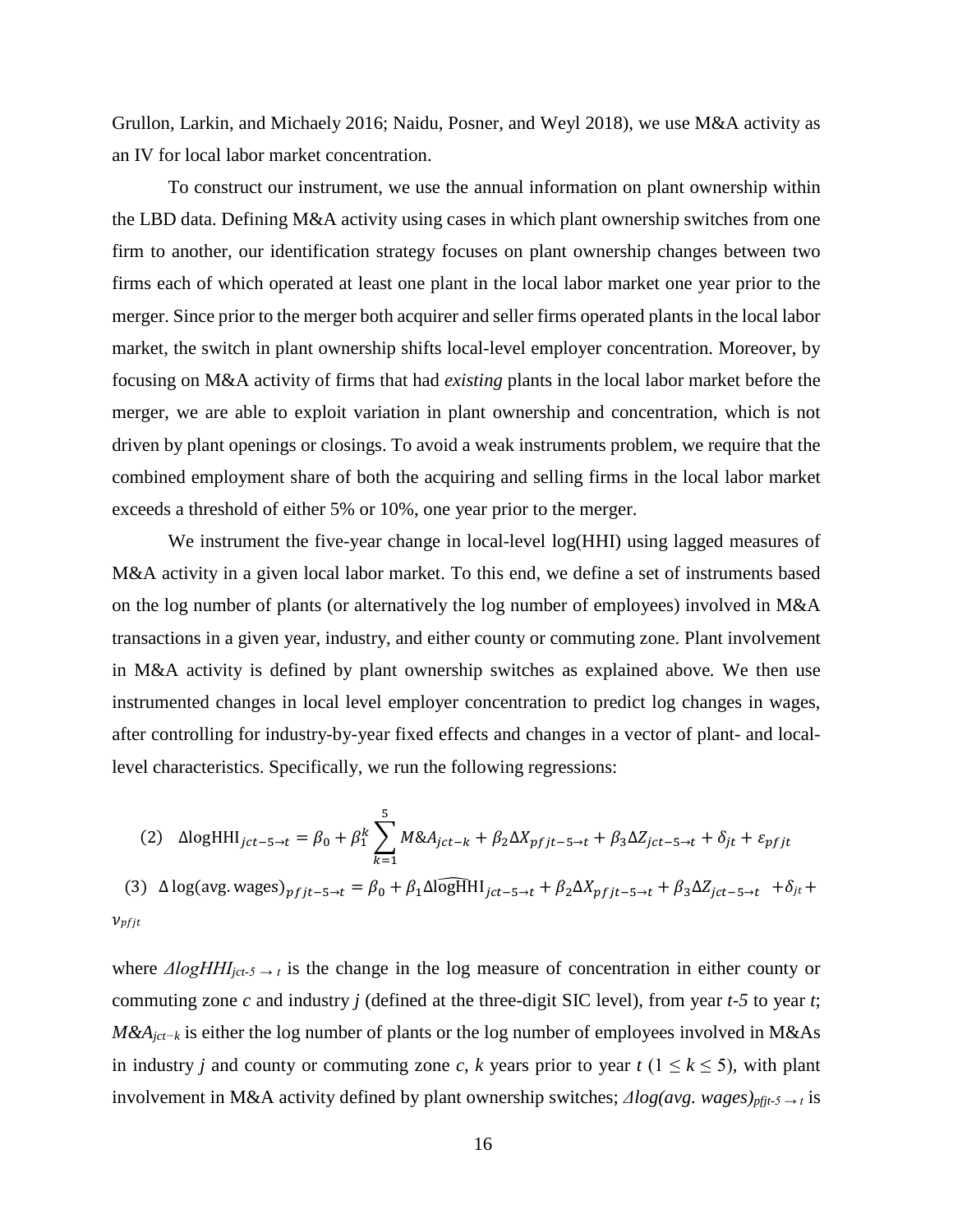the change in log average wages per worker in plant *p*, owned by firm *f*, operating within industry *j*;  $\Delta X_{\text{eff}t-5 \to t}$  is a vector of plant-level control variables that include: changes in log of labor productivity, the log of the number of plants per segment within the firm, and the log of the number of plants per firm, all from year *t*-5 to year *t*;  $\mathbb{Z}_{ict-5 \to t}$  is the change in log of aggregate employment at the county-industry or at the commuting zone and industry level; and  $\delta_{it}$  is a vector of industry-by-year fixed effects (defined at the two-digit SIC level). All standard errors are clustered at either the county or community zone level. Our sample for the IV analysis includes approximately 467,000 plant-year observations with five years of lagged M&A measures from 1983 to 2016.

The main identifying assumption underlying our identification is that plant acquisitions impact local-level wages only through their effect on local labor market concentration. We attempt to alleviate endogeneity concerns by constructing our IV based on mergers that are potentially driven by strategic considerations and are not necessarily related to local labor market conditions or plant level characteristics. To the extent that a merger is driven by local economic conditions, this identification assumption is clearly problematic. IV estimates should thus be interpreted with caution given the potential endogenous nature of the merger itself.

Panel A of Table VI reports the first-stage regression results. Column (1), which uses counties to define the local market and the log number of plants involved in M&As as the instrument, shows that the coefficient estimates for the instruments,  $M \& A_{t-k}$  ( $1 \leq k \leq 5$ ), are positive and statistically significant at the 1% level. Thus, as expected, when more plants are affected by M&As in the prior five years, employment concentration in local labor markets rises. The economic magnitude of the relation between the instruments and changes in HHI is sizable—for example, the elasticity of changes in HHI over the previous five years to the number of plants involved in mergers in year *t*-1 is 0.229. In addition, the coefficient and level of significance on the lagged instruments  $M \& A_{t-k}$  generally increases as the timing of the instrument moves closer to the current year, indicating that more recent M&As have a larger impact on changes in local-level employment concentration. The F-statistic for testing the relevance of the set of instruments is 53.79, well over the usual threshold value of ten (e.g., Staiger and Stock, 1997).

As can be seen in columns (1) through (8) in Panel A, we continue to find that the coefficient estimates for the M&A activity instruments are positive and statistically significant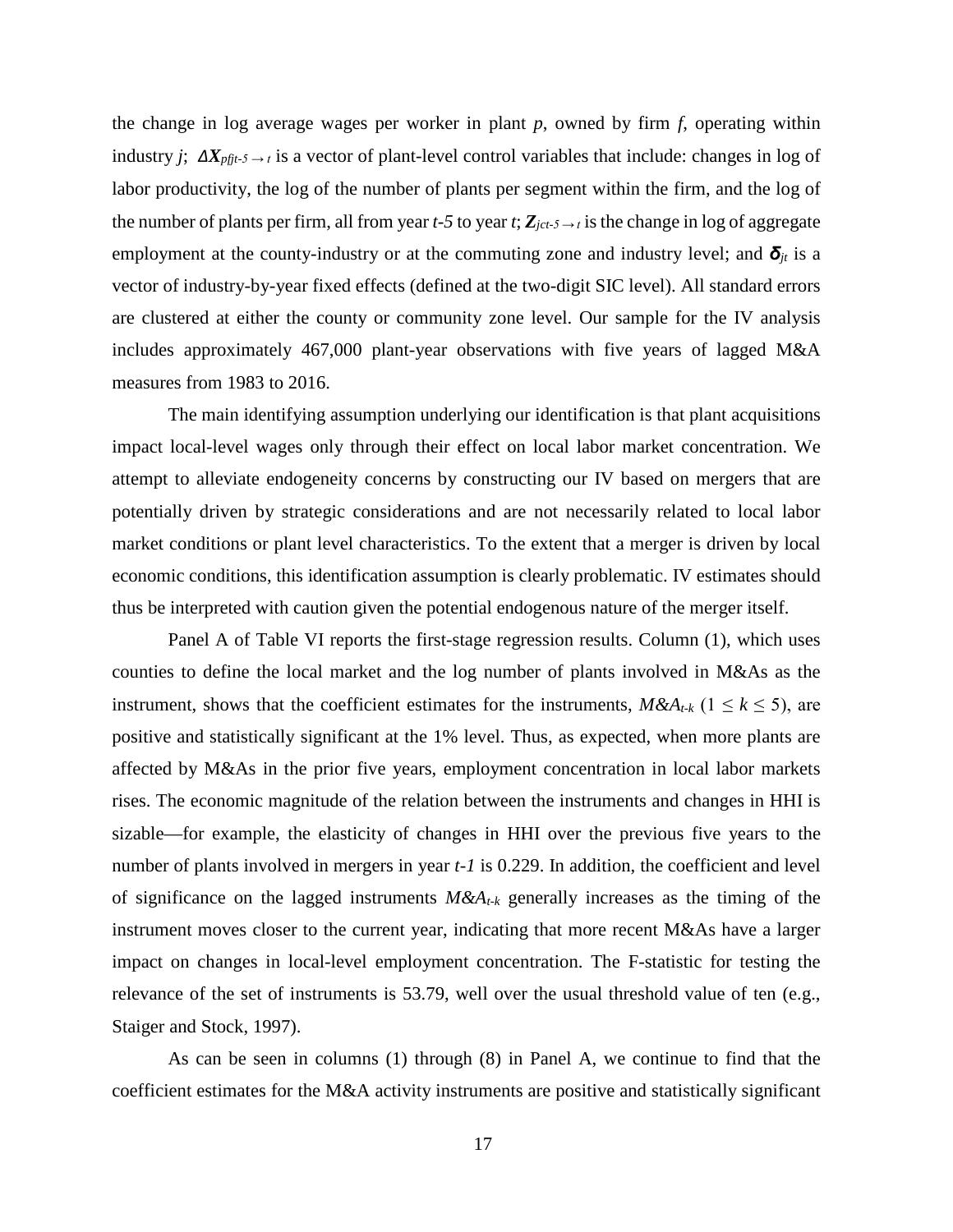at the 1% level, and F-statistics are greater than 40, whether 1) the local market is defined by counties or commuting zones, 2) M&A activities are measured by the number of merged plants or employees therein, and 3) we use 5% or 10% as a threshold value for the combined market share of the acquiring and target firms in the local labor market before mergers to define the instruments. The estimates in Panel A thus show that lagged M&A volumes are highly relevant and robust instruments for changes in local employment concentration.

Panel B of Table VI displays results from estimating the second-stage regression in equation (3) using the instrumented values of *ΔlogHHIjct-5 →* t. In column (1), the coefficient on the instrumented change in log(HHI) is -0.047, significant at the 5% level. Thus, consistent with the hypothesis that labor market monopsony power detrimentally affects wages, the estimate shows that an increase in the degree of local-level employer concentration, driven by mergers of existing firms in the market, is associated with a reduction in average wages. Column (2), which uses the log number of employees affected by mergers as the instrument, shows a similar effect: The IV-based elasticity is –0.041, compared with baseline OLS elasticities of –0.009 to –0.010 in Table II. The rest of the columns in the table report similar results using commuting zones to define the local labor markets (columns (3) and (4)) or using a 10% threshold for the combined employment share of both the acquiring and target firms in the local labor market (columns (5)-(8)). Using commuting zones to define local-level HHI, the reported elasticities imply that moving from one standard deviation below to one standard deviation above the mean level HHI is associated with a reduction in wages between 9.1% and 14.4%.

#### *III.D. Subsample Periods*

We next investigate how the relation between wages and employer concentration evolves over the sample period. To this end, Table VII divides the full sample from 1978 to 2016 into four sub-periods and re-runs on each period the wage regressions in regression (1), which include the local-level HHI measure of employer concentration as the key independent variable.<sup>[21](#page-19-0)</sup> As shown in Panel A of Table VII, the coefficient on the HHI measure of employer concentration—defined at the three-digit SIC and county level—monotonically decline becoming more negative over time, implying an increased elasticity of wages to local labor market concentration over the sample period. In the first subsample, covering 1978–1987, the

<span id="page-19-0"></span> <sup>21</sup> The four sub-periods in Table VII are: 1978-1987, 1988-1997, 1998-2007, and 2008-2016.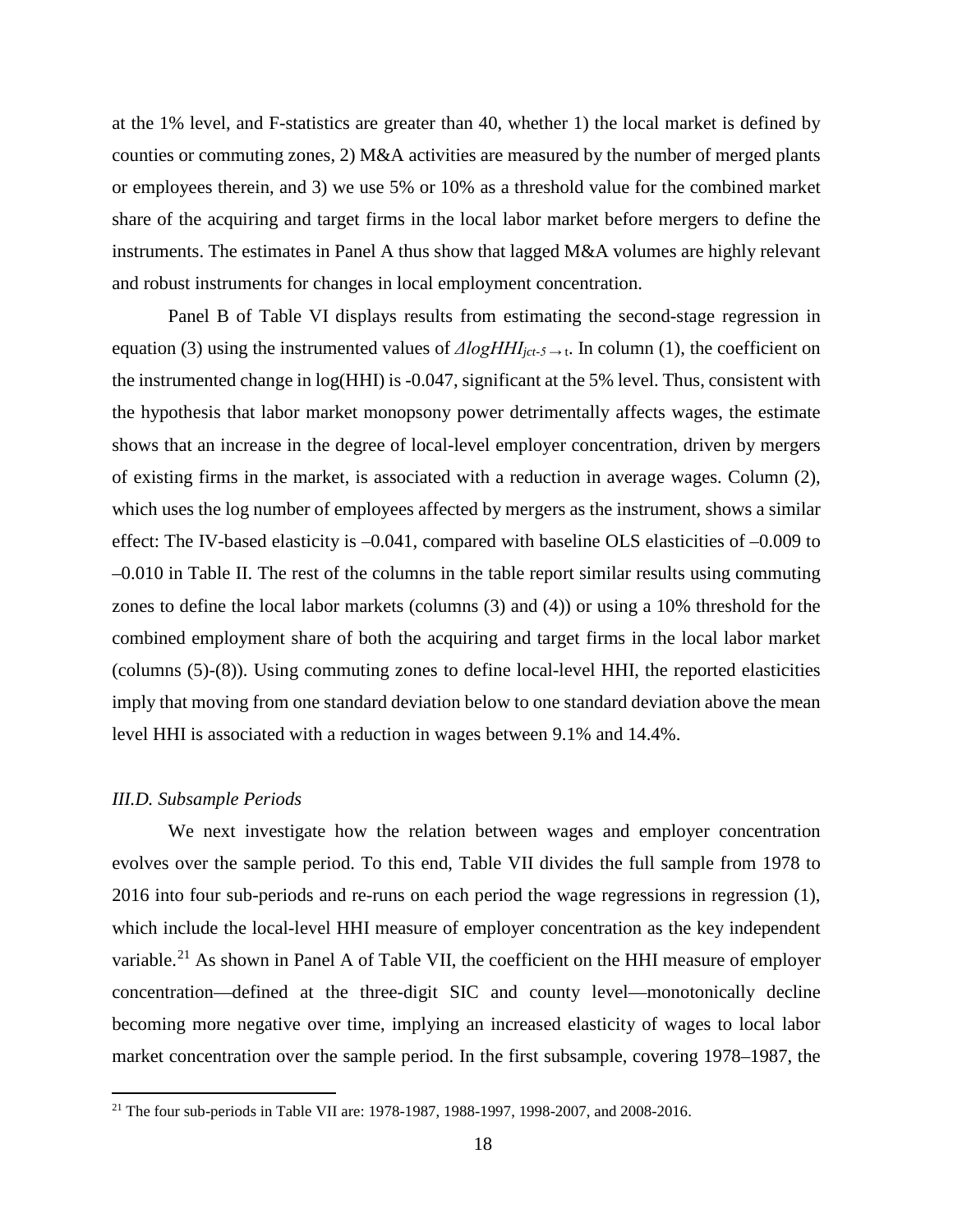coefficient on log(HHI) is zero. However, this coefficient declines to −0.009 in 1988–1997,  $-0.015$  in 1998–2007, and in the final subsample of 2008-2016, the coefficient is  $-0.020$ . In the last column of the table, we estimate regression (1) separately for the crisis period of 2008-2010 and find a similar magnitude of -0.020. In Panel B of Table VII, we use commuting zones rather than counties to compute local-level employer concentration. The results that are based on commuting zones exhibit a similar pattern to that found in Panel A: The sensitivity of wages to local labor market concentration increases over time. In 1978–1987, the coefficient on log(HHI) is −0.001 and insignificant. This coefficient declines to −0.011 in 1988–1997, −0.014 in 1998– 2007, and to −0.018 in the final subsample of 2008-2016.

One potential explanation for the increasing sensitivity between wages and employer concentration over time is the decline in labor mobility over the sample period across both economic sectors and geographical areas (see, e.g., Murphy and Topel 1987; and Molloy, Smith, and Wozniak 2014). The effect of local labor market monopsony hinges to a large extent on limits to labor mobility across markets (for a review, see Boal and Ransom 1997). Thus, to the extent that workers have become less mobile in the United States over past decades, employer concentration at the local level is more likely to restrict workers' employment choice-set, explaining a rising sensitivity between wages and employer concentration over the sample period. An additional mechanism potentially explaining the rise in the sensitivity of wages to employer concentration is the secular decline in employee bargaining power stemming from the decline in unionization rates beginning in the 1970s (see e.g., Card 1992). It is to this mechanism, which we turn to next.

#### *III.E. Employer Concentration, Unions, and Wages*

While employer concentration may enable firms to pay lower wages, unionization strengthens labor's bargaining position and may enable employees to diminish employers' monopsony power. We next empirically test whether unionization mitigates the ability of firms to reduce wages in concentrated markets. To do so, we interact our local measure of employer concentration with the degree of unionization at the industry level, employing the following regression specification: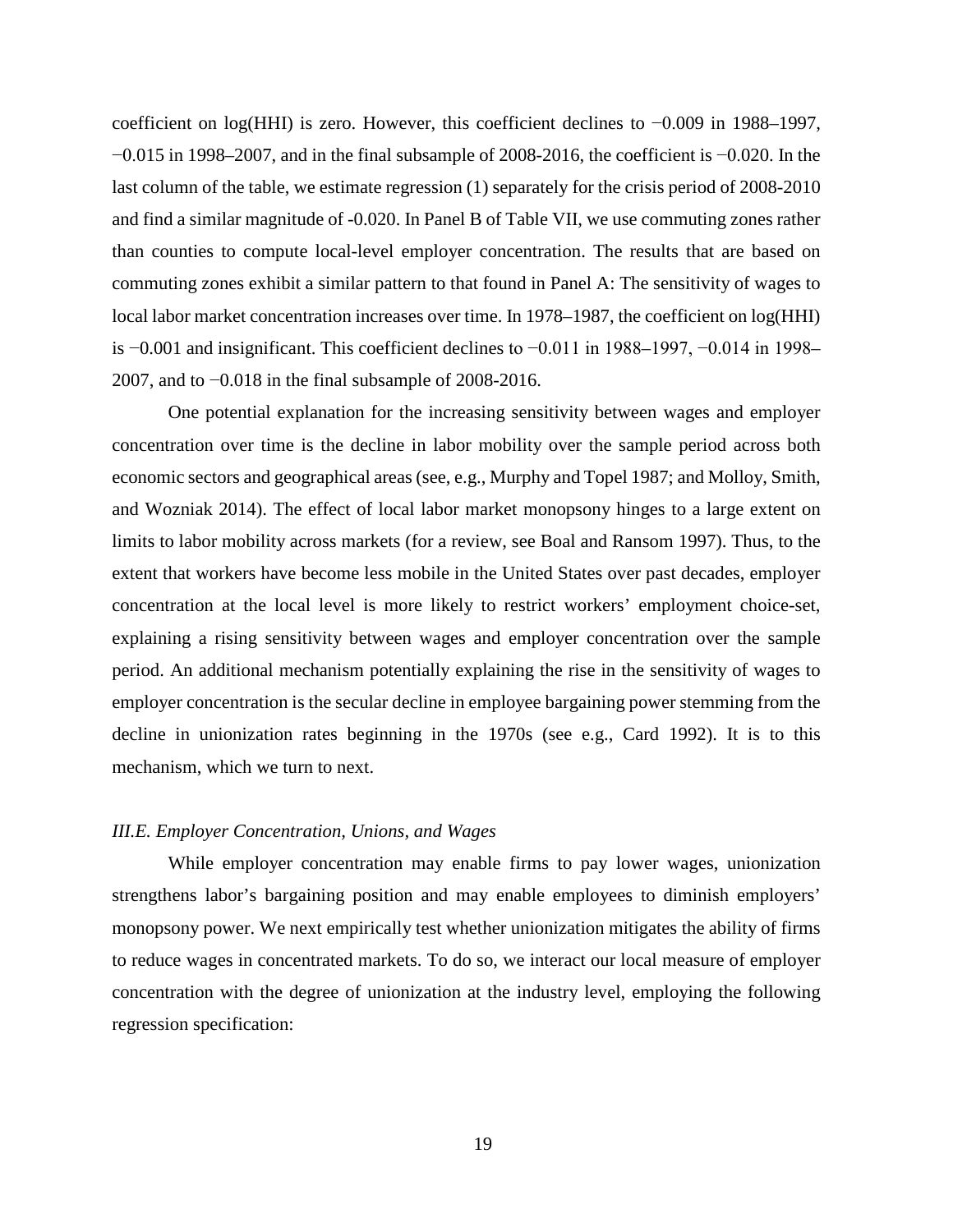(4)  $log(avg.wages)_{pfit}$ 

$$
= \beta_0 + \beta_1 \log(\text{HHI})_{ict-1} + \beta_2 \log(\text{HHI})_{ict-1} \times Union_{jt-1} + \beta_3 Union_{jt-1} + \beta_4 X_{pfjt}
$$

$$
+ \beta_5 Z_{ict-1} + \delta_{jt} + \mu_{ft} + \varepsilon_{pfjt},
$$

where *Unionjt−<sup>1</sup>* is the one-year lagged union coverage rate for industry *j* associated with plant *i,* and all other variables as defined in regression (1). Union coverage rates are from the CPS ORG data as explained in Section 2.A.3. The main coefficient of interest in this regression is *β2,* which measures the degree to which unionization rates affect the sensitivity of wages to employer concentration.

Table VIII presents estimates of regression (4) using plant-level data from 1978 to 2016.<sup>[22](#page-21-0)</sup> Column (1) of Panel A shows that, as in Table II, controlling for year, industry and firm fixed effects, and employing plant-level and county-industry-level controls, average workers' wages at manufacturing plants are lower when the local labor market (defined at the county level) is more concentrated in a given three-digit SIC industry. Importantly, the coefficient on the interaction term between local employer concentration and the union coverage rate is positive. Consistent with the hypothesis, the negative relation between employer concentration and wages is thus mitigated amongst plants that operate in industries with higher unionization rates. Based on the estimates, in industries with unionization rates near zero, the elasticity between wages and local-level HHI is approximately -0.016, while in contrast, at the average unionization rate (19.8%), the elasticity between wages and local level labor market concentration wages declines by between 29% and 44%, depending on the specification. For example, the regression estimates in column (1) imply that at a zero unionization rate the elasticity of wages to employer concentration is -0.017 while for industries at the mean unionization rate the elasticity is approximately −0.010. Based on these elasticities, in industries with near zero unionization, moving from one standard deviation below to one standard deviation above the mean level of HHI is associated with a 2.7% reduction in wages, while for firms at the average level of unionization the same HHI movement reduces wages by only 1.6%.

Column (2) includes industry-by-year and firm-by-year fixed effects and exhibits results consistent with those in column  $(1)$  — the negative relation between employer concentration

<span id="page-21-0"></span><sup>&</sup>lt;sup>22</sup> As explained in Section II.A, data on industry-level union coverage rates are available from 1983 only. Thus, we impute unionization coverage rates before 1983 (i.e., 1978–1982) using values for corresponding industries in 1983.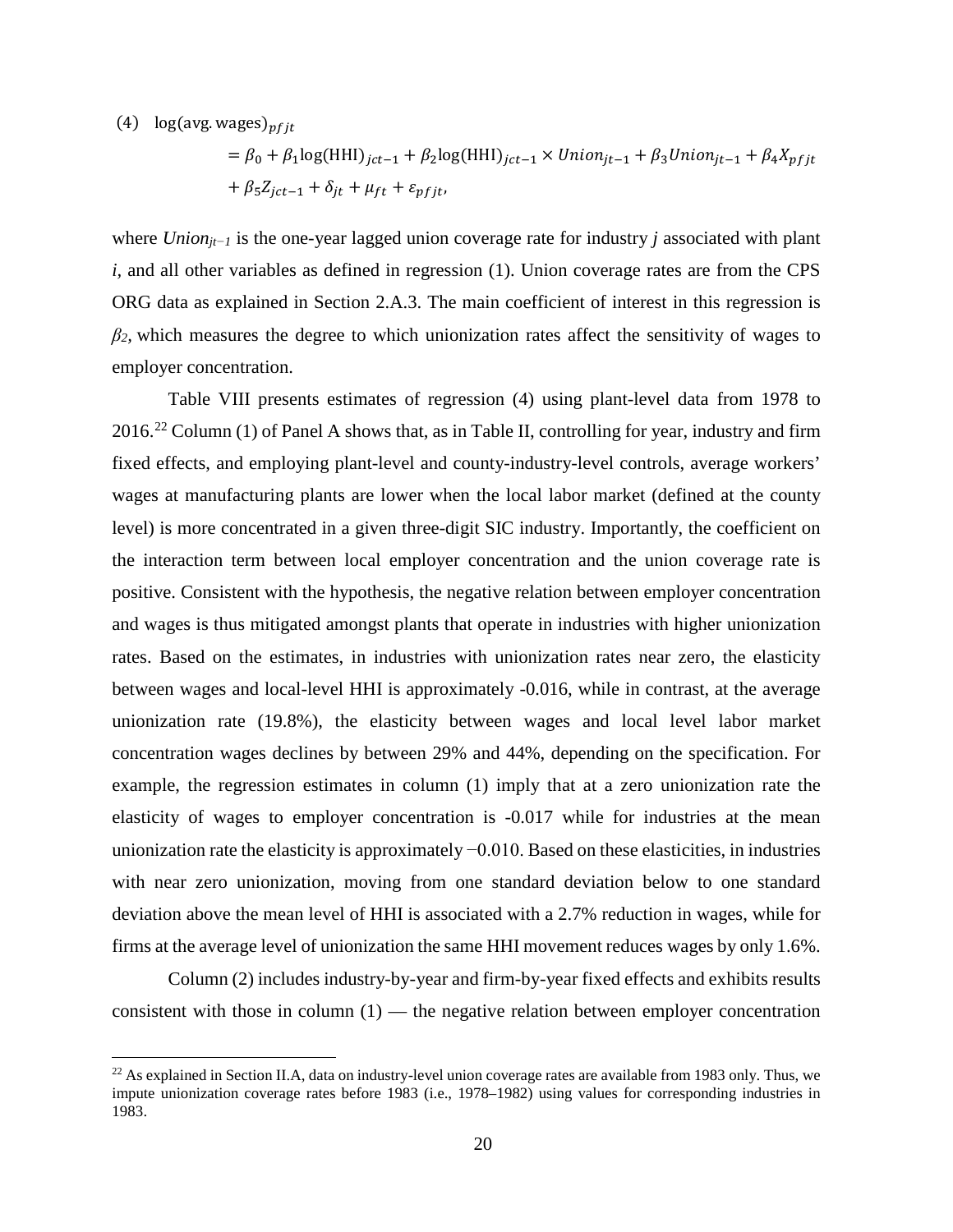and wages is mitigated by high unionization rates at the industry level. In terms of economic magnitude, estimates in column (2) indicate that a one standard deviation increase in unionization rates from their average reduces the elasticity of wages to HHI by approximately half, from  $-0.009$  to  $-0.005$ . In Columns (3) and (4) we repeat the analysis of the first two columns using HHI measures that are calculated at the county and four-digit industry levels and find similar results. In the last four columns of Table VIII we repeat the analysis in columns (1)- (4) using commuting zones to define local labor markets. The results based on commuting zones are similar to those found using counties, with labor unions reducing the elasticity of wages to employer concentration. The results are thus consistent with unions providing bargaining power to workers in wage negotiations, mitigating a negative effect of local labor market concentration on wages.

#### *III.F. Employer Concentration and Rent Sharing*

The analysis thus far has focused on the relation between employer concentration and wages in local labor markets. In addition to wage levels, concentration of employers may also affect the transmission of productivity growth into wage changes. Standard economic theory would suggest that in competitive, or near-competitive labor markets, increases in labor productivity should translate into increased wages, with workers paid their marginal product. Empirical evidence has provided general support for a link between productivity and wage growth (see e.g. Stansbury and Summers 2017), although this link appears to have declined since the early 1980s (see e.g., Mishel 2012 and Bivens and Mishel 2015). Following these results, we hypothesize that labor market employer concentration impedes the translation of productivity growth to wage increases, as employers use their monopsony power to avoid wage hikes, thereby capturing rents from increased productivity. To empirically test whether the sensitivity of wage growth to productivity growth is affected by local-level employer concentration, we use the following first-differences interaction specification:

(5)  $log(avg.wages)_{pfit}$ 

 $= \beta_0 + \beta_1 \log(HHI)_{ict-1} + \beta_2 \Delta \log(labor\,productivity)_{pfit} + \beta_3 \log(HHI)_{ict-1}$  $\times$   $\Delta$ log(*labor productivity*)<sub>*pfj*t</sub> +  $\beta_4 X_{pf}$ *j*t +  $\beta_5 Z_{jct-1}$  +  $\delta_{jt}$  +  $\mu_{ft}$  +  $\varepsilon_{pf}$ *j*t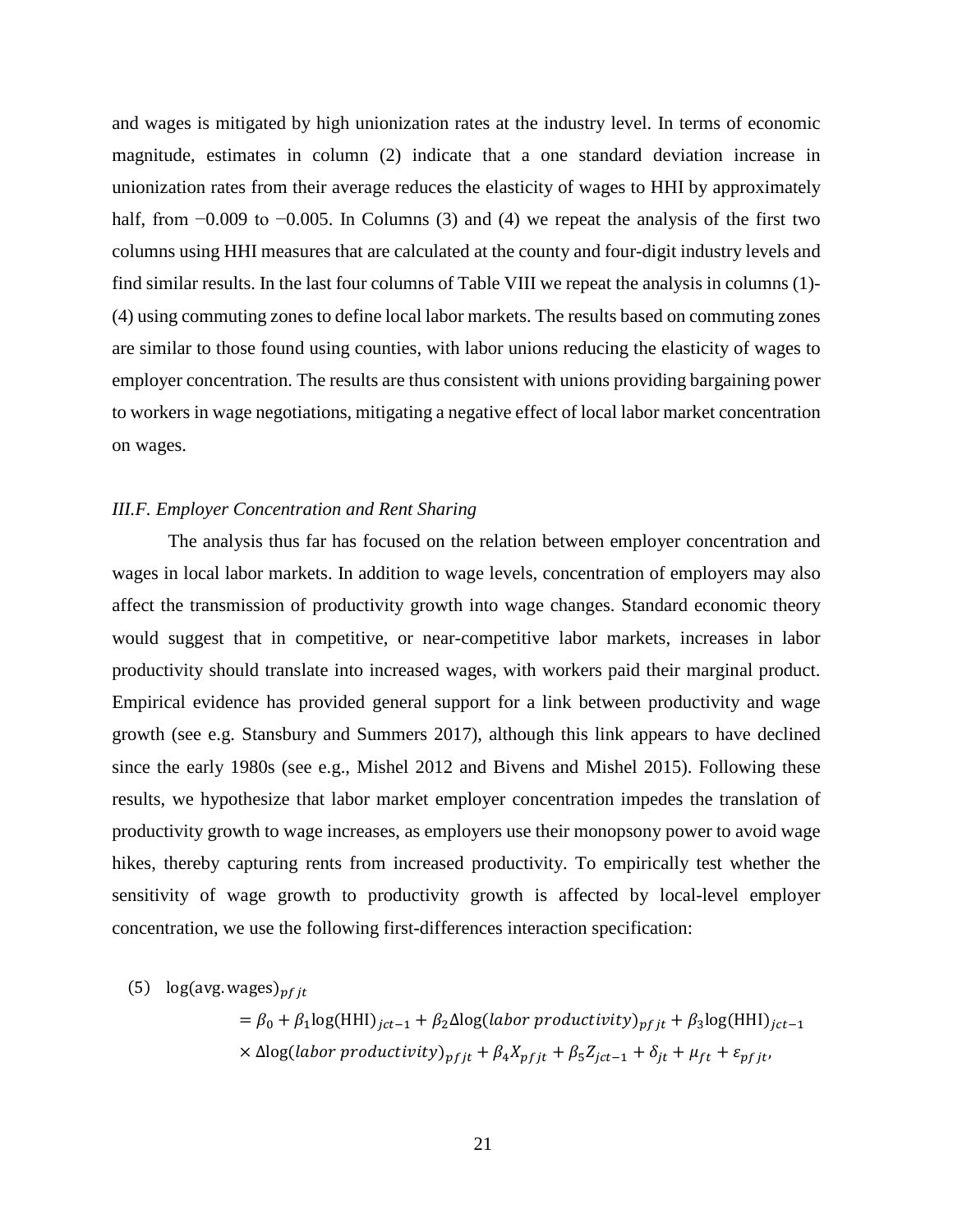where *∆log(avg. wages)pfjt* is the log change in average plant wages for production workers and *∆log(labor productivity)pfjt* is the log change in labor productivity in plant *p,* industry *j*, county *c*, and year *t*. All control variables are defined as in regression (1), while  $\delta$ *it* is a vector of industry-by-year fixed effects and  $\mu_f$  is a vector of firm-by-year fixed effects. We focus on production workers in this specification since their compensation is potentially more sensitive to productivity due to rent sharing (e.g., Freeman and Medoff 1981).

Table IX reports estimation results. Across columns in Table IX, the coefficient on *∆log(labor productivity)* is positive and significant at the 1% level, confirming a positive association between wage growth and productivity growth at the plant level (see, e.g., Stansbury and Summers 2017). Importantly, consistent with our prediction regarding the role of monopsony power in labor markets, the coefficient on the interaction term *log HHI × ∆log(labor productivity)* is negative and significant at the 1% level. Estimates in column (2) which controls for both industry-by-year and firm-by-year fixed effects imply that a one standard deviation decrease in HHI from its mean increases the elasticity of production worker wages to productivity by approximately 8.5%, from 0.115 to 0.125. Alternatively, estimates in columns (4)-(8), which employ the commuting zone classification to define local-level employer concentration, imply that a one standard deviation decrease in HHI from its mean, increases the elasticity of production worker wages to productivity by between 11.2% and 18%. Consistent with our prediction, therefore, when labor markets are more competitive, productivity increases are associated with larger increases in wages, as employers compete for workers. In contrast, higher levels of employer concentration impede the translation of productivity growth into wage growth.

#### *III.G. Wages, Market Concentration, and the China Shock*

A growing body of literature investigates the impact of increased trade with China—the "China Shock"—on labor markets in the United States. For example, Autor, Dorn, and Hanson (2013) and Autor et al. (2014) find that local labor markets more exposed to import penetration from China exhibit higher unemployment, lower labor-force participation, and reduced wages. In this subsection, we add to the literature on the "China Shock" and the labor market effects of increased globalization by investigating the effect of import penetration from China on local labor market concentration. We hypothesize that by causing employers to shut down a fraction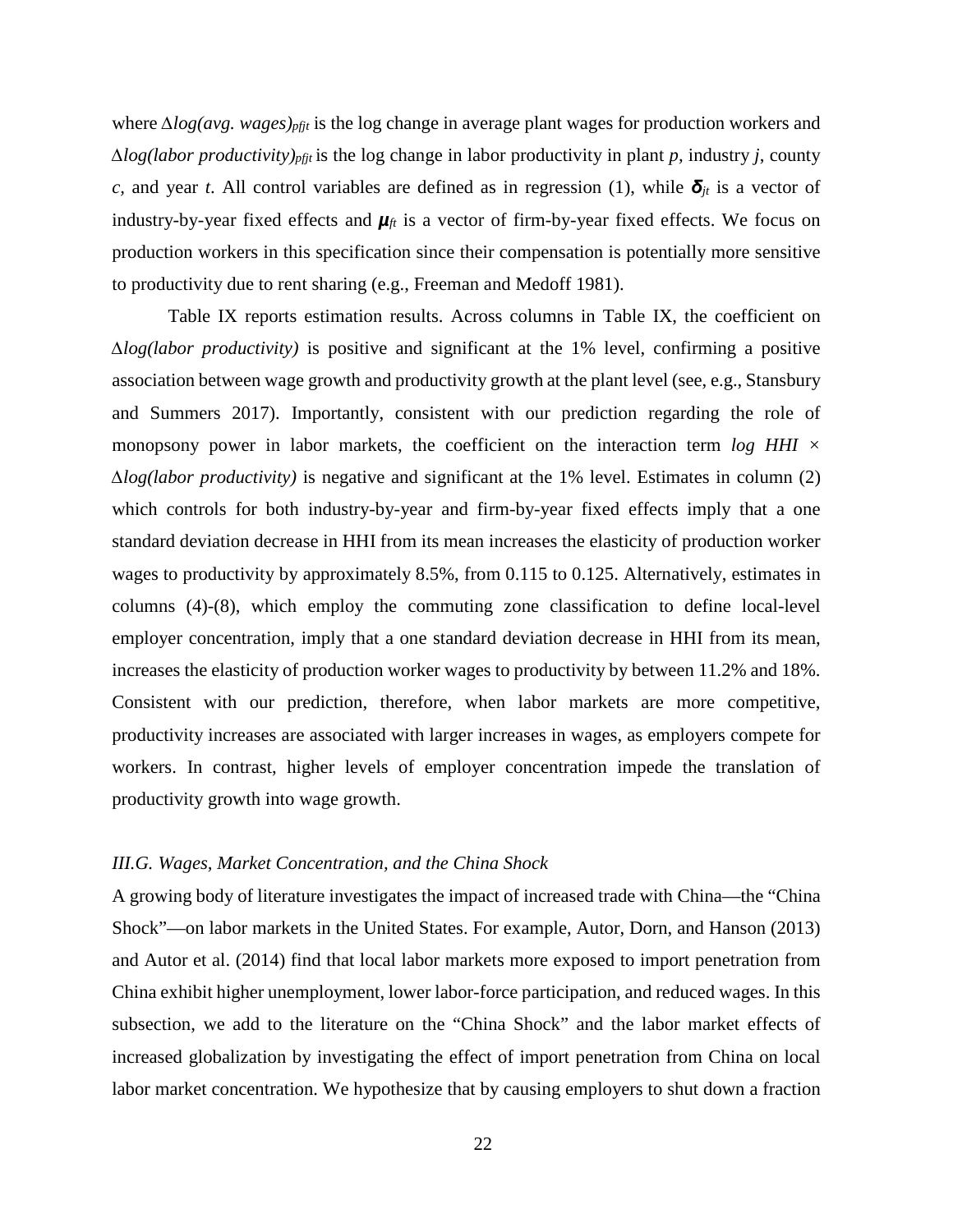of their operations, increased import competition from China may have led to an increase in local labor market concentration. Thus, we argue that in addition to labor displacement and an associated decline in wages due to reduced labor demand, increased import competition from China may have an additional effect of reducing wages of *non-displaced* workers due to an increase in employer concentration.

We construct an industry-by-year measure of import exposure per worker from China to the United States equal to the industry-level dollar value of imports scaled by total employment in the industry in a given year.<sup>[23](#page-24-0)</sup> Specifically, we define import exposure from China as: *China Exposure*<sub>j,t</sub> =  $\frac{Imports}{\sum_{i=1}^{N} Employmenti_{i,j,t}}$ , in which *Imports from China<sub>j,t</sub>* represents the dollar value of imports from China to the United States in industry *j* and year *t*, and *Employmenti,j,t* represents employment in plant *i* operating in industry *j* and year *t*. We limit our analysis to plant-years from 1992 through 2008, given that China import penetration data are available from 1991 to 2007 and that we use lagged China exposure as an independent variable.

We first adjust our main empirical specification in regression (1) by including *China Exposure* as an additional control. Table X presents the results and shows that the coefficient on *China Exposure*, measured at the three-digit SIC level, is negative and significant at the 1% level, consistent with existing research documenting negative consequences of the China shock on labor market outcomes. In terms of economic magnitude, a one standard deviation increase in China exposure is associated with a  $0.41\%$  (=  $-0.475 \times 0.009$ ) reduction in average wages. Importantly, however, including this direct control for the China exposure does not significantly affect our estimates for local-level employer concentration, with the coefficient on HHI remaining negative and significant at the 1% level. Column 2, which uses four-digit SIC codes and counties, and columns 3 and 4, which use commuting zones, show a similar result. Controlling for the China shock does not much alter the baseline relation between employer concentration and wages.

We next turn to analyzing the effect of the China shock on labor market concentration. Given the disruptions to the manufacturing sector documented in Autor et al. (2013, 2014), we hypothesize that increased exposure to competition from China should increase local-level

<span id="page-24-0"></span><sup>&</sup>lt;sup>23</sup> See e.g., Autor, Dorn, and Hanson (2013). The data sources for the import and total employment data are U.N. Comtrade and the LBD, respectively. We thank David Dorn for making the import data available on his website.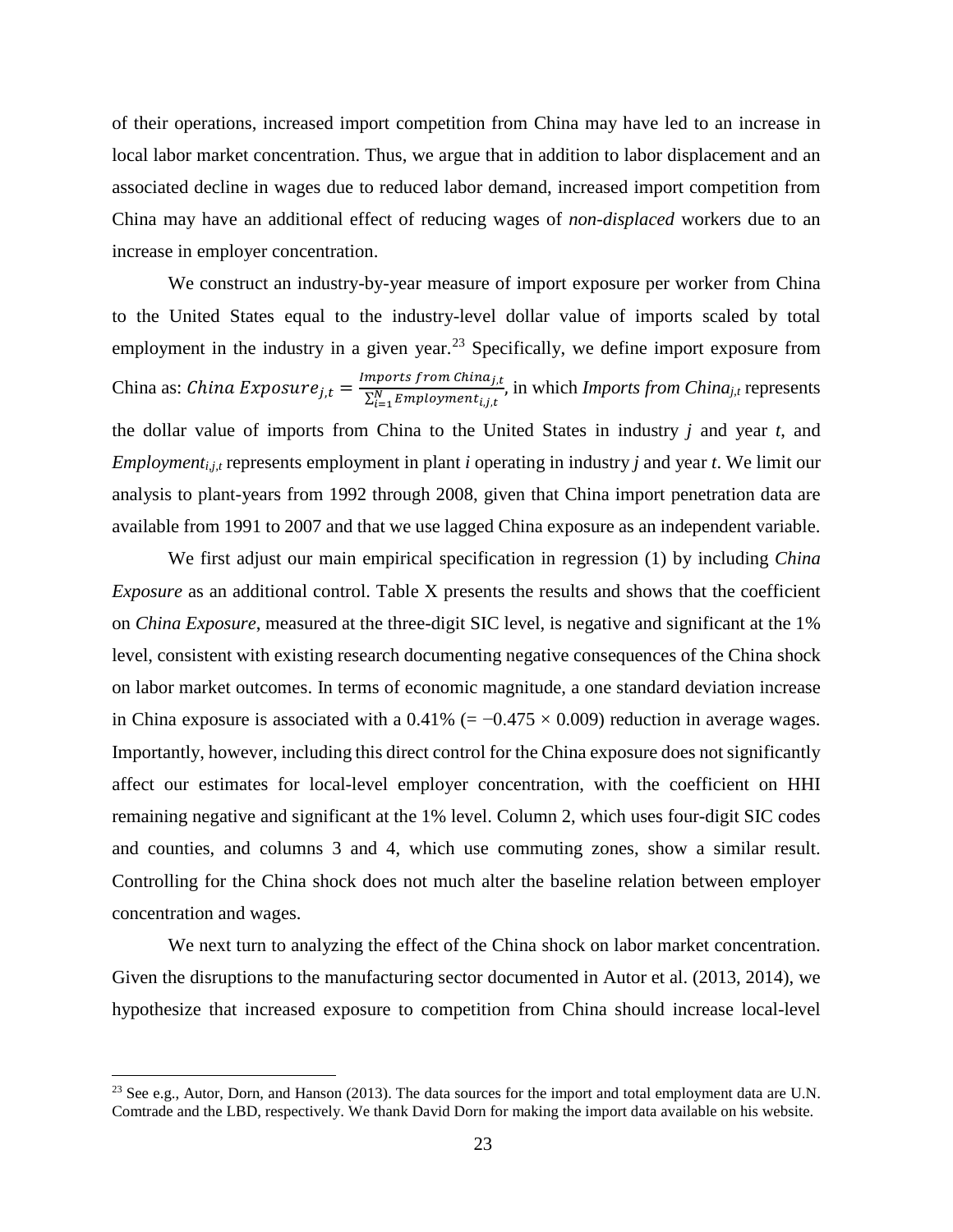employer concentration. As such, we are interested herein in a *determinant* of labor market concentration, in contrast to the results in prior sections dealing with the effects of such concentration.

To analyze how the China shock relates to employer concentration, we run the following specification, regressing the local-level HHI employer concentration measure on our measure of exposure to competition from China:

(6) 
$$
\log(\text{HHI})_{ict} = \beta_0 + \beta_1 \text{China Exposure}_{jt} + \beta_2 X_{pfjt} + \beta_3 Z_{ict-1} + \delta_{jt} + \mu_{ft} + \varepsilon_{pfjt},
$$

*log (HHIjct)* is log local-level employer concentration in county or commuting zone *c* and industry *j* measured at either the three- or four-digit SIC level; *China Exposure<sub>it</sub>* is defined as the total value of imports from China to the United States scaled by total employment for industry *j* in year *t*; and all other variables are defined as in regression (1).

Table XI presents the results of estimating regression (6). Across the columns, we find that the coefficient on exposure to Chinese imports is significantly positive at the 1% to 5% level, suggesting that industry-level import competition is indeed associated with increased concentration of employers in the local labor market. In terms of economic magnitude, estimates in column (3), which uses three-digit SIC codes and commuting zones, suggest that a one standard deviation increase in Chinese import competition leads to a 0.035 (=  $3.980 \times 0.009$ ) point increase in log HHI.

After confirming our hypothesis that increased import competition from China is associated with higher local employer concentration, it is natural to hypothesize that such exposure to Chinese imports will have an indirect effect on wages through increased local-level labor market concentration. According to this, increased exposure to import competition from China increases employer concentration, thereby reducing wages. However, given that exposure to China affects wages directly (as shown in Autor et al. 2013, 2014), using import penetration from China as an instrument for employer concentration does not meet the exclusion restriction. Hence, it is empirically challenging to disentangle the indirect effect from the direct effect of exposure to Chinese import competition on wages.

## IV. CONCLUSION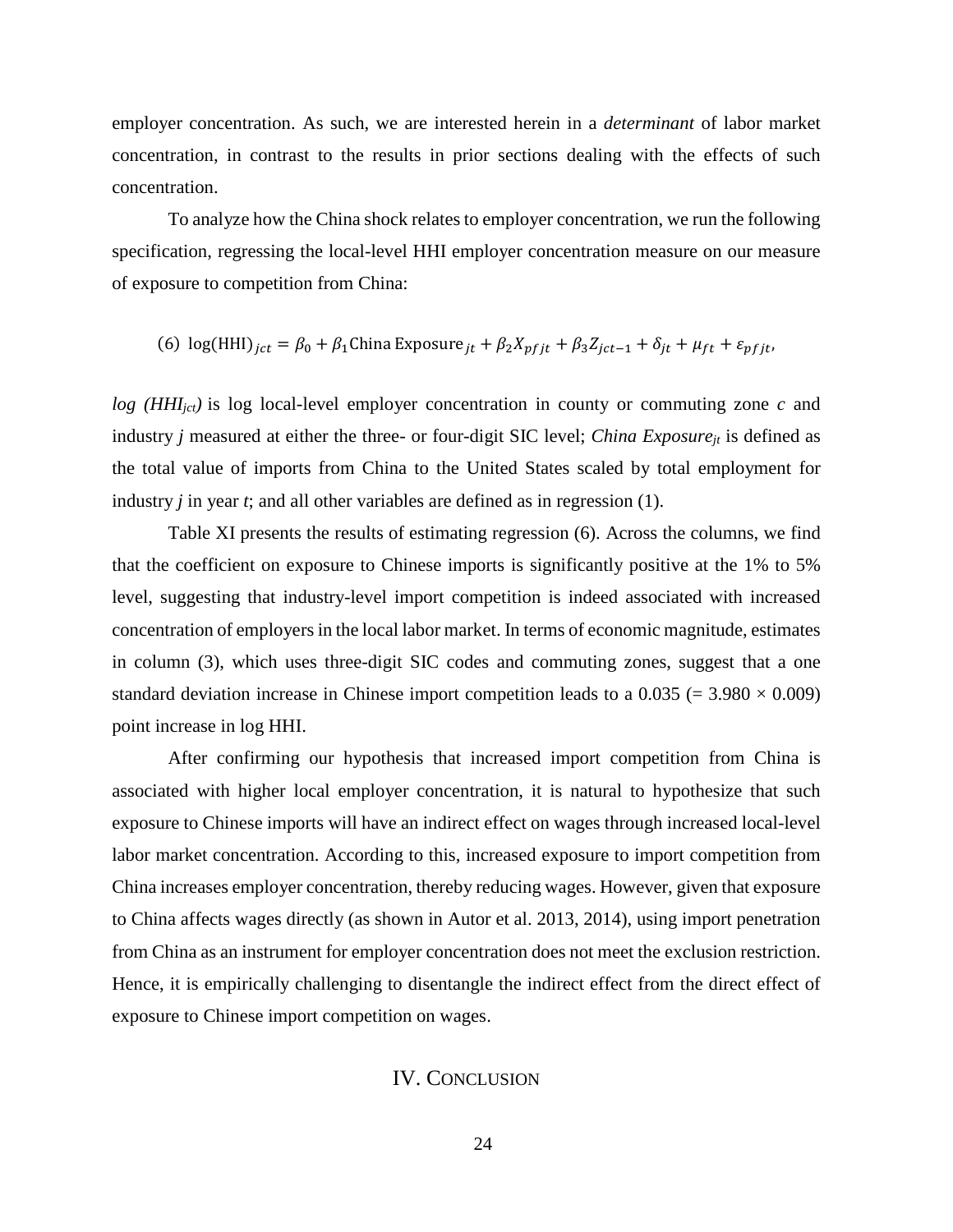We use manufacturing plant-level data from the U.S. Census Bureau from 1978 to 2016 to provide evidence that wages are lower in local labor markets in which employers are more concentrated. We provide evidence relating local-level employer concentration to wages along a host of margins. Exploiting merger activity as an instrument for local-level concentration in labor markets, we show that wages decline following increases in local-level employer concentration. Further, the negative relation between employer concentration and wages increases over time and is particularly strong when labor unionization rates are low. Thus, in the presence of concentrated labor markets, unionization may mitigate monopsony power in labor markets by increasing workers' bargaining positions in wage determination processes. In addition, we show that higher employer concentration impairs the transmission of productivity growth into wage increases. As such, the results suggest that weak bargaining power reduces the ability of workers to benefit from productivity growth. Finally, we analyze one particular determinant of local labor market concentration, showing that increased exposure to competition from China led to higher concentration of employers. Taken as a whole, the results underscore the importance of analyzing market power within labor markets and relative employer-employee bargaining positions as important determinants of wage setting behavior.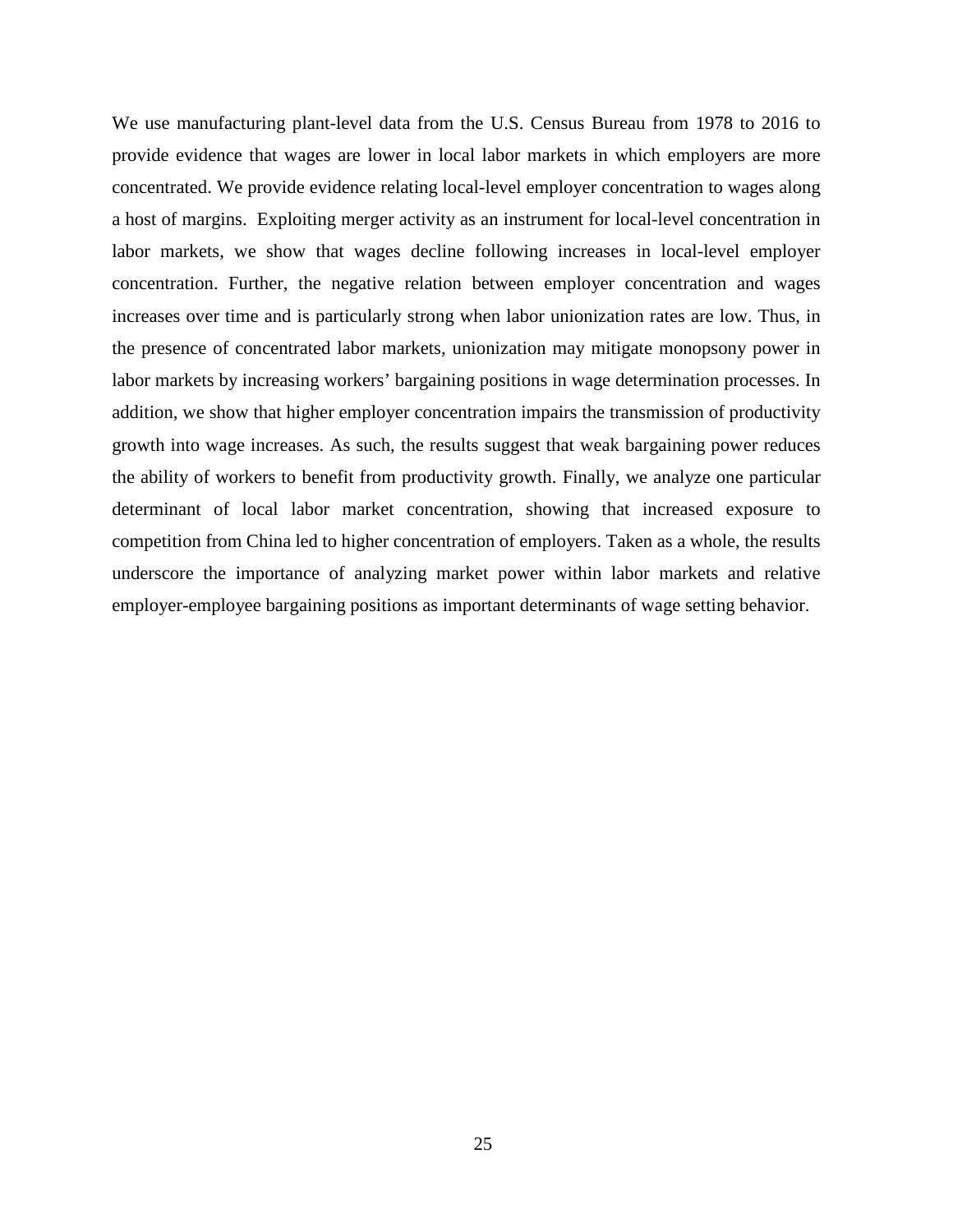#### **REFERENCES**

- Acemoglu, Daron, and David H. Autor, "Skills, Tasks and Technologies: Implications for Employment and Earnings," in Handbook of Labor Economics, vol. 4B, David Card and Orley Ashenfelter, eds. (Amsterdam: Elsevier, 2011), 1043–1171.
- Acemoglu, Daron, and Pascual Restrepo, "The Race between Machine and Man: Implications of Technology for Growth, Factor Shares and Employment," NBER Working Paper 22252, 2016.
- Autor, David H., David Dorn, and Gordon H. Hanson, "The China Syndrome: Local labor Market Effects of Import Competition in the United States," *American Economic Review,* 103 (2013), 2121–2168.
- Autor, David H., David Dorn, Gordon H. Hanson, and Jae Song, "Trade Adjustment: Worker-Level Evidence," *Quarterly Journal of Economics*, 129 (2014), 1799–1860.
- Autor, David, David Dorn, Lawrence F. Katz, Christina Patterson, and John Van Reenen, "The Fall of the Labor Share and the Rise of Superstar Firms," Working Paper, 2017.
- Azar, Jose, Ioana Marinescu, and Marshall I. Steinbaum, "Labor Market Concentration," NBER Working Paper 24147, 2017.
- Barkai, Simcha, "Declining Labor and Capital Shares," Stigler Center for the Study of the Economy and the State, New Working Paper Series, 2016.
- Bartelsman, Eric, Randy Becker, and Wayne Gray, "NBER-CES Manufacturing Industry Database," National Bureau of Economic Research, 2000.
- Benmelech, Efraim, Nittai Bergman, and Hyunseob Kim, "Why Did Rent-Sharing Vanish in the United States?," Working Paper, 2017.
- Bivens, Josh, and Lawrence Mishel, "Understanding the Historic Divergence between Productivity and a Typical Worker's Pay," EPI Briefing Papers 406, 2015.
- Boal, William M., and Michael R. Ransom, 1997, "Monopsony in the Labor Market," *Journal of Economic Literature*, 35 (1997), 86–112.
- Brynjolfsson, Erik, and Andrew McAfee, The Second Machine Age: Work, Progress, and Prosperity in a Time of Brilliant Technologies (New York: W. W. Norton, 2014).
- Card, David, "The Effect of Unions on the Distribution of Wages: Redistribution or Relabelling?," NBER Working Paper 4195, 1992.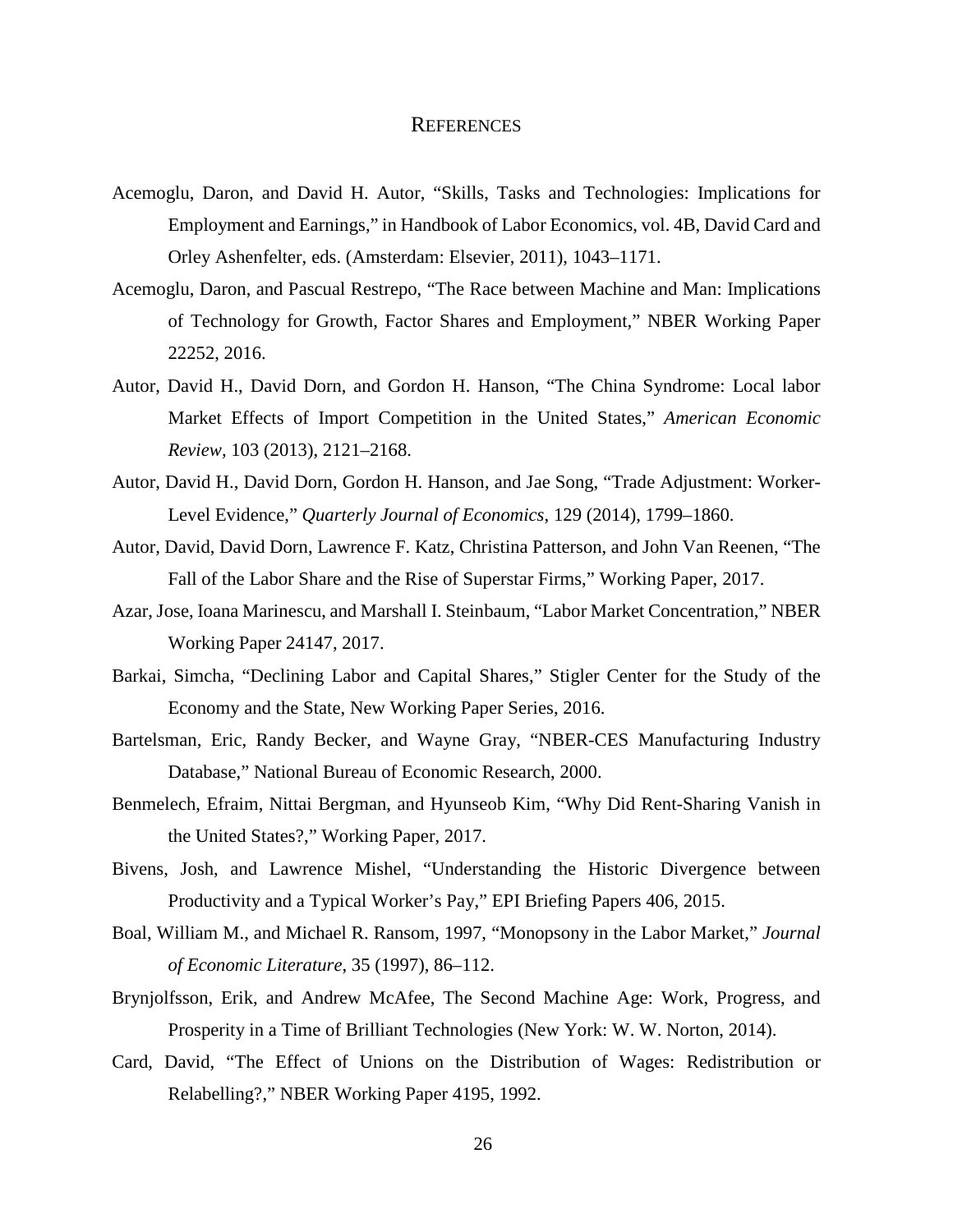- Card, David, and Alan B. Krueger, "Minimum Wages and Employment: A Case Study of the Fast-Food Industry in New Jersey and Pennsylvania," *American Economic Review*, 84 (1994), 772–793.
- Council of Economic Advisers Issue Brief, "Labor Market Monopsony: Trends, Consequences, and Policy Responses," 2016.
- De Locker, Jan, and Jan Eeckhout, "The Rise of Market Power and the Macroeconomic Implications," Princeton University, working paper, 2017.
- Dube, Arindrajit, William T. Lester, and Michael Reich, "Minimum Wage Effects across State Borders: Estimates Using Contiguous Counties," *Review of Economics and Statistics,* 92 (2010), 945–964.
- ———, "Minimum Wage Shocks, Employment Flows and Labor Market Frictions," *Journal of Labor Economics,* 34 (2016), 663–704.
- Ellison, Glenn, Edward L. Glaeser, and William R. Kerr, "What Causes Industry Agglomeration? Evidence from Coagglomeration Patterns," *American Economic Review*, 100 (2010), 1195–1213.
- Elsby, Michael W. L., Bart Hobijn, and Ayşegül Şahin, "The Decline of the U.S. Labor Share," *Brookings Papers on Economic Activity* (2013), 1–52.
- Flinn, Christopher, "Minimum Wage Effects on Labor Market Outcomes under Search, Bargaining, and Endogenous Contact Rates," Econometrica 74: 1013-1062, 2006.
- Fort, Teresa C., Shawn Klimek, "The Effects of Industry Classification Changes on US Employment Composition," CES Working paper 18-28, 2018.
- Gutiérrez, Germán, and Thomas Philippon, "Investment-less Growth: An Empirical Investigation," Working Paper, 2017.
- Greenstone, Michael, Richard Hornbeck, and Enrico Moretti, "Identifying Agglomeration Spillovers: Evidence from Winners and Losers of Large Plant Openings," *Journal of Political Economy*, 118 (2010), 536–598.
- Grullon, Gustavo, Yelena Larkin, and Roni Michaely, "Are US Industries Becoming More Concentrated?," Working Paper, 2016.
- Hirsch, Barry T., and David A. Macpherson, "Union Membership and Coverage Database from the Current Population Survey: Note," *Industrial and Labor Relations Review,* 56 (2003), 349–354.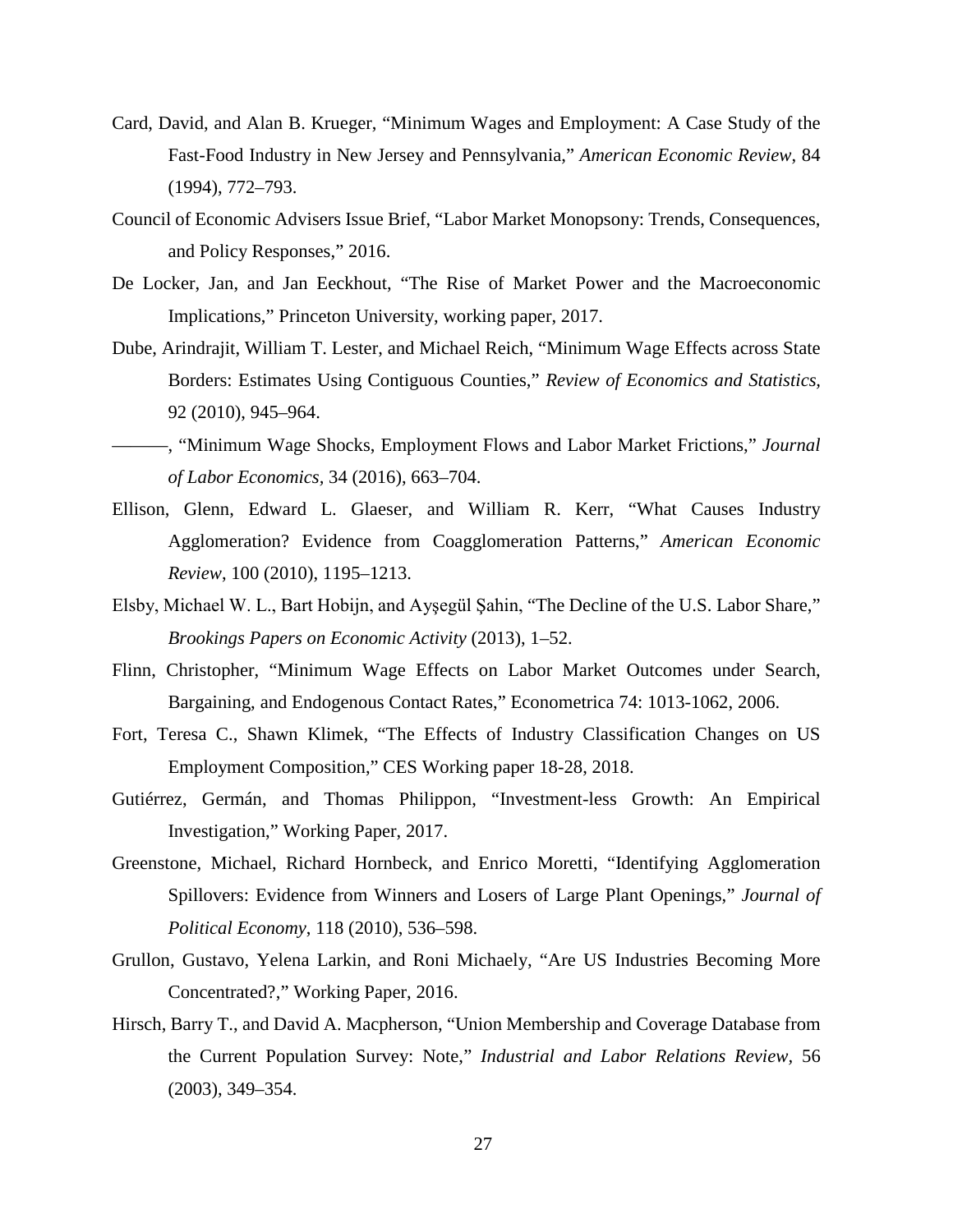- Karabarbounis, Loukas, and Brent Neiman, "The Global Decline of the Labor Share," *Quarterly Journal of Economics,* 129 (2014), 61–103.
- Kim, Hyunseob, "How Does Labor Market Size Affect Firm Capital Structure? Evidence from Large Plant Openings," Working Paper, 2018.
- Kim, E., Han and Vijay Singal, "Mergers and Market Power: Evidence from the Airline Industry," *American Economic Review*, 83 (1993), 549–659.
- Kovenock, Dan, and Gordon Phillips, "Capital Structure and Product Market Behavior: An Examination of Plant Exit and Investment Decisions," *Review of Financial Studies,* 10 (1997), 767–803.
- Lichtenberg, Frank, Corporate Takeovers and Productivity (Cambridge, MA: MIT Press, 1992).
- Manning, Alan, Monopsony in Motion: Imperfect Competition in Labor Markets (Princton, NJ: Princeton Press, 2003).
- Manning, Alan and Barbara Petrongolo, "How Local Are Labour Markets? Evidence from a Spatial Job Search Model," *American Economic Review*, 83 (2017) 107, 2877–2907.
- Matsa, David, "Capital Structure as a Strategic Variable: Evidence from Collective Bargaining," *Journal of Finance,* 65 (2010), 1197–1232.
- Mishel, Lawrence, "The Wedges between Productivity and Median Compensation Growth," Issue Brief, Economic Policy Institute, 2012.
- Molloy, Raven, Christopher L. Smith, and Abigail Wozniak, "Declining Migration within the U.S.: The Role of the Labor Market," NBER Working Paper 20065, 2014.
- Moretti, Enrico, 2011, "Local Labor Markets," in Handbook of Labor Economics, vol. 4B, David Card and Orley Ashenfelter, eds. (Amsterdam: Elsevier, 2011), 1237–1313.
- Murphy, Kevin M., and Robert H. Topel, "The Evolution of Unemployment in the United States: 1968–1985," *NBER Macroeconomic Annual* (1987), 11–57.
- Nickell, Stephen J., and Sushil Wadhwani, "Insider Forces and Wage Determination," *Economic Journal*, 100 (1990), 496–509.
- Naidu, Suresh, Eric A. Posner and Glen Weyl, "Antitrust Remedies for Labor Market Power," Working Paper (2018).
- Ransom, Michael R., and David P. Sims, "Estimating the Firm's Labor Supply Curve in a 'New Monopsony' Framework: Schoolteachers in Missouri," Journal of Labor Economics, Vol. 28, No. 2, 2010.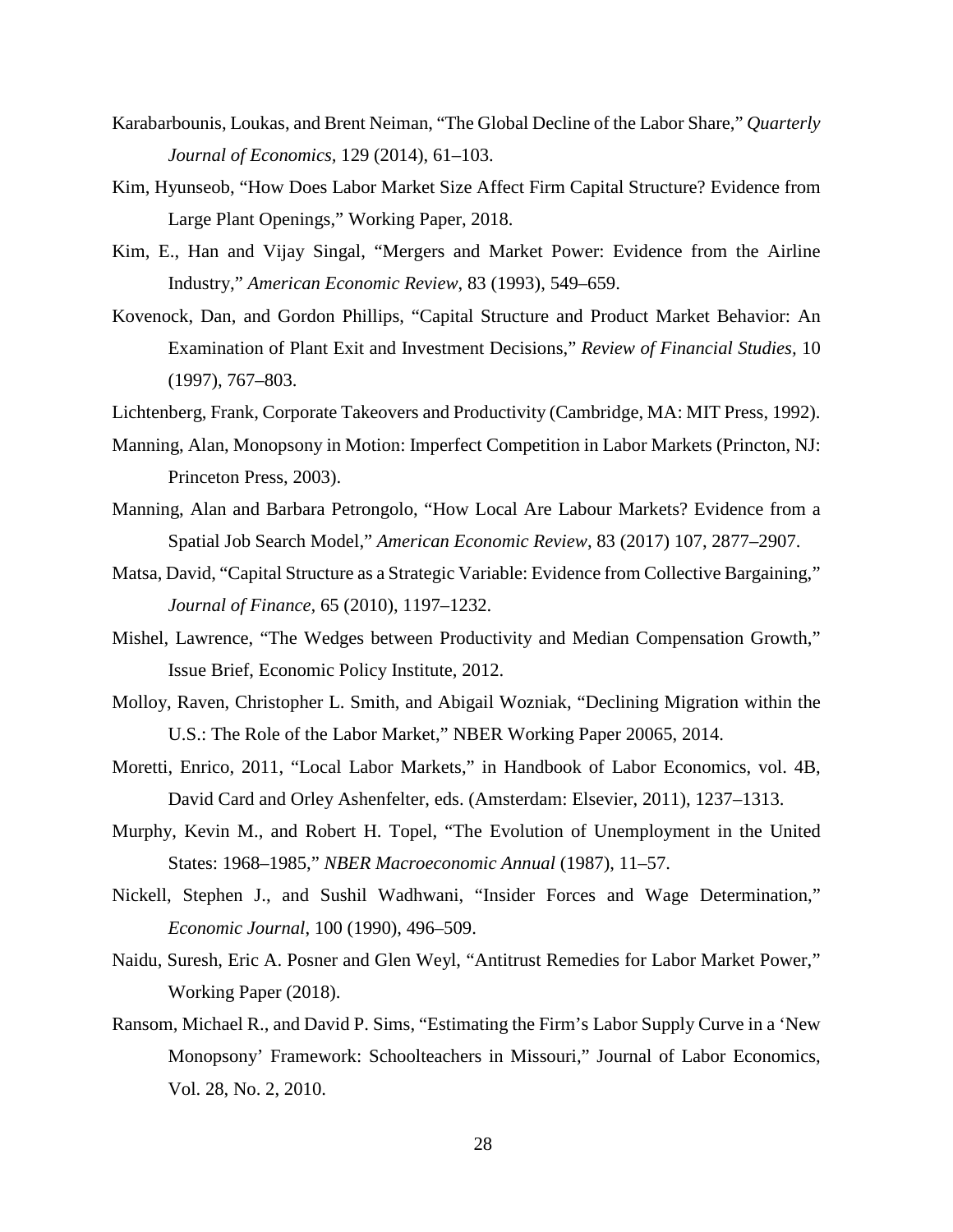- Rognlie, Matthew, "Deciphering the Fall and Rise in the Net Capital Share: Accumulation or Scarcity?," Brookings Papers on Economic Activity, Spring 2015.
- Schoar, Antoinette, "Effects of Corporate Diversification on Productivity," *Journal of Finance,* 57 (2002), 2379–2403.
- Staiger, D.O., Spetz, J. and Phibbs, C.S., 2010. "Is there monopsony in the labor market? Evidence from a natural experiment," *Journal of Labor Economics*, 28(2), pp.211-236.
- Stansbury, Anna, and Lawrence Summers, "Productivity and Pay: Is the Link Broken?," Working Paper, 2017.
- Starr, Evan P., J. J. Prescott, and Norman Bishara, "Noncompetes in the U.S. Labor Force," Working Paper, 2017.
- Sullivan, Daniel, "Monopsony power in the market for nurses," *The Journal of Law and Economics* 32, no. 2, Part 2 (1989): S135-S178.
- Uguccioni, James, "Decomposing the Productivity-Wage Nexus in Selected OECD Countries, 1986–2013," CSLS Research Report, 2016.
- U.S. Department of Justice Office of Public Affairs, "Justice Department Requires eBay to End Anticompetitive 'No Poach'" Hiring Agreements," 2014.
- Whitney, Lance, "Apple, Google, Others Settle Antipoaching Lawsuit for \$415 Million," CNET.com, September 3, 2015.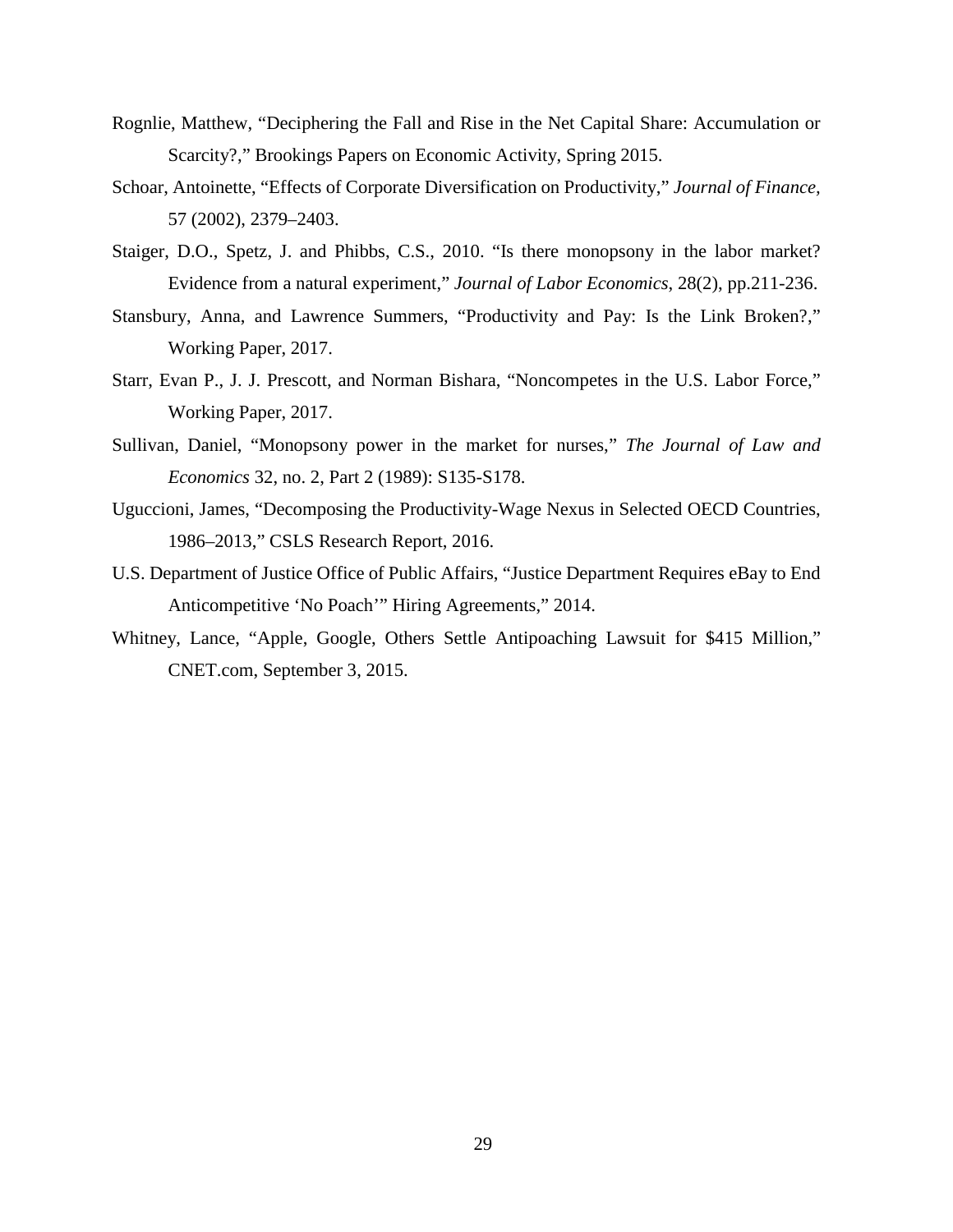#### **Figure I: Trends in Average Local-Level Employment Concentration, 1978–2016**

This figure plots trends in the employment-weighted average of the Herfindahl-Hirschman Index (HHI) of employment by firms computed at the county- (Panel A) or commuting zone- (Panel B) four-digit SIC industry-year level. The computed HHI is averaged across county-four-digit industry-year cells within each of the ten-year periods (the last period includes nine years, 2008–2016) using the number of employees in each cell as weights. Thus, the average HHI represents the degree of employer concentration the average worker faces in the labor market.





**Panel B: Using commuting zones to define local labor markets**

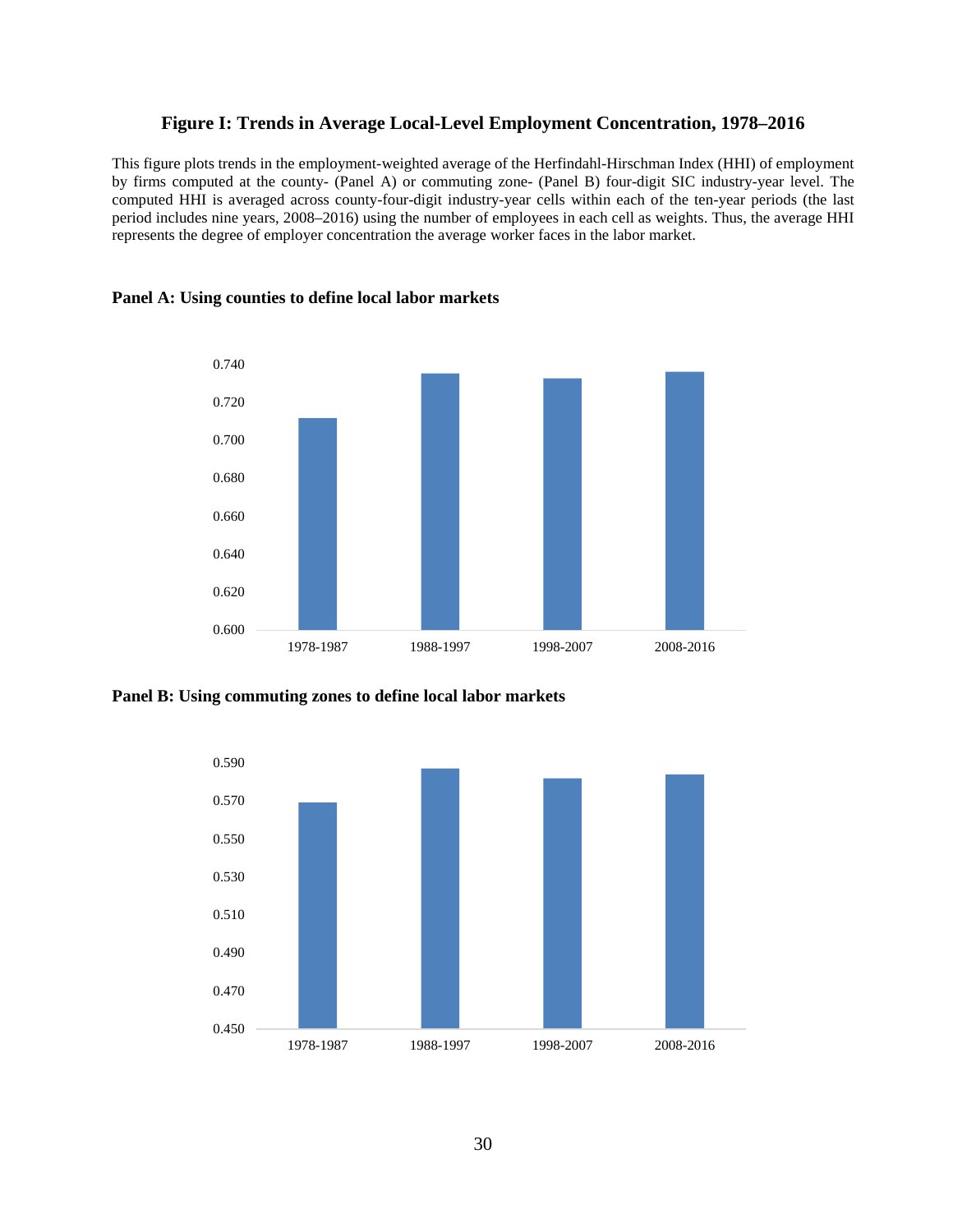#### **Table I: Summary Statistics on Plant Observations from the CMF and ASM Sample**

This table presents descriptive statistics on the manufacturing plant-year observations used in the analysis from the CMF and ASM databases for the period 1978–2016. We require each observation in the sample to have all variables necessary to compute average wages, labor productivity, and value added per worker (and their lagged values). "Total value of shipments" is TVS in the CMF and ASM databases and a measure of sales from plants in million dollars; "Total wage" is the sum of wages for production and nonproduction workers in million dollars; "Total employees" is the number of total employees; "Total labor hours" is the production worker equivalent man hours in thousands; "HHI (SIC3 or 4 county or CZ-year)" is the Herfindahl-Hirschman Index (HHI) of employment by firms at the county or commuting zone (CZ)-industry (three- or four-digit)-year level; "HHI (SIC3-county or CZ-year) = 1" is an indicator variable equal to one if HHI = 1, and zero otherwise; "HHI (SIC3 or 4- year)" is the Herfindahl-Hirschman Index (HHI) of employment by firms at the industry (three- or four-digit)-year level; "log(employment, SIC3 or 4-county or CZ-year)" is the log number of employees at the county or CZ-industry (three- or four-digit)-year level; "Labor productivity" is defined as output divided by total labor hours (a quantity-based measure of labor productivity); "Average wage" is computed as total wage divided by total employees (in thousand dollars); "Average wage, production" is computed as production employee wage divided by total production employees (in thousand dollars); "log(employment, SIC3 or 4-county or CZ-year)" is the log number of employment at the county or CZ-industry (three- or four-digit)-year level; "Plants per segment" is the number of plants in a given three-digit SIC industry segment of a given firm; "Plants per firm" is the total number of plants of a given firm; "Plant age" is the number of years since a plant's birth, which is proxied either by the flag for plant birth in the Longitudinal Business Database (LBD) or by its first appearance in the CMF or ASM database, whichever is earliest; and "Unionization rate" is the industry-level percentage of the workforce covered by collective bargaining collected from the CPS. The number of observations is rounded to the nearest thousand to follow the Census Bureau's disclosure rules.

|                                   | Mean   | <b>STD</b> |
|-----------------------------------|--------|------------|
| Total value of shipment (\$m)     | 97.92  | 445.90     |
| Total wages (\$m)                 | 10.95  | 35.78      |
| Total employees                   | 299.80 | 732.50     |
| Total labor hours (000)           | 717.10 | 6465.00    |
| HHI (SIC3-county-year)            | 0.520  | 0.347      |
| HHI (SIC4-county-year)            | 0.651  | 0.338      |
| HHI (SIC3-CZ-year)                | 0.338  | 0.308      |
| HHI (SIC4-CZ-year)                | 0.481  | 0.343      |
| HHI (SIC3-county-year) = $1$      | 0.211  | 0.408      |
| HHI (SIC3-CZ-year) = $1$          | 0.080  | 0.271      |
| Log labor productivity            | 4.49   | 0.86       |
| Average wage (\$000)              | 41.54  | 14.18      |
| Average wage (\$000), production  | 36.82  | 13.65      |
| log(employment, SIC3-county-year) | 6.24   | 1.61       |
| log(employment, SIC4-county-year) | 5.75   | 1.56       |
| log(employment, SIC3-CZ-year)     | 7.10   | 1.63       |
| log(employment, SIC4-CZ-year)     | 6.40   | 1.60       |
| Plants per segments (SIC3)        | 15.17  | 34.08      |
| Plants per firm                   | 50.88  | 72.68      |
| Plant age                         | 16.49  | 10.80      |
| Unionization rate                 | 0.198  | 0.123      |
| Observations (plant-years)        | 946000 |            |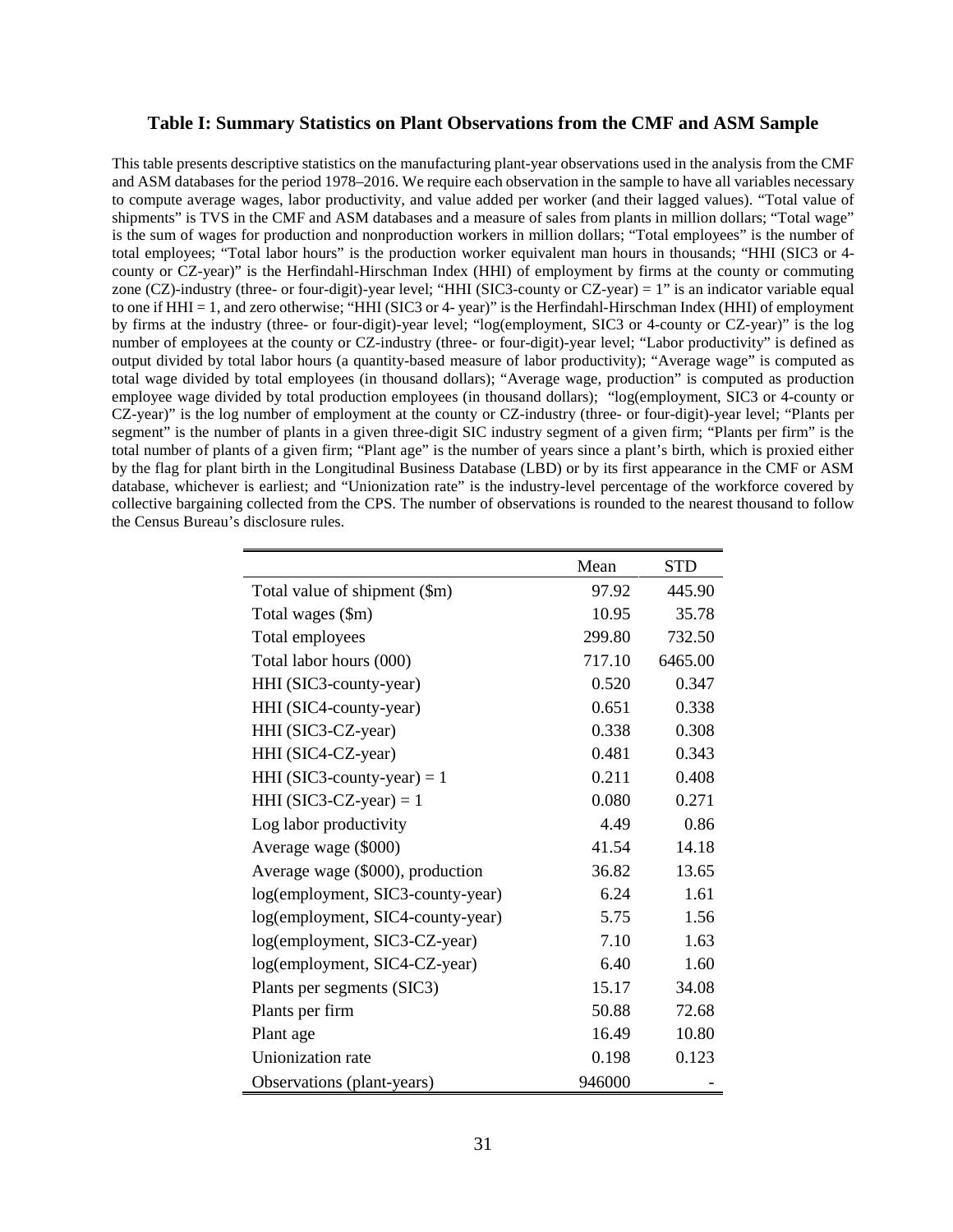## **Table II: Local Employer Concentration and Wages**

This table examines the basic effects of employer concentration in a local labor market on the wages of plants. The dependent variable is the log of average wages per worker as defined in Table I. "log(HHI)" and "log(emp.)" are lagged by one year. Columns 1 through 4 (columns 5 through 8) present estimates using counties (CZs) to define local labor markets. Columns 1-2 and 5-6 (columns 3-4 and 7-8) present estimates using three- and four-digit SIC industries to compute HHI, log(employment), and log(plant per segment). The *t*-statistics based on standard errors adjusted for sample clustering at the county or CZ level are reported below the coefficient estimates. The numbers of observations are rounded to the nearest thousand to follow the Census Bureau's disclosure rules.

|                             | (1)              | (2)              | (3)              | (4)                      | (5)              | (6)              | (7)              | (8)              |
|-----------------------------|------------------|------------------|------------------|--------------------------|------------------|------------------|------------------|------------------|
| Industry:                   | SIC <sub>3</sub> | SIC <sub>3</sub> | SIC <sub>4</sub> | SIC <sub>4</sub>         | SIC <sub>3</sub> | SIC <sub>3</sub> | SIC <sub>4</sub> | SIC <sub>4</sub> |
| Local:                      |                  | County           |                  |                          |                  |                  | CZ               |                  |
| Dep. Var.:                  |                  |                  |                  |                          | Log avg. wages   |                  |                  |                  |
| log(HHI, Ind-local-year)    | $-0.010$         | $-0.009$         | $-0.012$         | $-0.011$                 | $-0.009$         | $-0.010$         | $-0.012$         | $-0.011$         |
|                             | $-3.16$          | $-3.13$          | $-4.21$          | $-4.14$                  | $-3.15$          | $-3.17$          | $-3.92$          | $-3.76$          |
| $log(emp., Ind-local-year)$ | 0.033            | 0.032            | 0.030            | 0.031                    | 0.033            | 0.032            | 0.031            | 0.031            |
|                             | 36.39            | 34.12            | 39.91            | 38.47                    | 33.29            | 30.57            | 35.94            | 33.41            |
| log(labor productivity)     | 0.072            | 0.069            | 0.067            | 0.064                    | 0.071            | 0.068            | 0.066            | 0.063            |
|                             | 48.08            | 41.54            | 42.88            | 36.81                    | 39.9             | 34.38            | 35.07            | 30.54            |
| log(plants per segment)     | $-0.007$         | $-0.008$         | $-0.005$         | $-0.007$                 | $-0.006$         | $-0.007$         | $-0.005$         | $-0.006$         |
|                             | $-5.08$          | $-5.48$          | $-4.62$          | $-4.77$                  | $-4.3$           | $-4.65$          | $-4.22$          | $-4.04$          |
| log(plants per firm)        | $-0.007$         |                  | $-0.006$         | $\overline{\phantom{a}}$ | $-0.008$         |                  | $-0.007$         |                  |
|                             | $-4.38$          |                  | $-4.29$          |                          | $-4.46$          |                  | $-4.33$          |                  |
| plant age $(100)$           | 0.266            | 0.275            | 0.257            | 0.264                    | 0.285            | 0.293            | 0.274            | 0.281            |
|                             | 30.57            | 31.09            | 29.97            | 29.68                    | 30.13            | 31.46            | 28.58            | 28.71            |
| Year fixed effects          | Y                |                  | Y                |                          | $\mathbf Y$      |                  | $\mathbf Y$      |                  |
| Industry fixed effects      | Y                |                  | Y                |                          | Y                |                  | $\mathbf Y$      |                  |
| Industry-year fixed effects |                  | Y                |                  | Y                        |                  | Y                |                  | Y                |
| Firm fixed effects          | $\mathbf Y$      |                  | $\mathbf Y$      |                          | $\mathbf Y$      |                  | $\mathbf Y$      |                  |
| Firm-year fixed effects     |                  | Y                |                  | Y                        |                  | Y                |                  | Y                |
| Observations                | 946000           | 946000           | 946000           | 946000                   | 946000           | 946000           | 946000           | 946000           |
| $R^2$                       | 0.5710           | 0.6549           | 0.5847           | 0.6728                   | 0.5716           | 0.6556           | 0.5860           | 0.6741           |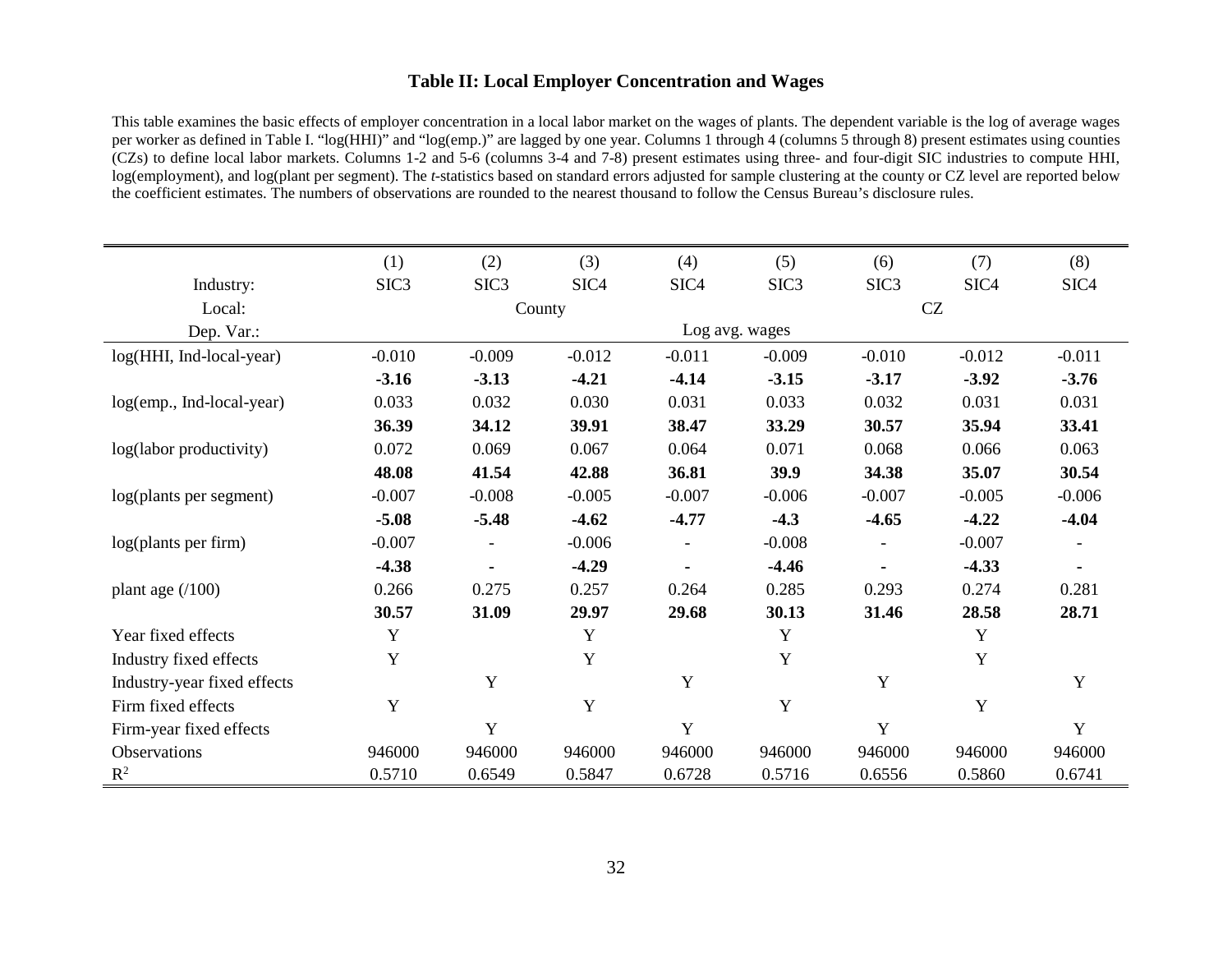#### **Table III: Subsample of Firms with One Industry Segment across Multiple Plants**

This table examines the effects of employer concentration in a local labor market on the wages of plants using a subsample of plants owned by firms that have multiple plants in only one industry segment. The dependent variable is the log of average wages per worker as defined in Table I. "log(HHI)" and "log(employment)" are lagged by one year. Columns 1 through 4 (columns 5 through 8) present estimates using counties (CZs) to define local labor markets. Columns 1-2 and 5-6 (columns 3-4 and 7-8) present estimates using three- and four-digit SIC industries to compute HHI, log(employment), and log(plant per segment). The *t*-statistics based on standard errors adjusted for sample clustering at the county or CZ level are reported below the coefficient estimates. The numbers of observations are rounded to the nearest thousand to follow the Census Bureau's disclosure rules.

|                             | (1)              | (2)                      | (3)              | (4)                      | (5)              | (6)                      | (7)              | (8)              |
|-----------------------------|------------------|--------------------------|------------------|--------------------------|------------------|--------------------------|------------------|------------------|
| Industry:                   | SIC <sub>3</sub> | SIC <sub>3</sub>         | SIC <sub>4</sub> | SIC <sub>4</sub>         | SIC <sub>3</sub> | SIC <sub>3</sub>         | SIC <sub>4</sub> | SIC <sub>4</sub> |
| Local:                      |                  | County                   |                  |                          |                  |                          | CZ               |                  |
| Dep. Var.:                  |                  |                          |                  |                          | Log avg. wages   |                          |                  |                  |
| log(HHI, Ind-local-year)    | $-0.012$         | $-0.011$                 | $-0.014$         | $-0.011$                 | $-0.017$         | $-0.017$                 | $-0.018$         | $-0.017$         |
|                             | $-3.57$          | $-2.97$                  | $-4.44$          | $-3.31$                  | $-4.21$          | $-3.50$                  | $-4.53$          | $-3.42$          |
| log(emp., Ind-local-year)   | 0.028            | 0.029                    | 0.028            | 0.031                    | 0.026            | 0.027                    | 0.027            | 0.029            |
|                             | 22.28            | 19.50                    | 22.32            | 19.70                    | 19.15            | 16.08                    | 19.16            | 16.78            |
| log(labor productivity)     | 0.047            | 0.041                    | 0.042            | 0.036                    | 0.046            | 0.040                    | 0.041            | 0.035            |
|                             | 15.33            | 9.78                     | 12.51            | 7.71                     | 13.10            | 8.56                     | 11.19            | 7.25             |
| log(plants per segment)     | 0.002            | $\overline{\phantom{0}}$ | 0.006            |                          | 0.001            |                          | 0.004            |                  |
|                             | 0.32             | $\blacksquare$           | 0.78             | ٠                        | 0.08             | $\blacksquare$           | 0.48             |                  |
| log(plants per firm)        | $-0.013$         | $\overline{\phantom{a}}$ | $-0.014$         | $\overline{\phantom{a}}$ | $-0.012$         | $\overline{\phantom{a}}$ | $-0.012$         |                  |
|                             | $-1.88$          |                          | $-1.94$          |                          | $-1.66$          |                          | $-1.72$          |                  |
| plant age $(100)$           | 0.359            | 0.371                    | 0.362            | 0.373                    | 0.373            | 0.384                    | 0.378            | 0.390            |
|                             | 29.30            | 25.20                    | 27.53            | 23.77                    | 29.02            | 24.76                    | 27.28            | 23.23            |
| Year fixed effects          | Y                |                          | Y                |                          | Y                |                          | Y                |                  |
| Industry fixed effects      | Y                |                          | $\mathbf Y$      |                          | $\mathbf Y$      |                          | $\mathbf Y$      |                  |
| Industry-year fixed effects |                  | Y                        |                  | Y                        |                  | Y                        |                  | $\mathbf Y$      |
| Firm fixed effects          | $\mathbf Y$      |                          | Y                |                          | $\mathbf Y$      |                          | Y                |                  |
| Firm-year fixed effects     |                  | Y                        |                  | $\mathbf Y$              |                  | Y                        |                  | Y                |
| Observations                | 226000           | 226000                   | 187000           | 187000                   | 226000           | 226000                   | 187000           | 187000           |
| $R^2$                       | 0.6348           | 0.7423                   | 0.6463           | 0.7523                   | 0.6352           | 0.7430                   | 0.6469           | 0.7531           |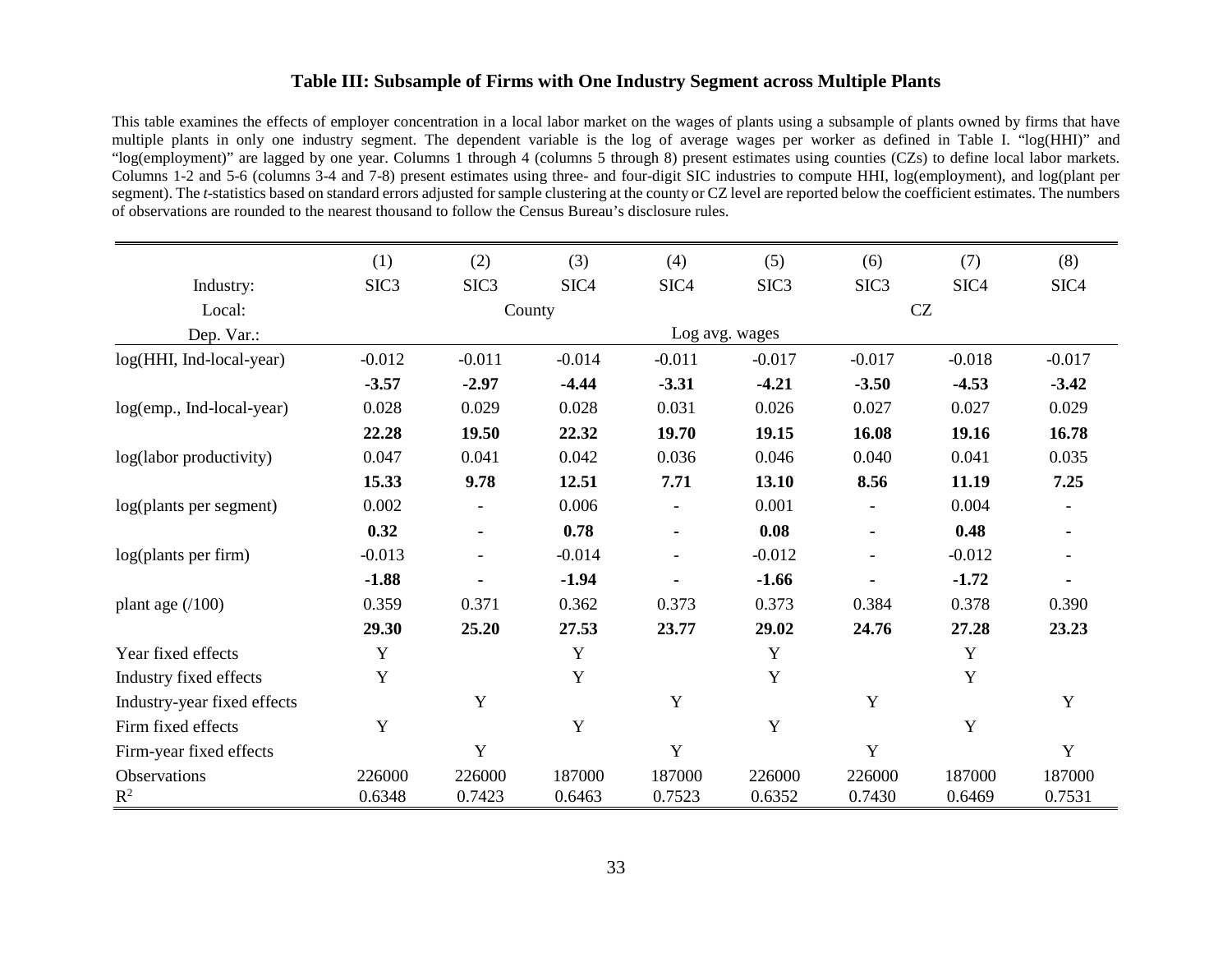## **Table IV: Local Employer Concentration and Wages Controlling for Labor Value-Added**

This table examines the effects of employer concentration in a local labor market on the wages of plants including an additional control for labor productivity valued added (total value of shipments + net increase in inventories of finished goods and works in progress — material and energy costs) scaled by labor hours. The dependent variable is the log of average wages per worker as defined in Table I. "log(HHI)" and "log(employment)" are lagged by one year. Columns 1 through 4 (columns 5 through 8) present estimates using counties (CZs) to define local labor markets. Columns 1-2 and 5-6 (columns 3-4 and 7-8) present estimates using three- and four-digit SIC industries to compute HHI, log(employment), and log(plant per segment). The *t*-statistics based on standard errors adjusted for sample clustering at the county or CZ level are reported below the coefficient estimates. The numbers of observations are rounded to the nearest thousand to follow the Census Bureau's disclosure rules.

|                             | (1)              | (2)              | (3)              | (4)              | (5)              | (6)                      | (7)              | (8)              |
|-----------------------------|------------------|------------------|------------------|------------------|------------------|--------------------------|------------------|------------------|
| Industry:                   | SIC <sub>3</sub> | SIC <sub>3</sub> | SIC <sub>4</sub> | SIC <sub>4</sub> | SIC <sub>3</sub> | SIC <sub>3</sub>         | SIC <sub>4</sub> | SIC <sub>4</sub> |
| Local:                      |                  | County           |                  |                  |                  |                          | CZ               |                  |
| Dep. Var.:                  |                  |                  |                  | Log avg. wages   |                  |                          |                  |                  |
| log(HHI, Ind-local-year)    | $-0.010$         | $-0.009$         | $-0.013$         | $-0.011$         | $-0.010$         | $-0.010$                 | $-0.012$         | $-0.012$         |
|                             | $-3.28$          | $-3.24$          | $-4.34$          | $-4.25$          | $-3.26$          | $-3.24$                  | $-4.02$          | $-3.83$          |
| log(emp., Ind-local-year)   | 0.032            | 0.032            | 0.030            | 0.031            | 0.032            | 0.032                    | 0.030            | 0.031            |
|                             | 36.10            | 33.92            | 39.44            | 38.15            | 33.13            | 30.46                    | 35.52            | 33.17            |
| log(labor productivity)     | 0.062            | 0.060            | 0.057            | 0.056            | 0.061            | 0.059                    | 0.057            | 0.054            |
|                             | 36.18            | 30.69            | 31.69            | 26.94            | 30.24            | 25.91                    | 25.82            | 22.74            |
| log(labor VA)               | 0.011            | 0.010            | 0.010            | 0.009            | 0.011            | 0.010                    | 0.011            | 0.009            |
|                             | 15.59            | 12.69            | 15.26            | 11.38            | 16.17            | 13.01                    | 15.25            | 11.72            |
| log(plants per segment)     | $-0.007$         | $-0.008$         | $-0.006$         | $-0.007$         | $-0.006$         | $-0.007$                 | $-0.005$         | $-0.006$         |
|                             | $-5.12$          | $-5.46$          | $-4.75$          | $-4.83$          | $-4.33$          | $-4.64$                  | $-4.33$          | $-4.10$          |
| log(plants per firm)        | $-0.007$         |                  | $-0.006$         |                  | $-0.008$         | $\overline{\phantom{a}}$ | $-0.007$         |                  |
|                             | $-4.50$          |                  | $-4.38$          |                  | $-4.58$          | ۰                        | $-4.41$          | ٠                |
| plant age $(100)$           | 0.265            | 0.274            | 0.256            | 0.263            | 0.284            | 0.291                    | 0.273            | 0.280            |
|                             | 30.43            | 30.98            | 29.84            | 29.58            | 30.00            | 31.37                    | 28.45            | 28.60            |
| Year fixed effects          | Y                |                  | Y                |                  | Y                |                          | Y                |                  |
| Industry fixed effects      | $\mathbf Y$      |                  | Y                |                  | Y                |                          | Y                |                  |
| Industry-year fixed effects |                  | Y                |                  | Y                |                  | Y                        |                  | Y                |
| Firm fixed effects          | Y                |                  | Y                |                  | Y                |                          | Y                |                  |
| Firm-year fixed effects     |                  | Y                |                  | Y                |                  | Y                        |                  | Y                |
| Observations                | 946000           | 946000           | 946000           | 946000           | 946000           | 946000                   | 946000           | 946000           |
| $R^2$                       | 0.5715           | 0.6552           | 0.5850           | 0.6730           | 0.5720           | 0.6559                   | 0.5864           | 0.6743           |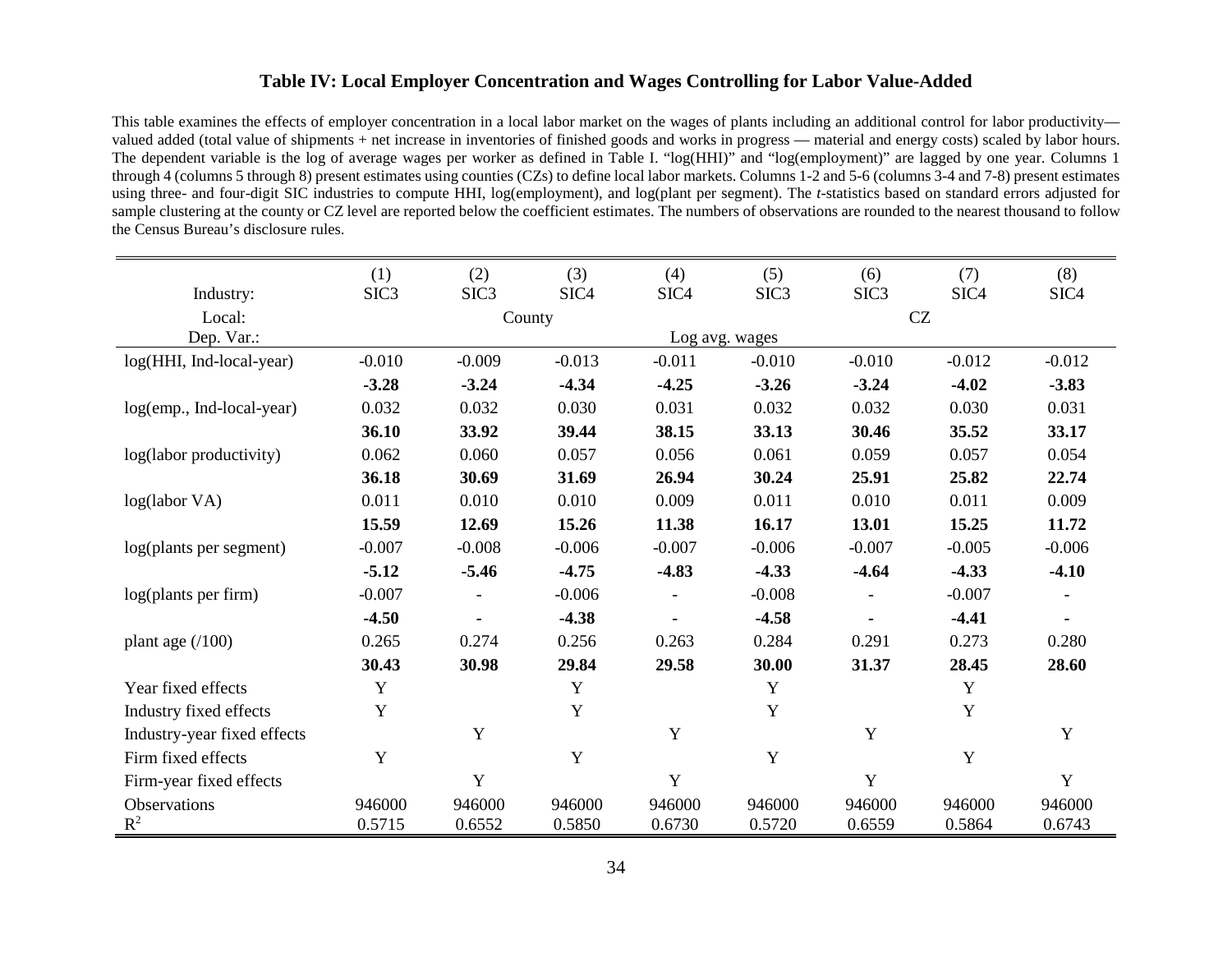## **Table V: Local Employer Concentration and Wages Controlling for National Concentration**

This table examines the effects of employer concentration in a local labor market on the wages of plants, including an additional control for employer concentration at the national level. The dependent variable is the log of average wages per worker as defined in Table I. "log(HHI)" and "log(employment)" are lagged by one year. Columns 1 through 4 (columns 5 through 8) present estimates using counties (CZs) to define local labor markets. Columns 1-2 and 5-6 (columns 3-4 and 7- 8) present estimates using three- and four-digit SIC industries to compute HHI, log(employment), and log(plant per segment). The *t*-statistics based on standard errors adjusted for sample clustering at the county or CZ level are reported below the coefficient estimates. The numbers of observations are rounded to the nearest thousand to follow the Census Bureau's disclosure rules.

|                           | (1)              | (2)              | (3)              | (4)              |
|---------------------------|------------------|------------------|------------------|------------------|
| Industry:                 | SIC <sub>3</sub> | SIC <sub>4</sub> | SIC <sub>3</sub> | SIC <sub>4</sub> |
| Local:                    | County           | County           | CZ               | CZ               |
| Dep. Var.:                |                  |                  | Log avg. wages   |                  |
| log(HHI, Ind-local-year)  | $-0.010$         | $-0.013$         | $-0.010$         | $-0.012$         |
|                           | $-3.16$          | $-4.27$          | $-3.19$          | $-4.04$          |
| log(HHI, Ind-year)        | 0.002            | 0.005            | 0.004            | 0.007            |
|                           | 1.17             | 3.21             | 2.06             | 4.62             |
| log(emp., Ind-local-year) | 0.033            | 0.030            | 0.033            | 0.030            |
|                           | 36.33            | 39.81            | 33.13            | 35.45            |
| log(labor productivity)   | 0.072            | 0.067            | 0.071            | 0.067            |
|                           | 48.17            | 42.91            | 40.08            | 35.15            |
| log(plants per segment)   | $-0.007$         | $-0.006$         | $-0.006$         | $-0.005$         |
|                           | $-5.09$          | $-4.72$          | $-4.36$          | $-4.35$          |
| log(plants per firm)      | $-0.007$         | $-0.006$         | $-0.008$         | $-0.007$         |
|                           | $-4.45$          | $-4.42$          | $-4.55$          | $-4.51$          |
| plant age $(100)$         | 0.266            | 0.257            | 0.285            | 0.274            |
|                           | 30.56            | 29.97            | 30.13            | 28.6             |
| Year fixed effects        | Y                | Y                | Y                | Y                |
| Industry fixed effects    | Y                | Y                | Y                | Y                |
| Firm fixed effects        | Y                | Y                | Y                | Y                |
| Observations              | 946000           | 946000           | 946000           | 946000           |
| $\mathbb{R}^2$            | 0.5711           | 0.5847           | 0.5716           | 0.5860           |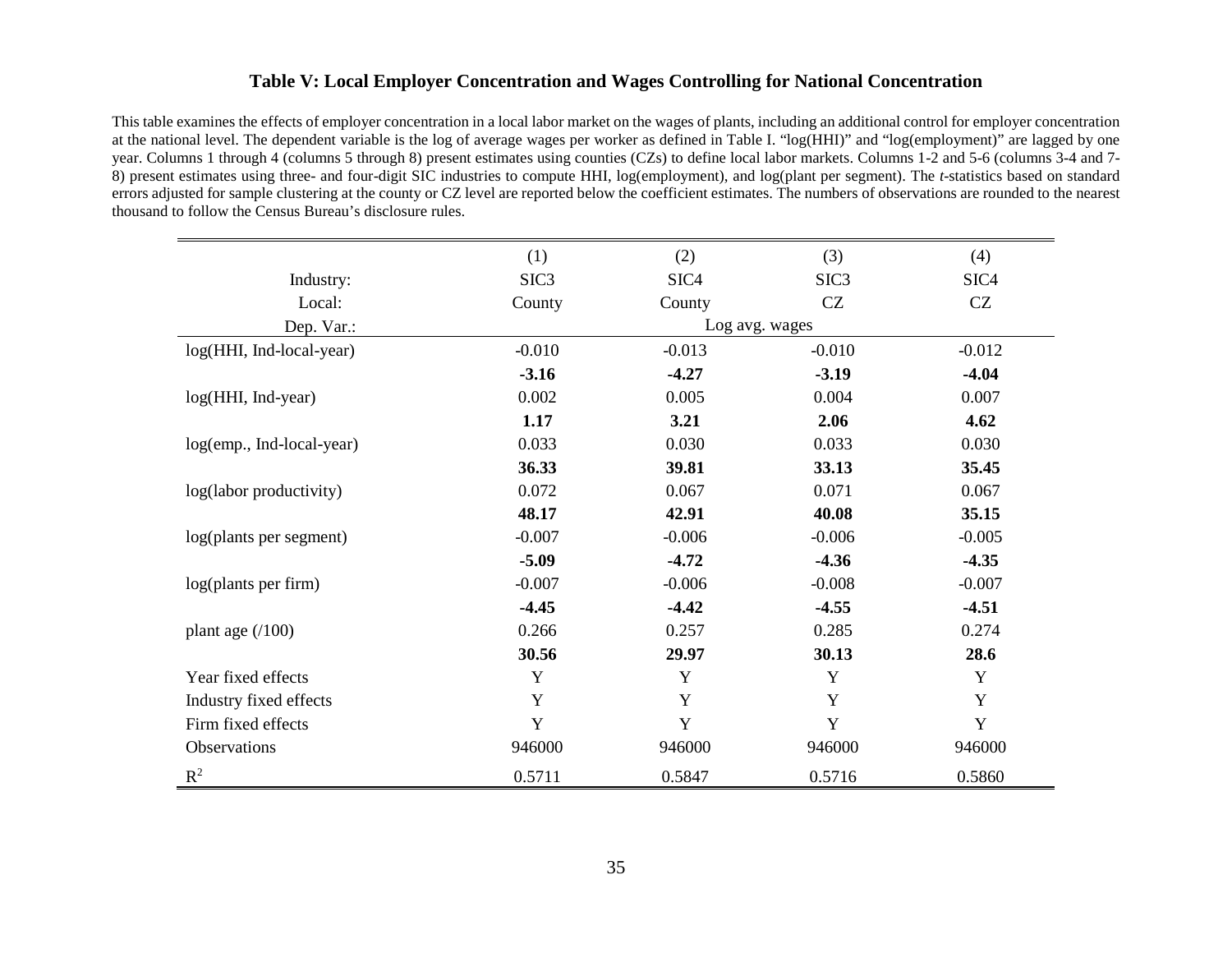#### **Table VI: Local Employer Concentration and Wages: Instrumental Variables Estimates Using Mergers and Acquisitions**

This table examines the effects of employer concentration in a local labor market on wages using an instrumental variable (IV) approach. The instrument is the lagged (one to five years, " $M\&A_{t-1}$ " to " $M\&A_{t-5}$ ") value of the log number of plants or employment involved in mergers of two firms in a given local labor market, defined by three-digit SIC codes and counties or CZs. We define a merger as an ownership change of a given plant between two firms that already had plants in the local labor market one year before the merger using the LBD. To ensure that the instruments for employment concentration are relevant, we require that the combined employment share of both the acquiring and target firms in the local labor market was at least 5% (columns 1 through 4) or 10% (columns 5 through 8) one year before a merger. Panel A presents estimates for the first-stage IV regression, in which the dependent variable is " $\Delta$ logHHI (Ind-local-year) t-5  $\rightarrow$  t," the change in log(HHI) from five years before to the current year. Panel B presents estimates for the second-stage IV regression, in which the dependent variable is "Δlog avg. wages  $_{t=5 \rightarrow t}$ " the change in average wages from five years before to the current year. All control variables in Panels A and B (such as "Δlog(labor productivity)  $t_5 \rightarrow t''$  are also changes from five years before to the current year. The *t*-statistics based on standard errors adjusted for sample clustering at the county or CZ level are reported below the coefficient estimates. The numbers of observations are rounded to the nearest thousands to follow the Census Bureau's disclosure rules.

|                                                        | (1)      | (2)      | (3)                                                     | (4)      | (5)              | (6)      | (7)                 | (8)      |
|--------------------------------------------------------|----------|----------|---------------------------------------------------------|----------|------------------|----------|---------------------|----------|
| Industry:                                              |          |          |                                                         |          | SIC <sub>3</sub> |          |                     |          |
| Local:                                                 | County   | County   | CZ                                                      | CZ       | County           | County   | $\operatorname{CZ}$ | CZ       |
| Market share threshold:                                |          | 5%       |                                                         |          |                  |          | 10%                 |          |
| M&A: (log N. merged)                                   | Plants   | Emp.     | Plants                                                  | Emp.     | Plants           | Emp.     | Plants              | Emp.     |
| Dep. Var.:                                             |          |          | $\triangle$ logHHI (Ind-local-year) t-5 $\rightarrow$ t |          |                  |          |                     |          |
| $M&A_{t-1}$                                            | 0.229    | 0.037    | 0.201                                                   | 0.035    | 0.330            | 0.049    | 0.317               | 0.051    |
|                                                        | 15.33    | 12.20    | 11.45                                                   | 12.04    | 15.69            | 15.35    | 14.21               | 15.20    |
| $M&A_{t-2}$                                            | 0.203    | 0.033    | 0.190                                                   | 0.032    | 0.299            | 0.044    | 0.295               | 0.047    |
|                                                        | 10.19    | 13.13    | 13.26                                                   | 13.63    | 15.61            | 14.91    | 12.69               | 15.97    |
| $M&A_{t-3}$                                            | 0.179    | 0.031    | 0.163                                                   | 0.030    | 0.264            | 0.039    | 0.226               | 0.039    |
|                                                        | 8.95     | 11.89    | 11.85                                                   | 14.48    | 12.29            | 12.51    | 8.00                | 13.25    |
| $M&A_{t-4}$                                            | 0.154    | 0.027    | 0.136                                                   | 0.025    | 0.226            | 0.033    | 0.185               | 0.035    |
|                                                        | 8.11     | 10.10    | 8.70                                                    | 10.72    | 8.62             | 8.40     | 5.57                | 11.17    |
| $M&A_{t-5}$                                            | 0.182    | 0.031    | 0.147                                                   | 0.028    | 0.275            | 0.040    | 0.200               | 0.038    |
|                                                        | 7.37     | 10.88    | 6.94                                                    | 11.03    | 7.58             | 8.68     | 4.50                | 10.90    |
| $\Delta$ log(emp., Ind-local-year) t-5 $\rightarrow$ t | $-0.167$ | $-0.167$ | $-0.214$                                                | $-0.214$ | $-0.167$         | $-0.167$ | $-0.214$            | $-0.214$ |
|                                                        | $-28.13$ | $-28.07$ | $-23.48$                                                | $-23.47$ | $-28.01$         | $-28.02$ | $-23.39$            | $-23.36$ |
| $\Delta$ log(labor productivity) t-5 $\rightarrow$ t   | $-0.010$ | $-0.010$ | $-0.010$                                                | $-0.010$ | $-0.010$         | $-0.010$ | $-0.010$            | $-0.010$ |
|                                                        | $-6.02$  | $-6.03$  | $-4.85$                                                 | $-4.82$  | $-5.97$          | $-5.96$  | $-4.78$             | $-4.81$  |
| $\Delta$ log(plants per segment) t-5 $\rightarrow$ t   | $-0.006$ | $-0.007$ | $-0.002$                                                | $-0.002$ | $-0.006$         | $-0.006$ | $-0.002$            | $-0.002$ |

#### **Panel A: First stage**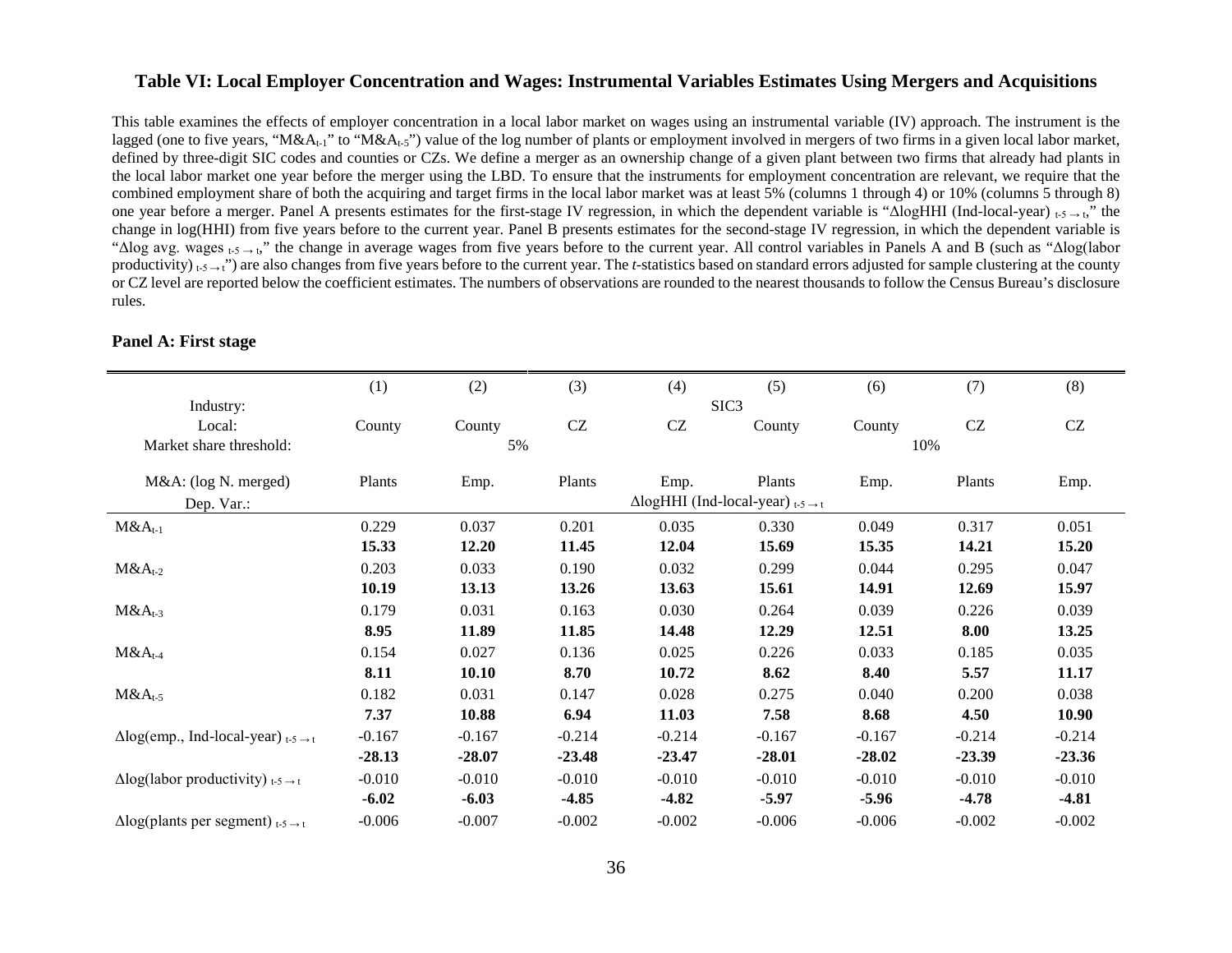|                                                   | $-2.54$ | $-2.61$ | $-0.94$ | $-1.00$ | $-2.54$ | $-2.53$ | $-0.65$ | $-0.67$ |
|---------------------------------------------------|---------|---------|---------|---------|---------|---------|---------|---------|
| $\Delta$ log(plants per firm) t-5 $\rightarrow$ t | 0.009   | 0.009   | 0.009   | 0.009   | 0.009   | 0.009   | 0.009   | 0.009   |
|                                                   | 5.29    | 5.3     | 5.83    | 5.88    | 5.3     | 5.31    | 5.94    | 5.97    |
| Industry-year fixed effects                       |         |         |         |         |         |         |         |         |
| F-stat                                            | 53.79   | 55.70   | 40.14   | 51.49   | 65.22   | 66.47   | 50.81   | 69.72   |
| <b>Observations</b>                               | 468000  | 468000  | 468000  | 468000  | 468000  | 468000  | 468000  | 468000  |
| $\mathbb{R}^2$                                    | 0.0939  | 0.0948  | 0.1045  | 0.1061  | 0.0936  | 0.0937  | 0.1027  | 0.1037  |

# **Panel B: Second stage**

|                                                                 | (1)      | (2)      | (3)      | (4)      | (5)                                         | (6)      | (7)      | (8)      |
|-----------------------------------------------------------------|----------|----------|----------|----------|---------------------------------------------|----------|----------|----------|
| Industry:                                                       |          |          |          |          | SIC <sub>3</sub>                            |          |          |          |
| Local:                                                          | County   | County   | CZ       | CZ       | County                                      | County   | CZ       | CZ       |
| Market share threshold:                                         |          |          | 5%       |          |                                             |          | 10%      |          |
| M&A: (log N. merged)                                            | Plants   | Emp.     | Plants   | Emp.     | Plants                                      | Emp.     | Plants   | Emp.     |
| Dep. Var.:                                                      |          |          |          |          | $\Delta$ log avg. wages t-5 $\rightarrow$ t |          |          |          |
| $\triangle$ logHHI (Ind-local-year) $_{t-5 \rightarrow t}$ , IV | $-0.047$ | $-0.041$ | $-0.047$ | $-0.043$ | $-0.061$                                    | $-0.055$ | $-0.040$ | $-0.030$ |
|                                                                 | $-2.29$  | $-2.36$  | $-2.52$  | $-2.97$  | $-2.62$                                     | $-2.67$  | $-2.26$  | $-2.02$  |
| $\Delta$ log(emp., Ind-local-year) t-5 $\rightarrow$ t          | $-0.012$ | $-0.011$ | $-0.014$ | $-0.013$ | $-0.014$                                    | $-0.013$ | $-0.012$ | $-0.010$ |
|                                                                 | $-3.3$   | $-3.56$  | $-3.26$  | $-3.89$  | $-3.57$                                     | $-3.76$  | $-3.14$  | $-3.08$  |
| $\Delta$ log(labor productivity) t-5 $\rightarrow$ t            | 0.016    | 0.016    | 0.016    | 0.016    | 0.016                                       | 0.016    | 0.016    | 0.016    |
|                                                                 | 12.31    | 12.42    | 10.91    | 11.05    | 12.15                                       | 12.27    | 10.83    | 10.98    |
| $\Delta$ log(plants per segment) t-5 $\rightarrow$ t            | $-0.002$ | $-0.002$ | $-0.002$ | $-0.002$ | $-0.002$                                    | $-0.002$ | $-0.002$ | $-0.002$ |
|                                                                 | $-2.11$  | $-2.09$  | $-1.87$  | $-1.87$  | $-2.15$                                     | $-2.13$  | $-1.87$  | $-1.87$  |
| $\Delta$ log(plants per firm) t-5 $\rightarrow$ t               | 0.004    | 0.004    | 0.004    | 0.004    | 0.004                                       | 0.004    | 0.004    | 0.004    |
|                                                                 | 6.29     | 6.24     | 6.47     | 6.53     | 6.44                                        | 6.41     | 6.38     | 6.33     |
| Industry-year fixed effects                                     | Y        | Y        | Y        | Y        | Y                                           | Y        | Y        | Y        |
| <b>Observations</b>                                             | 468000   | 468000   | 468000   | 468000   | 468000                                      | 468000   | 468000   | 468000   |
| $\mathbb{R}^2$                                                  | 0.0245   | 0.0256   | 0.0227   | 0.0237   | 0.0211                                      | 0.0228   | 0.0246   | 0.0266   |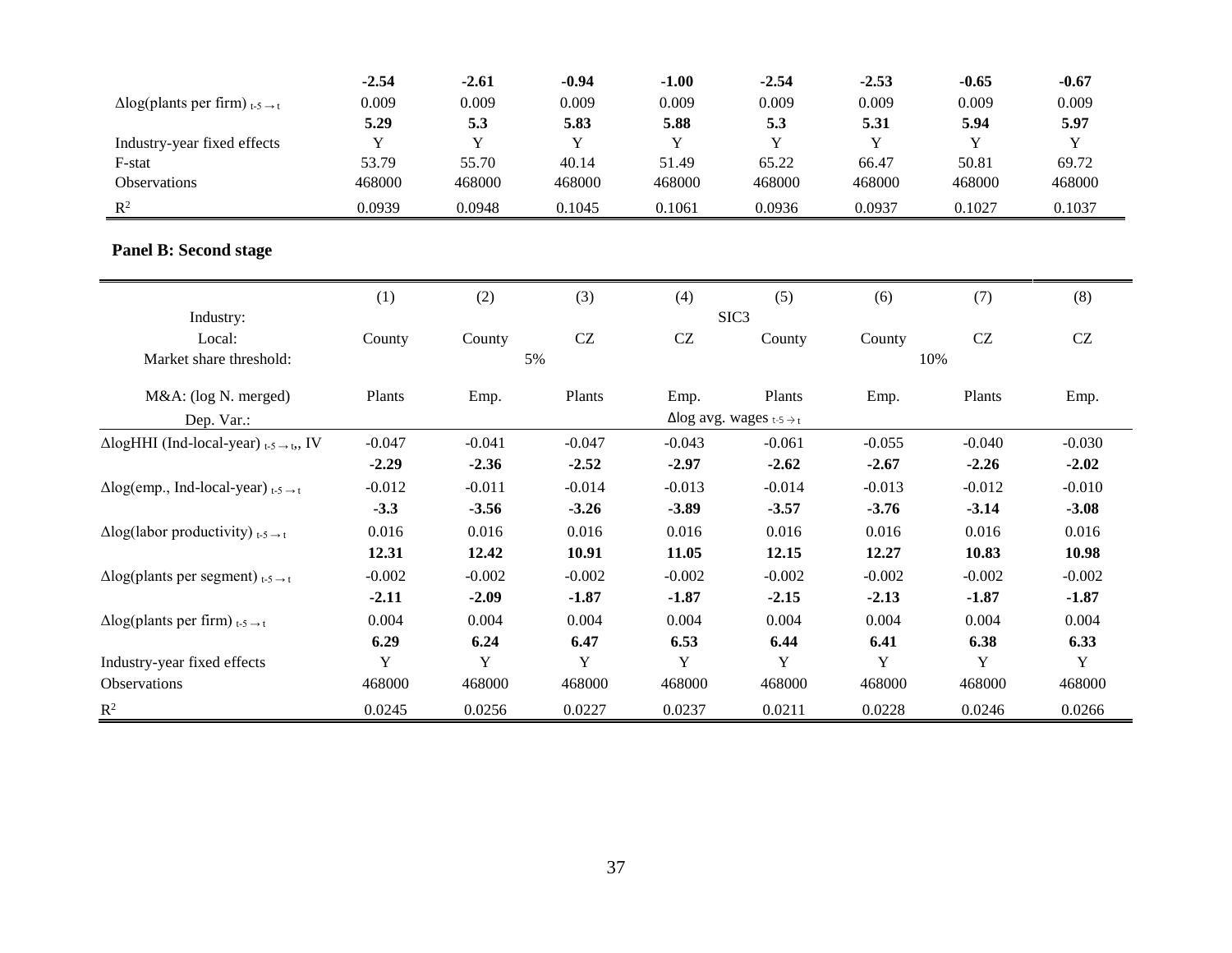### **Table VII: Employer Concentration and Wages by Ten-Year Time Period**

This table examines the basic effects of employer concentration in a local labor market on the wages of plants by ten-year period from 1978 to 2016. The dependent variable is the log of average wages per worker as defined in Table I. "log(HHI)" and "log(employment)" are lagged by one year. The table presents estimates using three-digit SIC industries to compute HHI, log(employment), and log(plant per segment). Panels A and B present estimates using counties and CZs to compute HHI and log(employment). The *t*-statistics based on standard errors adjusted for sample clustering at the county or CZ level are reported below the coefficient estimates. The numbers of observations are rounded to the nearest thousand to follow the Census Bureau's disclosure rules.

|                             | (1)       | (2)       | (3)            | (4)       | (5)       |
|-----------------------------|-----------|-----------|----------------|-----------|-----------|
| Subsample period:           | 1978-1987 | 1988-1997 | 1998-2007      | 2008-2016 | 2008-2010 |
| Dep. Var.:                  |           |           | Log avg. wages |           |           |
| log(HHI, SIC3-county-year)  | 0.000     | $-0.009$  | $-0.015$       | $-0.020$  | $-0.020$  |
|                             | $-0.11$   | $-2.57$   | $-4.29$        | $-7.52$   | $-6.25$   |
| log(emp., SIC3-county-year) | 0.041     | 0.037     | 0.026          | 0.018     | 0.019     |
|                             | 30.66     | 28.21     | 19.46          | 15.12     | 12.07     |
| log(labor productivity)     | 0.100     | 0.073     | 0.051          | 0.050     | 0.050     |
|                             | 40.26     | 32.57     | 27.21          | 27.24     | 21.15     |
| log(plants per segment)     | $-0.003$  | $-0.012$  | $-0.011$       | $-0.008$  | $-0.008$  |
|                             | $-1.83$   | $-6.02$   | $-6.03$        | $-3.83$   | $-2.90$   |
| plant age $(100)$           | 0.744     | 0.462     | 0.294          | 0.180     | 0.198     |
|                             | 18.69     | 22.69     | 24.23          | 20.35     | 16.73     |
| Year fixed effects          | Y         | Y         | Y              | Y         | Y         |
| Industry fixed effects      | Y         | Y         | Y              | Y         | Y         |
| Firm fixed effects          | Y         | Y         | Y              | Y         | Y         |
| <b>Observations</b>         | 248100    | 250300    | 238400         | 209400    | 69380     |
| $\mathbb{R}^2$              | 0.6536    | 0.6181    | 0.5362         | 0.5785    | 0.6054    |

#### **Panel A: Counties as Local Areas**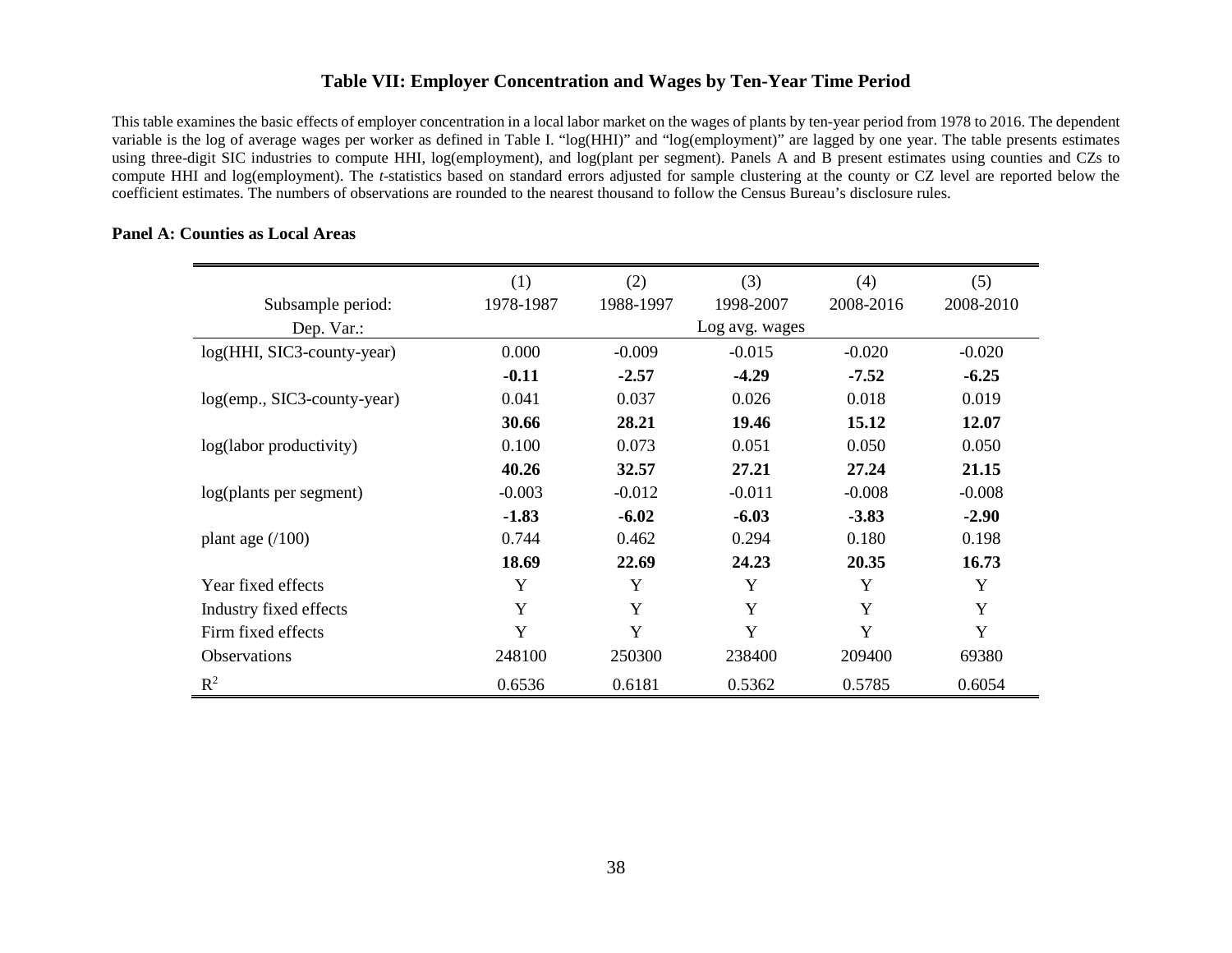|                               | (1)       | (2)       | (3)            | (4)       | (5)       |
|-------------------------------|-----------|-----------|----------------|-----------|-----------|
| Subsample period:             | 1978-1987 | 1988-1997 | 1998-2007      | 2008-2016 | 2008-2010 |
| Dep. Var.:                    |           |           | Log avg. wages |           |           |
| $log(HHI, SIC3-CZ-year)$      | $-0.001$  | $-0.011$  | $-0.014$       | $-0.018$  | $-0.018$  |
|                               | $-0.48$   | $-3.40$   | $-3.47$        | $-5.84$   | $-5.44$   |
| log(employment, SIC3-CZ-year) | 0.038     | 0.035     | 0.028          | 0.020     | 0.022     |
|                               | 31.12     | 23.35     | 20.08          | 14.17     | 12.62     |
| log(labor productivity)       | 0.098     | 0.073     | 0.050          | 0.049     | 0.050     |
|                               | 33.72     | 28.22     | 24.36          | 25.56     | 20.93     |
| log(plants per segment)       | $-0.002$  | $-0.012$  | $-0.010$       | $-0.008$  | $-0.008$  |
|                               | $-1.24$   | $-5.86$   | $-5.90$        | $-3.90$   | $-2.93$   |
| plant age $(100)$             | 0.816     | 0.491     | 0.307          | 0.186     | 0.205     |
|                               | 19.72     | 22.54     | 25.20          | 20.77     | 16.41     |
| Year fixed effects            | Y         | Y         | Y              | Y         | Y         |
| Industry fixed effects        | Y         | Y         | Y              | Y         | Y         |
| Firm fixed effects            | Y         | Y         | Y              | Y         | Y         |
| Observations                  | 248000    | 250000    | 238000         | 209000    | 69000     |
| $R^2$                         | 0.6515    | 0.6186    | 0.538          | 0.5804    | 0.6075    |

## **Panel B: Commuting Zones as Local Areas**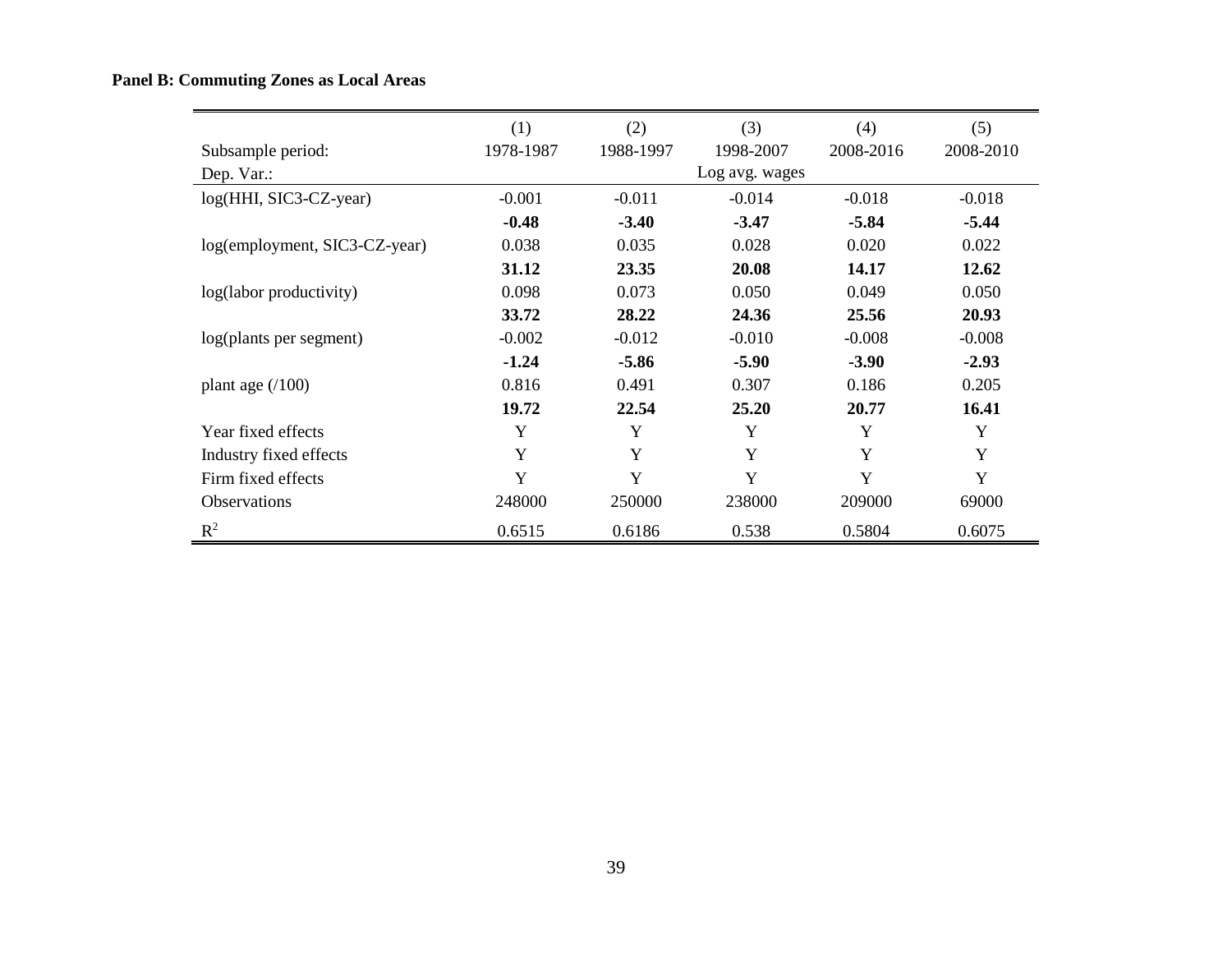## **Table VIII: Local Employer Concentration, Unions, and Wages**

This table examines the interactive effects of employer concentration in a local labor market and industry union coverage rates on the wages of plants. The dependent variable is the log of average wages per worker as defined in Table I. "log(HHI)," "log(employment)," and "Union" are lagged by one year. Columns 1 through 4 (columns 5 through 8) present estimates using counties (CZs) to define local labor markets. Columns 1-2 and 5-6 (columns 3-4 and 7-8) present estimates using three- and four-digit SIC industries to compute HHI, log(employment), and log(plant per segment). The *t*-statistics based on standard errors adjusted for sample clustering at the county or CZ level are reported below the coefficient estimates. The numbers of observations are rounded to the nearest thousand to follow the Census Bureau's disclosure rules.

|                             | (1)              | (2)              | (3)              | (4)              | (5)              | (6)              | (7)              | (8)              |
|-----------------------------|------------------|------------------|------------------|------------------|------------------|------------------|------------------|------------------|
| Industry:                   | SIC <sub>3</sub> | SIC <sub>3</sub> | SIC <sub>4</sub> | SIC <sub>4</sub> | SIC <sub>3</sub> | SIC <sub>3</sub> | SIC <sub>4</sub> | SIC <sub>4</sub> |
| Local:                      |                  | County           |                  |                  |                  |                  | CZ               |                  |
| Dep. Var.:                  |                  |                  |                  |                  | Log avg. wages   |                  |                  |                  |
| log(HHI, SIC3-county-year)  | $-0.017$         | $-0.014$         | $-0.017$         | $-0.015$         | $-0.017$         | $-0.015$         | $-0.016$         | $-0.017$         |
|                             | $-4.51$          | $-3.94$          | $-4.51$          | $-4.30$          | $-4.18$          | $-3.63$          | $-4.44$          | $-4.02$          |
| $log(emp., Ind-local-year)$ | 0.033            | 0.032            | 0.030            | 0.031            | 0.033            | 0.032            | 0.031            | 0.031            |
|                             | 36.55            | 33.67            | 41.99            | 40.57            | 33.42            | 30.63            | 35.95            | 33.52            |
| log(labor productivity)     | 0.072            | 0.069            | 0.067            | 0.064            | 0.071            | 0.068            | 0.067            | 0.063            |
|                             | 47.92            | 46.39            | 46.26            | 41.98            | 39.92            | 34.27            | 35.09            | 30.48            |
| Union                       | 0.186            | 0.221            | 0.154            |                  | 0.205            | 0.268            | 0.162            |                  |
|                             | 14.13            | 3.89             | 12.35            |                  | 12.00            | 4.22             | 10.91            |                  |
| $log HHI \times Union$      | 0.036            | 0.028            | 0.022            | 0.022            | 0.038            | 0.031            | 0.024            | 0.028            |
|                             | 4.19             | 3.00             | 2.38             | 2.35             | 4.06             | 3.09             | 2.70             | 2.68             |
| log(plants per segment)     | $-0.007$         | $-0.008$         | $-0.005$         | $-0.007$         | $-0.006$         | $-0.007$         | $-0.005$         | $-0.006$         |
|                             | $-5.15$          | $-5.88$          | $-4.82$          | $-4.75$          | $-4.38$          | $-4.76$          | $-4.25$          | $-4.06$          |
| log(plants per firm)        | $-0.007$         |                  | $-0.006$         |                  | $-0.008$         |                  | $-0.007$         |                  |
|                             | $-4.53$          |                  | $-4.43$          |                  | $-4.64$          |                  | $-4.44$          | ٠                |
| plant age $(100)$           | 0.267            | 0.275            | 0.257            | 0.264            | 0.286            | 0.293            | 0.275            | 0.281            |
|                             | 30.65            | 33.28            | 32.47            | 31.78            | 30.42            | 31.58            | 28.70            | 28.75            |
| Year fixed effects          | Y                |                  | Y                |                  | Y                |                  | Y                |                  |
| Industry fixed effects      | Y                |                  | Y                |                  | Y                |                  | Y                |                  |
| Industry-year fixed effects |                  | $\mathbf Y$      |                  | $\mathbf Y$      |                  | Y                |                  | Y                |
| Firm fixed effects          | Y                |                  | $\mathbf Y$      |                  | $\mathbf Y$      |                  | Y                |                  |
| Firm-year fixed effects     |                  | Y                |                  | Y                |                  | Y                |                  | Y                |
| Observations                | 946000           | 946000           | 946000           | 946000           | 946000           | 946000           | 946000           | 946000           |
| $R^2$                       | 0.5714           | 0.6550           | 0.5849           | 0.6728           | 0.5720           | 0.6557           | 0.5862           | 0.6741           |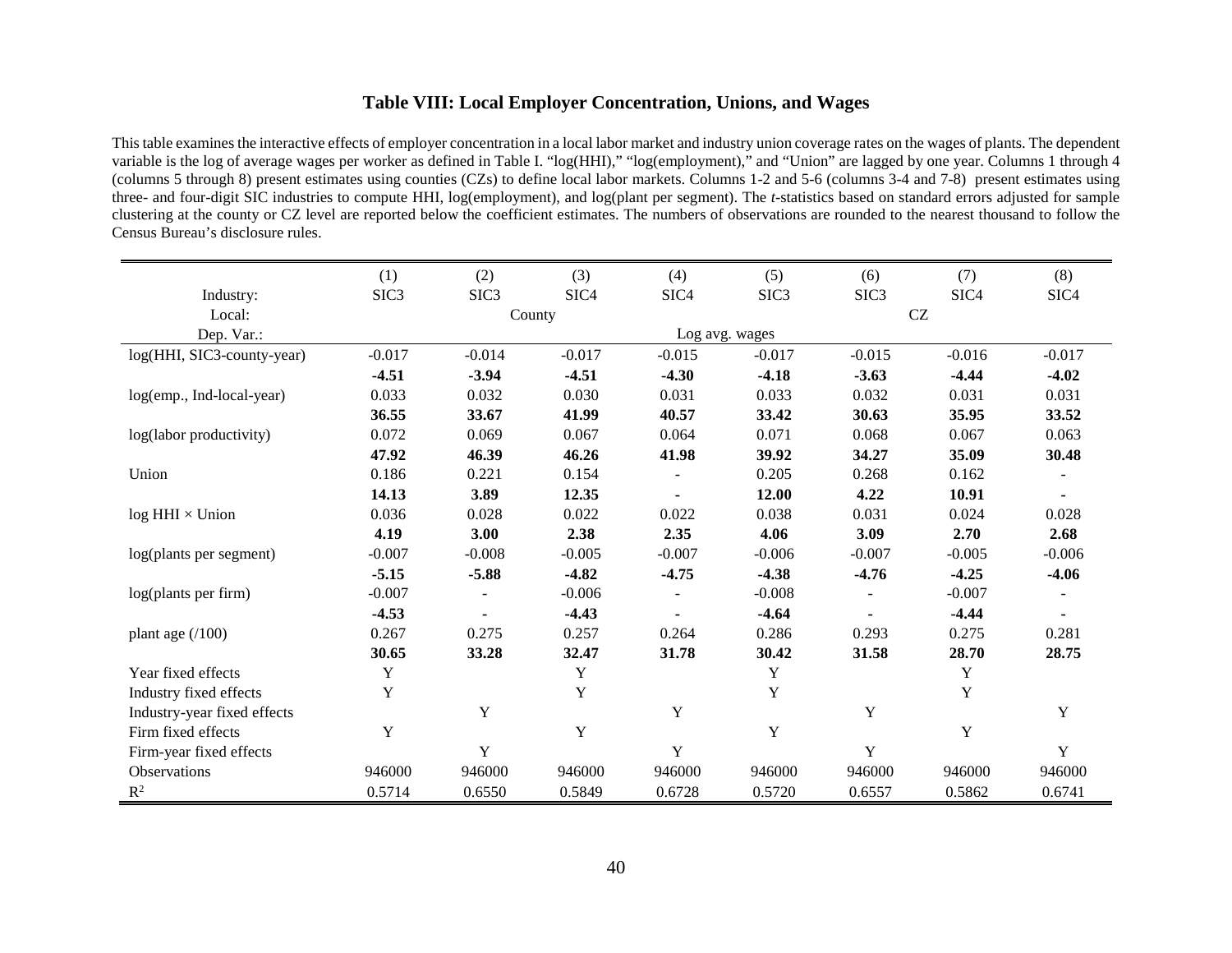## **Table IX: Employer Concentration and Sensitivities of Wage Changes to Productivity Changes**

This table examines how employer concentration shapes sensitivities of changes in production worker wages to changes in labor productivity. The dependent variable is the log change in average wages per production worker as defined in Table I. "log(HHI)" is lagged by one year. Columns 1 through 4 (columns 5 through 8) present estimates using counties (CZs) to define local labor markets. Columns 1-2 and 5-6 (columns 3-4 and 7-8) present estimates using three- and four-digit SIC industries to compute HHI, log(employment), and log(plant per segment). The *t*-statistics based on standard errors adjusted for sample clustering at the county or CZ level are reported below the coefficient estimates. The numbers of observations are rounded to the nearest thousand to follow the Census Bureau's disclosure rules.

|                                     | (1)              | (2)                      | (3)              | (4)              | (5)                               | (6)                      | (7)              | (8)              |
|-------------------------------------|------------------|--------------------------|------------------|------------------|-----------------------------------|--------------------------|------------------|------------------|
| Industry:                           | SIC <sub>3</sub> | SIC <sub>3</sub>         | SIC <sub>4</sub> | SIC <sub>4</sub> | SIC <sub>3</sub>                  | SIC <sub>3</sub>         | SIC <sub>4</sub> | SIC <sub>4</sub> |
| Local:                              | County           | County                   | County           | County           | CZ                                | CZ                       | CZ               | <b>CZ</b>        |
| Dep. Var.:                          |                  |                          |                  |                  | Δlog avg. production worker wages |                          |                  |                  |
| log(HHI, Ind-local-year)            | 0.001            | 0.001                    | 0.001            | 0.001            | 0.001                             | 0.001                    | 0.001            | 0.001            |
|                                     | 3.85             | 4.22                     | 3.96             | 4.75             | 4.16                              | 4.82                     | 3.87             | 5.09             |
| $\Delta$ log(labor productivity)    | 0.114            | 0.109                    | 0.115            | 0.110            | 0.109                             | 0.105                    | 0.110            | 0.106            |
|                                     | 56.39            | 52.45                    | 60.16            | 55.89            | 45.32                             | 42.49                    | 47.50            | 45.80            |
| $log(HHI) \times \Delta log(labor)$ |                  |                          |                  |                  |                                   |                          |                  |                  |
| productivity)                       | $-0.009$         | $-0.009$                 | $-0.011$         | $-0.012$         | $-0.008$                          | $-0.008$                 | $-0.011$         | $-0.011$         |
|                                     | $-4.69$          | $-4.77$                  | $-4.18$          | $-4.17$          | $-5.24$                           | $-5.25$                  | $-4.76$          | $-4.84$          |
| log(plants per segment)             | 0.000            | 0.000                    | 0.000            | 0.000            | 0.000                             | 0.000                    | 0.000            | 0.000            |
|                                     | 0.06             | $-0.19$                  | 0.96             | 0.51             | 0.03                              | $-0.24$                  | 0.98             | 0.51             |
| log(plants per firm)                | 0.000            | $\overline{\phantom{a}}$ | 0.000            |                  | 0.000                             | $\overline{\phantom{a}}$ | 0.000            |                  |
|                                     | $-0.31$          |                          | $-0.70$          |                  | $-0.27$                           |                          | $-0.59$          |                  |
| plant age $(100)$                   | $-0.007$         | $-0.008$                 | $-0.007$         | $-0.008$         | $-0.007$                          | $-0.008$                 | $-0.007$         | $-0.008$         |
|                                     | $-3.11$          | $-3.44$                  | $-3.14$          | $-3.32$          | $-2.68$                           | $-3.10$                  | $-2.72$          | $-3.01$          |
| Year fixed effects                  | Y                |                          | Y                |                  | Y                                 |                          | Y                |                  |
| Industry fixed effects              | Y                |                          | Y                |                  | Y                                 |                          | Y                |                  |
| Industry-year fixed effects         |                  | Y                        |                  | Y                |                                   | Y                        |                  | Y                |
| Firm fixed effects                  | Y                |                          | Y                |                  | Y                                 |                          | Y                |                  |
| Firm-year fixed effects             |                  | Y                        |                  | $\mathbf Y$      |                                   | Y                        |                  | Y                |
| Observations                        | 946000           | 946000                   | 946000           | 946000           | 946000                            | 946000                   | 946000           | 946000           |
| $R^2$                               | 0.0877           | 0.2971                   | 0.0880           | 0.3087           | 0.0877                            | 0.2971                   | 0.0881           | 0.3088           |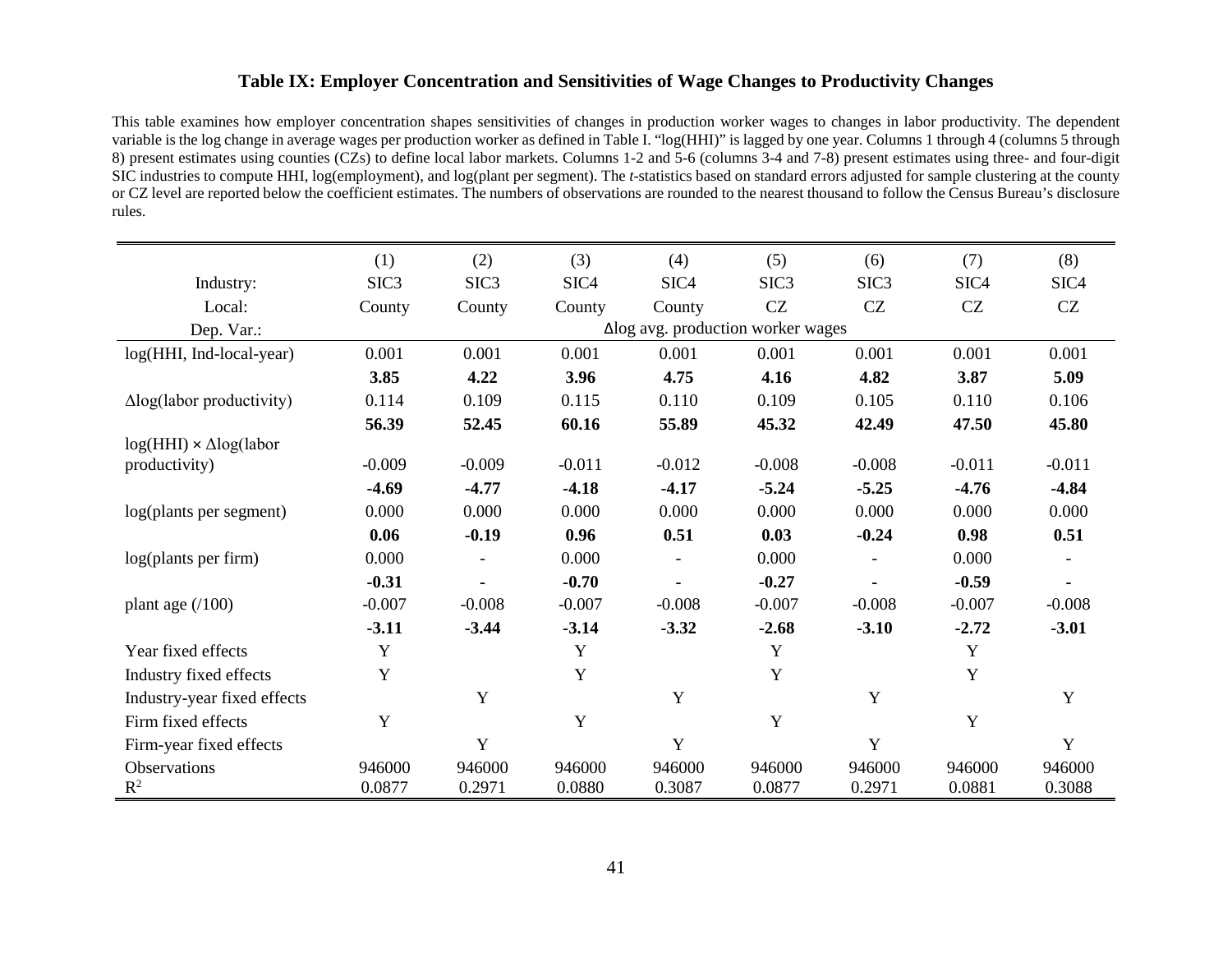## **Table X: China Import Penetration, Local Employer Concentration, and Wages**

This table examines the effects of employer concentration in a local labor market on wages controlling for the effect of import penetration from China on wages. The dependent variable is the log of average wages per worker as defined in Table I. "log(HHI)" and "log(employment)" are lagged by one year. "China exposure" is defined as total value of import from China to the U.S. scaled by total employment at the industry by year level. Columns 1 and 2 (columns 3 and 4) present estimates using counties (CZs) to define local labor markets. Columns 1 and 3 (columns 2 and 4) present estimates using three- (four-) digit SIC industries to compute HHI, log(employment), and log(plant per segment). The *t*-statistics based on standard errors adjusted for sample clustering at the county or CZ level are reported below the coefficient estimates. The numbers of observations are rounded to the nearest thousands to follow the Census Bureau's disclosure rules.

|                             | (1)              | (2)              | (3)              | (4)              |  |  |  |
|-----------------------------|------------------|------------------|------------------|------------------|--|--|--|
| Industry:                   | SIC <sub>3</sub> | SIC <sub>4</sub> | SIC <sub>3</sub> | SIC <sub>4</sub> |  |  |  |
| Local:                      | County           | County           | CZ               | CZ               |  |  |  |
| Dep. Var.:                  | Log avg. wages   |                  |                  |                  |  |  |  |
| log(HHI, Ind-local-year)    | $-0.009$         | $-0.015$         | $-0.004$         | $-0.008$         |  |  |  |
|                             | $-3.02$          | $-5.32$          | $-1.25$          | $-2.99$          |  |  |  |
| China exposure (ind-year)   | 0.000            | $-0.001$         | 0.000            | $-0.001$         |  |  |  |
|                             | $-2.99$          | $-7.06$          | $-2.37$          | $-6.90$          |  |  |  |
| $log(emp., Ind-local-year)$ | 0.026            | 0.023            | 0.027            | 0.024            |  |  |  |
|                             | 17.36            | 16.84            | 14.51            | 13.40            |  |  |  |
| log(labor productivity)     | 0.078            | 0.078            | 0.078            | 0.078            |  |  |  |
|                             | 38.34            | 38.00            | 32.81            | 32.74            |  |  |  |
| log(plants per segment)     | $-0.020$         | $-0.016$         | $-0.020$         | $-0.017$         |  |  |  |
|                             | $-11.00$         | $-9.01$          | $-9.76$          | $-8.14$          |  |  |  |
| log(plants per firm)        | $-0.004$         | $-0.007$         | $-0.005$         | $-0.007$         |  |  |  |
|                             | $-1.85$          | $-3.41$          | $-1.88$          | $-3.04$          |  |  |  |
| plant age $(100)$           | 0.341            | 0.337            | 0.357            | 0.352            |  |  |  |
|                             | 26.74            | 26.21            | 27.09            | 25.82            |  |  |  |
| Year fixed effects          | Y                | Y                | Y                | Y                |  |  |  |
| Firm fixed effects          | Y                | Y                | $\mathbf Y$      | Y                |  |  |  |
| Observations                | 350000           | 350000           | 350000           | 350000           |  |  |  |
| $R^2$                       | 0.5349           | 0.5327           | 0.5345           | 0.5330           |  |  |  |